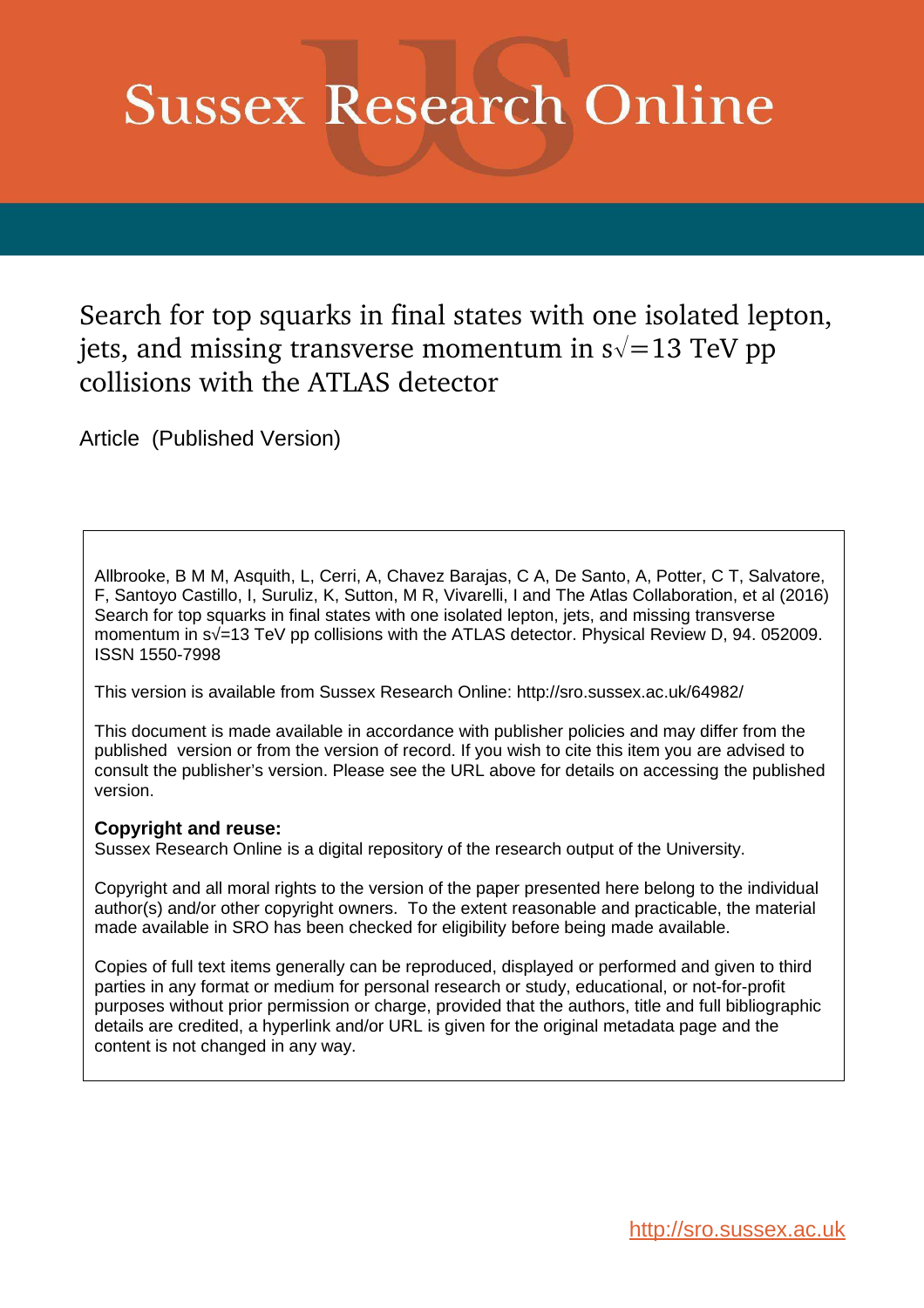## <span id="page-1-0"></span>Search for top squarks in final states with one isolated lepton, jets, and missing transverse momentum in  $\sqrt{s}$  = 13 TeV *pp* collisions with the ATLAS detector

## <span id="page-1-1"></span>M. Aaboud et al.<sup>\*</sup> (ATLAS Collaboration) (Received 14 June 2016; published 19 September 2016)

The results of a search for the top squark, the supersymmetric partner of the top quark, in final states with one isolated electron or muon, jets, and missing transverse momentum are reported. The search uses the 2015 LHC *pp* collision data at a center-of-mass energy of  $\sqrt{s} = 13$  TeV recorded by the ATLAS detector and corresponding to an integrated luminosity of 3.2  $fb^{-1}$ . The analysis targets two types of signal models: gluino-mediated pair production of top squarks with a nearly mass-degenerate top squark and neutralino and direct pair production of top squarks, decaying to the top quark and the lightest neutralino. The experimental signature in both signal scenarios is similar to that of a top quark pair produced in association with large missing transverse momentum. No significant excess over the Standard Model background prediction is observed, and exclusion limits on gluino and top squark masses are set at 95% confidence level. The results extend the LHC run-1 exclusion limit on the gluino mass up to 1460 GeV in the gluino-mediated scenario in the high gluino and low top squark mass region and add an excluded top squark mass region from 745 to 780 GeV for the direct top squark model with a massless lightest neutralino. The results are also reinterpreted to set exclusion limits in a model of vectorlike top quarks.

DOI: [10.1103/PhysRevD.94.052009](http://dx.doi.org/10.1103/PhysRevD.94.052009)

## I. INTRODUCTION

Supersymmetry  $(SUSY)$   $[1-6]$  $[1-6]$  is a natural solution [\[7,8\]](#page-15-1) to the hierarchy problem [9–[12\]](#page-15-2). The top squark  $(\tilde{t})$ , which is the superpartner of the top quark, is expected to be relatively light due to its large contribution to the Higgs boson mass radiative corrections [\[13,14\].](#page-15-3) For reasons such as gauge unification [\[15\]](#page-15-4) and the two-loop radiative corrections to the Higgs boson mass [\[16,17\],](#page-15-5) one may also expect a TeV mass scale for the gluino  $(\tilde{q})$ , the superpartner of the gluon. A common theoretical strategy for avoiding strong constraints from the nonobservation of proton decay [\[18\]](#page-15-6) is to introduce a multiplicative quantum number called  $R$  parity. If  $R$  parity is conserved [\[19\],](#page-15-7) SUSY particles are produced in pairs and the lightest supersymmetric particle (LSP) is stable. This analysis follows the typical assumption that the lightest neutralino<sup>1</sup> ( $\tilde{\chi}_1^0$ ) is the LSP. Since the  $\tilde{\chi}_1^0$  interacts only weakly, it can serve as a candidate for dark matter [\[20,21\].](#page-15-8)

This paper presents a search targeting the lighter top squark<sup>2</sup>  $(\tilde{t}_1)$  in two scenarios: gluino-mediated pair production of the  $\tilde{t}_1$  with a small  $\tilde{t}_1$ -LSP mass splitting and direct pair production of the  $\tilde{t}_1$ , both illustrated by the diagrams in Fig. [1.](#page-1-0) The former scenario refers to pair production of gluinos, each decaying to the top quark and the  $\tilde{t}_1$ . In this scenario, the mass difference between the gluino and the  $\tilde{t}_1$  is assumed to be well above the top quark mass, while the mass difference between the  $\tilde{t}_1$  and the LSP is assumed to be significantly smaller than the W boson mass. As a result, the visible  $\tilde{t}_1$  decay products have low momentum, typically below the reconstruction and identification thresholds. This scenario is motivated by the dark matter relic density, which is generally too large in the Minimal Supersymmetric Standard Model [\[22,23\]](#page-15-9) but can be regulated by coannihilation of the top squark and the neutralino [\[24\]](#page-15-10). In the second scenario, the two directly produced  $\tilde{t}_1$  are each assumed to decay to the top quark and the LSP. This model is interesting as it is independent of the gluino mass, which is more weakly constrained by naturalness arguments than the top squark mass.

Experimentally, the final states of the two scenarios are similar [\[25\]](#page-15-11), and the detector signature consists of the decay

<sup>\*</sup> Full author list given at the end of the article.

Published by the American Physical Society under the terms of the [Creative Commons Attribution 3.0 License.](http://creativecommons.org/licenses/by/3.0/) Further distribution of this work must maintain attribution to the author(s) and the published article's title, journal citation, and DOI.<br>The charginos  $\tilde{\chi}_{1,2}^{\pm}$  and neutralinos  $\tilde{\chi}_{1,2,3,4}^{0}$  are the mass

eigenstates formed from the linear superposition of the charged and neutral SUSY partners of the Higgs and electroweak gauge bosons (higgsinos, winos and binos).

<sup>&</sup>lt;sup>2</sup>The superpartners of the left- and right-handed top quarks,  $\tilde{t}_L$ and  $\tilde{t}_R$ , mix to form the two mass eigenstates  $\tilde{t}_1$  and  $\tilde{t}_2$ , where  $\tilde{t}_1$  is the lighter one.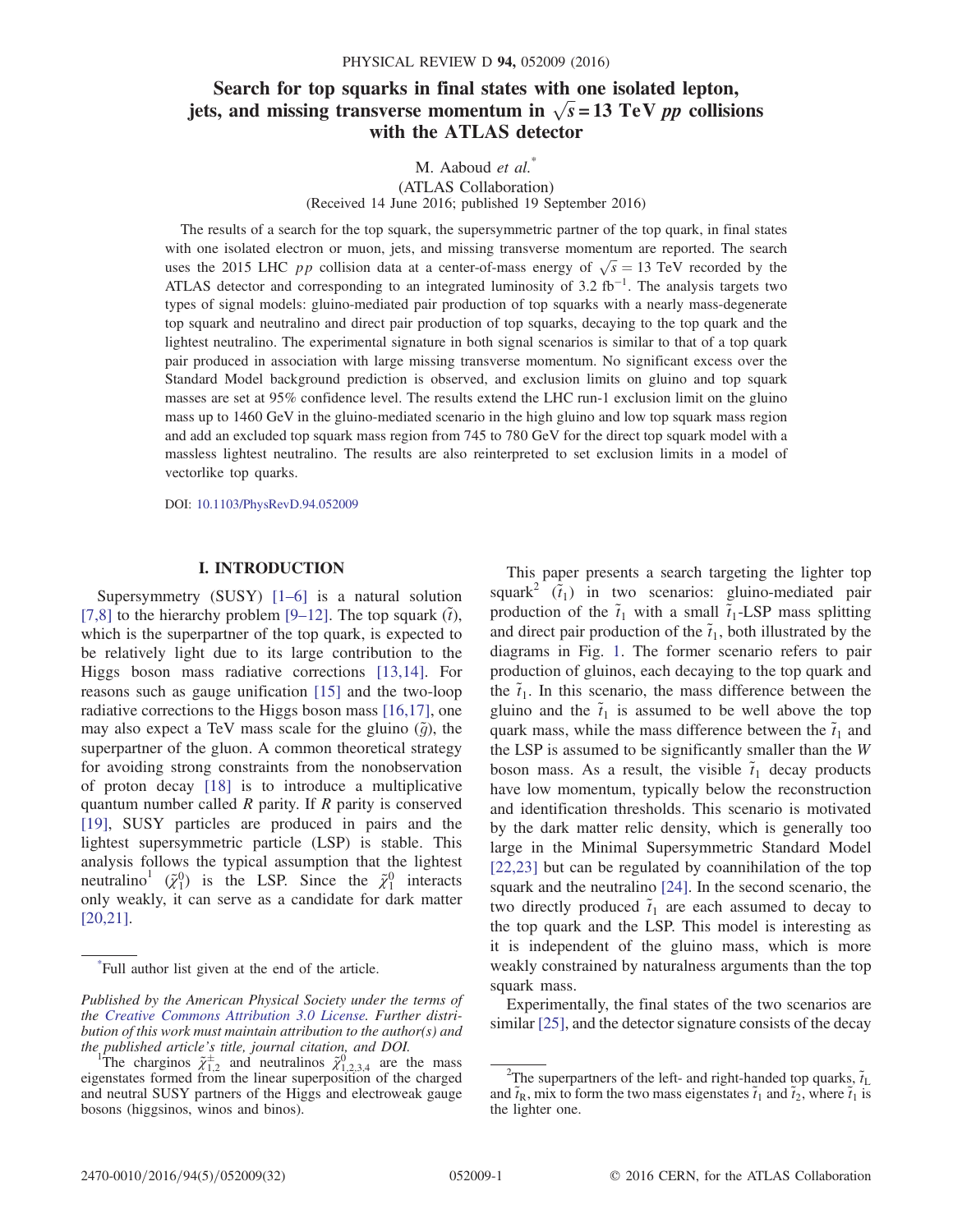<span id="page-2-1"></span>

FIG. 1. Diagrams illustrating the two considered signal scenarios. Left: Gluino-mediated top squark pair production, where each top squark decays to a low momentum ("soft") charm quark and the lightest neutralino. Right: Top squark pair production, where each top squark decays to the top quark and the lightest neutralino  $(\tilde{\chi}_1^0)$ . For simplicity, no distinction is made between particles and antiparticles.

products of a pair of top quarks<sup>3</sup> and large missing transverse momentum ( $\vec{p}_{\text{T}}^{\text{miss}}$ , where the magnitude is referred to as  $E_{\text{T}}^{\text{miss}}$ ) from the two LSPs:  $t\bar{t} + E_{\text{T}}^{\text{miss}}$ . The main difference between the two scenarios is that the production cross section for gluino pairs is about a factor 50 higher than for  $t_1$  pairs of the same mass due to the additional spin and color states. The results are also reinterpreted in a model of strong-interaction direct pair production of vectorlike top quarks  $T$  (referred to as  $VLQ$ ) [\[26](#page-15-12)–28], for which the decay mode  $T \rightarrow tZ$  with  $Z \rightarrow \nu\bar{\nu}$ has a signature similar to that of direct top squark pair production with  $\tilde{t}_1 \rightarrow t \tilde{\chi}_1^0$ .

<span id="page-2-0"></span>The analysis presented here—which is based on previous ATLAS searches for the same signature [\[29,30\]](#page-15-13)—targets the one-lepton final state where the W boson from one of the top quarks decays to an electron or muon (either directly or via a  $\tau$  lepton) and the W boson from the other top quark decays hadronically. The dominant Standard Model (SM) background processes are the production of  $t\bar{t}$ ; the associated production of a top quark and a W boson (single top Wt);  $t\bar{t} + Z(\rightarrow \nu\bar{\nu})$ ; and the associated production of W bosons and jets  $(W + jets)$ . The search uses the ATLAS data collected in proton-proton  $(pp)$  collisions in 2015 corresponding to an integrated luminosity of 3.2  $fb^{-1}$  at a center-of-mass energy of  $\sqrt{s} = 13$  TeV. The ATLAS run-1 searches for gluino-mediated top squark production and direct top squark pair production are summarized in Refs. [\[31,32\]](#page-15-14), respectively. Run-1 searches for VLQ production can be found in Refs. [\[33](#page-15-15)–35]. The CMS Collaboration has performed similar searches for gluinomediated top squark production [\[36\],](#page-15-16) direct top squark pair production [37–[42\],](#page-15-17) and VLQ production [\[43\].](#page-16-0)

This document is organized as follows. The ATLAS detector, data set, and trigger are described in Sec. [II](#page-1-1), and the corresponding set of simulations are detailed in Sec. [III](#page-2-0). Section [IV](#page-3-0) presents the reconstruction and selection of physics objects and the construction of discriminating variables. These variables are used in Sec. [V](#page-5-0) to construct the signal event selections. The background estimation procedure (Sec. [VI\)](#page-7-0) and systematic uncertainties (Sec. [VII\)](#page-11-0) are described before the results are presented in Sec. [VIII](#page-12-0). Section [IX](#page-14-0) contains concluding remarks.

## II. ATLAS DETECTOR AND DATA SET

The ATLAS detector [\[44\]](#page-16-1) is a multipurpose particle physics detector with nearly  $4\pi$  coverage in solid angle around the collision point. $4\text{ It}$  consists of an inner tracking detector (ID), surrounded by a superconducting solenoid providing a 2 T axial magnetic field, a system of calorimeters, and a muon spectrometer (MS) incorporating three large superconducting toroid magnets. The ID provides charged-particle tracking in the range  $|\eta|$  < 2.5 using three technologies: silicon pixel and silicon microstrip tracking detectors and a transition radiation tracker. During the LHC shutdown between run 1 and run 2, a new innermost layer of silicon pixels was added, which improves the track impact parameter resolution and vertex position resolution [\[45\]](#page-16-2). High-granularity electromagnetic and hadronic calorimeters cover the region  $|\eta| < 4.9$ . The central hadronic calorimeter is a sampling calorimeter with scintillator tiles as the active medium and steel absorbers. All the electromagnetic calorimeters, as well as the end cap and forward hadronic calorimeters, are sampling calorimeters with liquid argon as the active medium and lead, copper, or tungsten absorber. The MS consists of three layers of highprecision tracking chambers with coverage up to  $|\eta| = 2.7$ and dedicated chambers for triggering in the region  $|\eta|$  < 2.4. Events are selected by a two-level trigger system: the first level is a hardware-based system and the second is a software-based system.

The 2015 LHC collision data used in this analysis have a mean number of additional  $pp$  interactions per bunch crossing (pileup) of approximately 14 and a bunch spacing of 25 ns. Following requirements based on beam and detector conditions and data quality, the data set corresponds to an integrated luminosity of  $3.2$  fb<sup>-1</sup> with an associated uncertainty of 5%. The uncertainty is derived following the same methodology as that detailed in Ref. [\[46\].](#page-16-3) Events used for this search were recorded using a trigger logic that accepts events with  $E_{\rm T}^{\rm miss}$ , calibrated to

<sup>&</sup>lt;sup>3</sup>Due to the Majorana nature of the gluino, in the gluinomediated model, each of the two "visible" top quarks can independently be a top or an antitop quark. Hereafter, the term  $t\bar{t}$  can be taken to refer to any combination of t and  $\bar{t}$ .

<sup>&</sup>lt;sup>4</sup>ATLAS uses a right-handed coordinate system with its origin at the nominal interaction point (IP) in the center of the detector and the z axis along the beam pipe. The  $x$  axis points from the IP to the center of the LHC ring, and the y axis points upwards. Cylindrical coordinates  $(r, \phi)$  are used in the transverse plane,  $\phi$  being the azimuthal angle around the z axis. The pseudorapidity is defined in terms of the polar angle  $\theta$  as  $\hat{\eta} = -\ln \tan(\theta/2)$ . Angular distance is measured in units of  $\Delta R \equiv \sqrt{(\Delta \eta)^2 + (\Delta \phi)^2}.$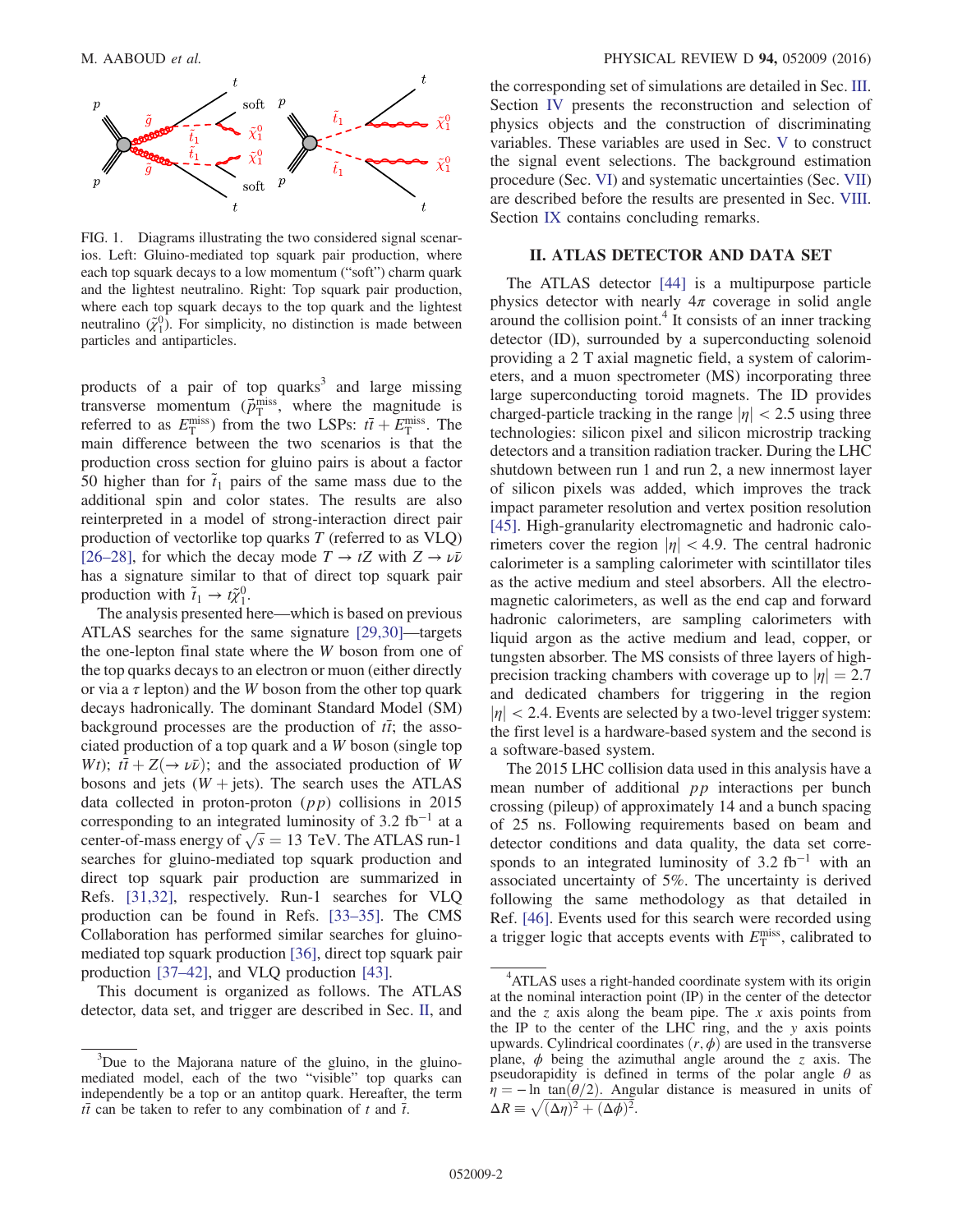| Process                  | ME generator   | МE<br><b>PDF</b> | PS and<br>hadronization | UE<br>tune        | Cross-section<br>order |
|--------------------------|----------------|------------------|-------------------------|-------------------|------------------------|
| $t\overline{t}$          | POWHEG-BOX v2  | CT10             | $PYTHIA$ 6              | P <sub>2012</sub> | $NNLO + NNLL$ [75-80]  |
| Single top               | POWHEG-BOX     | CT <sub>10</sub> | PYTHIA 6                | P <sub>2012</sub> | $NNLO + NNLL$ [81-83]  |
| $W/Z + jets$             | SHERPA 2.1.1   | CT <sub>10</sub> | <b>SHERPA</b>           | Default           | <b>NNLO</b> [84]       |
| Diboson                  | SHERPA $2.1.1$ | CT <sub>10</sub> | <b>SHERPA</b>           | Default           | NLO                    |
| $t\overline{t}+W/Z$      | MG5 AMC 2.2.2  | NNPDF2.3         | PYTHIA 8                | A14               | <b>NLO</b> [47]        |
| $t\overline{t} + \gamma$ | MG5 AMC 2.2.3  | CTEO6L1          | PYTHIA 8                | A14               | <b>NLO</b> [47]        |
| SUSY signal              | MG5 AMC 2.2.2  | NNPDF2.3         | PYTHIA 8                | A14               | $NLO + NLL$ [85]       |
| VLQ signal               | Protos v2.2    | NNPDF2.3         | PYTHIA 8                | A14               | $NNLO + NNLL$ [75-80]  |

TABLE I. Overview of the nominal simulated samples.

the electromagnetic scale, above 70 GeV. The trigger is more than 95% efficient for events passing an offlinecomputed  $E_{\rm T}^{\rm miss} > 200 \text{ GeV}$  requirement and is  $> 99\%$ efficient for events passing all signal selections. An additional data sample used to estimate one of the background processes was recorded with a trigger requiring a photon with transverse momentum  $p_T > 120$  GeV, which is > 99% efficient for the offline photon selection described in Sec. [IV.](#page-3-0)

#### III. MONTE CARLO SIMULATIONS

Samples of Monte Carlo (MC) simulated events are used for the description of the background and to model the SUSY signals. Several matrix element (ME) generators are combined with parton shower (PS) and hadronization generators. Signal SUSY samples are generated at leading order (LO) with MG5\_AMC v2.2 [\[47\]](#page-16-4) while VLQ signal samples are generated at LO with PROTOS v2.2 [\[48,49\].](#page-16-5) All signal samples are interfaced with PYTHIA 8.186 [\[50\]](#page-16-6). Background samples use one of three setups:

- <span id="page-3-0"></span>(i) MG5\_AMC v2.2 interfaced with PYTHIA 8 or HERWIG++ using the CKKW-L [\[51\]](#page-16-7) or the MC@NLO method for matching a LO or next-toleading-order (NLO) ME to the PS, respectively.
- (ii) POWHEG-BOX  $[52-56]$  $[52-56]$  interfaced to PYTHIA 6  $[57]$ or HERWIG++ using the POWHEG method [\[58,59\]](#page-16-10) for matching the NLO ME to the PS.
- (iii) SHERPA 2.1.1 [\[60\]](#page-16-11) using Comix [\[61\]](#page-16-12) and Open-Loops [\[62\]](#page-16-13) ME generators interfaced with the SHERPA parton shower [\[63\]](#page-16-14).

The CT10 [\[64\]](#page-16-15) NLO parton distribution function (PDF) set is used for ME calculations with SHERPA and POWHEG-BOX and the NNPDF2.3 [\[65\]](#page-16-16) PDF set is used for samples generated with MG5\_AMC, except for the NLO samples, which use either CT10 or NNPDF3.0 [\[66\].](#page-16-17) The CTEQ6L1 [\[67\]](#page-16-18) LO PDF set along with the P2012 [\[68\]](#page-16-19) set of underlying-event tuned parameters (UE tune) is used for PYTHIA 6; the NNPDF2.3 LO PDF set and the A14 UE tune [\[69\]](#page-16-20) is used for PYTHIA 8; and the CT10 PDF set with the default UE tune provided by the authors of SHERPA is used for the SHERPA samples. The samples produced with MG5\_AMC, POWHEG-BOX, and PROTOS all use EVTGEN v1.2.0 [\[70\]](#page-16-21) for the modeling of b-hadron decays. The simulation setup is summarized in Table [I](#page-2-1) and more details can be found in Refs. [71–[74\]](#page-16-22) for  $t\bar{t}$  and single top,  $W/Z + \text{jets}$ , dibosons, and  $t\bar{t} + W/Z$ , respectively. Additional samples aside from those shown in Table [I](#page-2-1) are used to assess theoretical modeling uncertainties and are discussed in Sec. [VII](#page-11-0).

In the gluino-mediated production the top squark is assumed to decay via  $\tilde{t}_1 \rightarrow c + \tilde{\chi}_1^0$  with a 100% branching ratio and with a default mass splitting  $m_{\tilde{t}_1} - m_{\tilde{\chi}_1^0} = 5$  GeV. Alternative samples with larger mass splitting and/or replacing the two-body top squark decay by a four-body top squark decay  $t_1 \rightarrow b f f' \tilde{\chi}_1^0$ , where  $f f'$  is a fermionantifermion pair, are produced for additional studies. The gluinos and top squarks are assumed to decay promptly. In the direct top squark pair production samples, the  $\tilde{t}_1$  is chosen to be mostly the partner of the right-handed top quark<sup>5</sup> and the  $\tilde{\chi}_1^0$  to be a pure bino. This choice is consistent with a large branching ratio for the given  $\tilde{t}_1$ decay. Different hypotheses for the left-right mixing in the top squark sector and the nature of the neutralino lead to different acceptance values. The acceptance is affected because the polarization of the top quark changes as a function of the field content of the supersymmetric particles, which impacts the boost of the lepton in the top quark decay. Signal grids are generated for both the gluino and direct top squark pair production models. The spacing between grid points in the gluino-top squark and top squark-neutralino mass planes vary between 25 and 100 GeV.

All the MC samples are normalized to the highest-order (in  $\alpha$ <sub>S</sub>) cross section available, as indicated in the last column of Table [I.](#page-2-1) The cross sections for the pair and single

<sup>&</sup>lt;sup>5</sup>The  $\tilde{t}_R$  component is given by the off-diagonal entry of the top squark mixing matrix. The  $\tilde{t}_1$  decays in the direct top squark pair production samples are performed by PYTHIA and produce unpolarized top quarks. The events are reweighted to obtain a top squark mixing equivalent to a matrix with on-diagonal entries of approximately 0.55 and off-diagonal entries of approximately  $\pm 0.83$ . The event weights depend on the angular distributions of the top decay products [\[86\]](#page-17-3).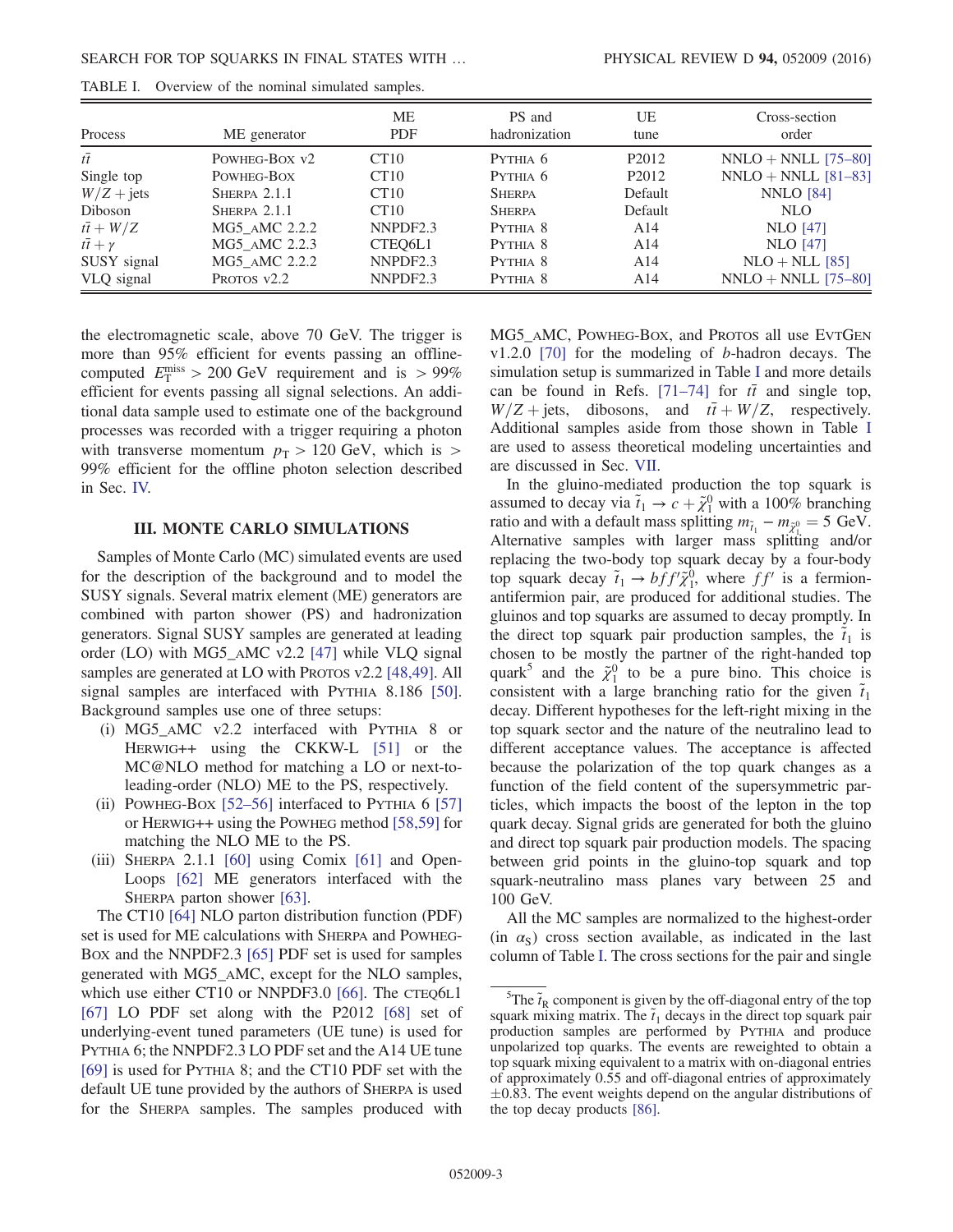<span id="page-4-0"></span>production of top quarks as well as for the signal processes also include resummation of soft gluon emission to next-tonext-to-leading-logarithmic (NNLL) and next-to-leadinglogarithmic (NLL) accuracy, respectively. As is described in Sec. [VI A 3](#page-9-0), it is important that the simulated  $t\bar{t} + \gamma$  and  $t\bar{t}$  + Z events are as similar as possible. Therefore, a small 4% correction is applied to the  $t\bar{t} + \gamma$  cross section to account for a different PDF set, factorization and renormalization scale, and number of partons from the matrix element.<sup>6</sup> The same NLO QCD  $\overrightarrow{K}$  factor is then applied to the  $t\bar{t} + \gamma$  process as is used for the  $t\bar{t} + Z(\rightarrow \nu\bar{\nu})$  process [\[47\]](#page-16-4). This choice is motivated by the similarity of QCD calculations for the two processes as well as empirical studies of the ratio of  $K$  factors computed as a function of the boson  $p<sub>T</sub>$ . Further information about the K factor and its uncertainty is given in Sec. [VII.](#page-11-0) The cross sections for the  $t\bar{t}$ ,  $W$  + jets, and  $Wt$  processes are used for cross-checks and optimization studies, while for the final results these processes are normalized to data in control regions.

All background samples, except for the  $t\bar{t} + \gamma$  sample, are processed with the full simulation of the ATLAS detector [\[88\]](#page-17-4) based on GEANT 4 [\[89\].](#page-17-5) The signal samples and the  $t\bar{t} + \gamma$  sample are processed with a fast simulation [\[90\]](#page-17-6) of the ATLAS detector with parameterized showers in the calorimeters. All samples are produced with varying numbers of simulated minimum-bias interactions generated with PYTHIA 8 overlaid on the hard-scattering event to account for pileup from multiple pp interactions in the same or nearby bunch crossings. The average number of interactions per bunch crossing is reweighted to match the distribution in data. Furthermore, the simulated samples are reweighted to account for small differences in the efficiencies of physics-object reconstruction and identification with respect to those measured in data.

#### IV. EVENT RECONSTRUCTION AND SELECTION

All events must satisfy a series of quality criteria before being considered for further use. The reconstructed primary vertex with the highest  $\sum_{\text{tracks}} p_{\text{T}}^2$  must have at least two associated tracks. In this analysis, physics objects are labeled as either *baseline* or *signal* depending on various quality and kinematic requirements, where the latter label describes a tighter selection of the former. Baseline objects are used to distinguish between the physics objects in the event and to compute the missing transverse momentum. Baseline leptons (electrons and muons) are also used to apply a second-lepton veto to suppress dilepton  $t\bar{t}$  and  $Wt$ events.

Electron candidates are reconstructed from electromagnetic calorimeter cell clusters that are matched to ID tracks. Baseline electrons are required to have  $p_T > 7$  GeV,  $|\eta|$  < 2.47, and satisfy "VeryLoose" likelihood identification criteria that are defined following the methodology described in Ref. [\[91\].](#page-17-7) Signal electrons must pass all baseline requirements and in addition have  $p_T > 25 \,\text{GeV}$ , satisfy the "Loose" likelihood identification criteria in Ref. [\[91\]](#page-17-7), and have impact parameters with respect to the reconstructed primary vertex along the beam direction ( $z_0$ ) and in the transverse plane ( $d_0$ ) that satisfy  $|z_0 \sin \theta|$  < 0.5 mm and  $|d_0|/\sigma_{d_0}$  < 5, where  $\sigma_{d_0}$  is the uncertainty of  $d_0$ . Furthermore, signal electrons must be isolated, where the criteria use track-based information to obtain a 99% efficiency that is independent of  $p<sub>T</sub>$ , as derived from  $Z \rightarrow$  $\ell\ell$  MC samples and confirmed in data.

Muons are reconstructed from combined tracks that are formed from ID and MS tracks, ID tracks matched to MS track segments, standalone MS tracks, or ID tracks matched to an energy deposit in the calorimeter compatible with a minimum-ionizing particle (referred to as calo-tagged muon) [\[92\].](#page-17-8) Baseline muons are required to have  $p_{\rm T} > 6$  GeV,  $|\eta| < 2.7$ , and satisfy the "Loose" identification criteria described in Ref. [\[92\]](#page-17-8). Signal muons must pass all baseline requirements and in addition have  $p_T > 25$  GeV, and have impact parameters  $|z_0 \sin \theta|$  < 0.5 mm and  $|d_0|/\sigma_{d_0}$  < 3. Furthermore, signal muons must be isolated according to isolation criteria similar to those used for signal electrons, yielding the same efficiency.

Photon identification is not used in the main event selection, and photons give rise to extra jet or electron candidates. Photons must be identified, however, for the  $t\bar{t} + \gamma$  sample that is used in the data-driven estimation of the  $t\bar{t} + Z$  background. In this case, photon candidates are reconstructed from calorimeter cell clusters and are required to satisfy the "Tight" identification criteria described in Ref. [\[93\]](#page-17-9). Furthermore, photons are required to have  $p_T > 125$  GeV and  $|\eta| < 2.37$ , excluding the barrel-end cap calorimeter transition in the range  $1.37 < |\eta| < 1.52$ , so that the photon trigger is fully efficient. Photons must further satisfy isolation criteria based on both track and calorimeter information.

Jet candidates are built from topological clusters[\[94,95\]](#page-17-10)in the calorimeters using the anti- $k_t$  algorithm with a jet radius parameter  $R = 0.4$  [\[96\].](#page-17-11) Jets are corrected for contamination from pileup using the jet area method [97–[99\]](#page-17-12) and then calibrated to account for the detector response [\[100,101\]](#page-17-13). Jets in data are further calibrated based on in situ measurements of the jet energy scale. Baseline jets are required to have  $p_T > 20$  GeV. Signal jets must have  $p_T > 25$  GeV and  $|\eta|$  < 2.5. Furthermore, signal jets with  $p_T < 50$  GeV are required to satisfy criteria, implemented in the jet vertex tagger algorithm [\[99\],](#page-17-14) designed to reject jets originating from pileup. Events containing a jet that does not pass specific jet quality requirements are vetoed from the analysis in order to

<sup>&</sup>lt;sup>6</sup>The  $t\bar{t} + \gamma$  sample uses a fixed factorization and renormalization scale of  $2 \times m_{\text{top}}$  with no extra partons in the ME. The  $t\bar{t} + Z$  sample uses the default  $\sum m_T$  scale and is generated with up to two partons. The top decay is performed in MG5\_AMC for  $t\bar{t} + \gamma$  to account for hard photon radiation from the top decay products, which is an ~15% effect for  $p_T^{\gamma} \sim 120 \text{ GeV}$  [\[87\].](#page-17-15)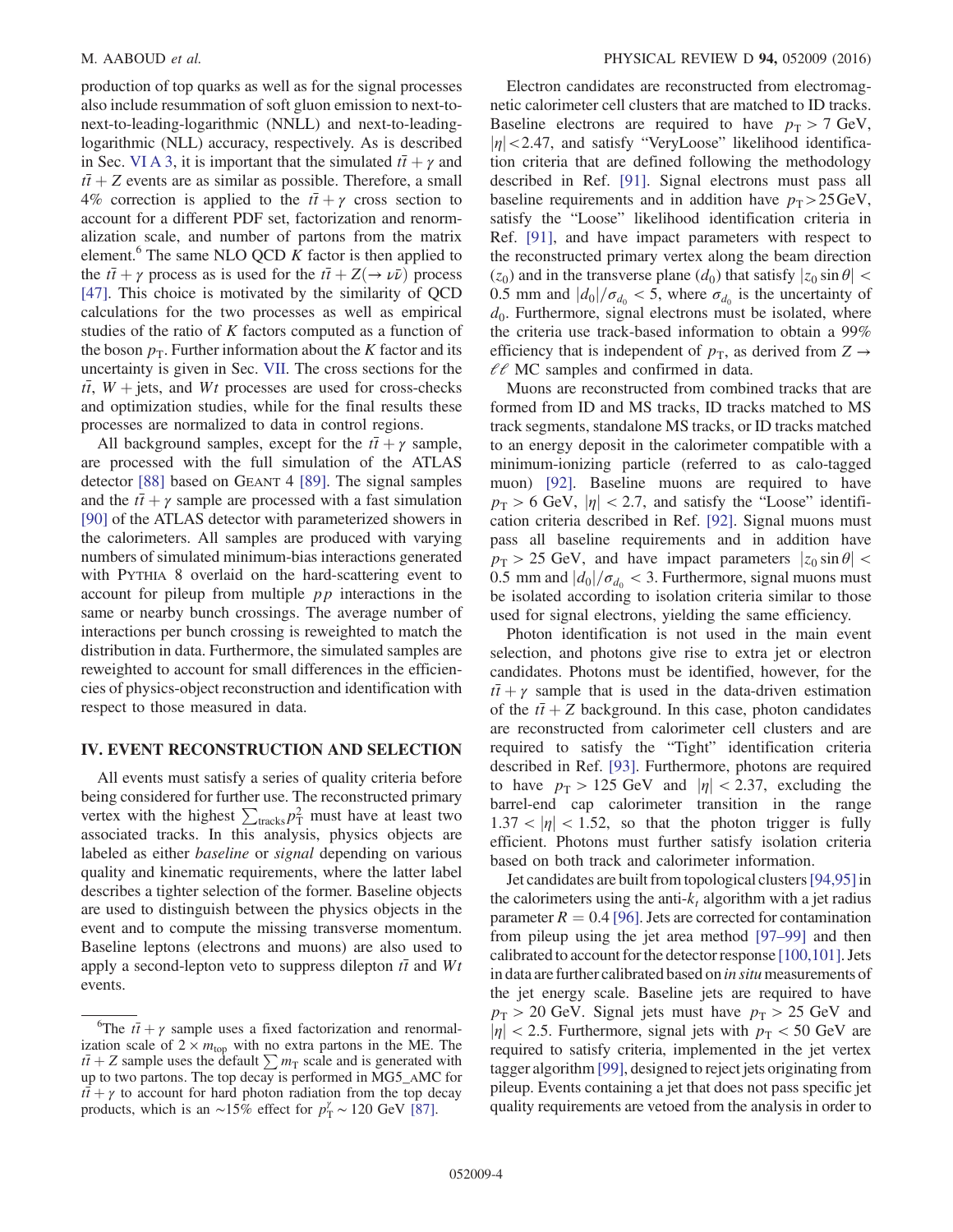TABLE II. Overlap removal procedure. The first two rows list the types of overlapping objects: electrons  $(e)$ , muons  $(\mu)$ , electron or muon ( $\ell$ ), jets (j), photons (γ), and hadronically decaying τ lepton (τ). All objects refer to the baseline definitions, except for γ and τ where no distinction between baseline and signal definition is made. The third row specifies when an object pair is considered as overlapping, the fourth row describes an optional condition, and the last row lists which label is given to the ambiguous object. More information is given in the text.

| Object 1<br>Object 2 |                   |                |                                                                                        |                                                          |          | e        | $\tau$<br>$\epsilon$ |
|----------------------|-------------------|----------------|----------------------------------------------------------------------------------------|----------------------------------------------------------|----------|----------|----------------------|
| $\Delta R <$         | 0.01              | 0.2            | 0.2                                                                                    | min $(0.4, 0.04 + \frac{10}{p_{\pi}^{\ell}/\text{GeV}})$ | 0.2      | 0.1      | 0.1                  |
| Condition            | Calo-tagged $\mu$ | j not b-tagged | j not b-tagged and                                                                     | $\cdots$                                                 | $\cdots$ | $\cdots$ | $\cdots$             |
| Precedence           |                   | e              | $(n_{\text{track}}^j < 3 \text{ or } \frac{p_{\text{T}}^{\mu}}{p_{\text{T}}^j} > 0.7)$ |                                                          |          | e        | $\epsilon$           |

suppress detector noise and noncollision backgrounds [\[102,103\]](#page-17-16). Jets resulting from  $b$  quarks (called  $b$  jets) are identified using the MV2c20 b-tagging algorithm, which is based on quantities such as impact parameters of associated tracks and reconstructed secondary vertices [104–[106\].](#page-17-17) This algorithm is used at a working point that provides on average 77% *b*-tagging efficiency per *b* jet in simulated  $t\bar{t}$  events. The choice of working point was optimized for this analysis and corresponds to a rejection factor of about 140 for light-quark flavors and gluons and about 5 for charm jets. Jets and associated tracks are also used to identify hadronically decaying  $\tau$  leptons using the "Loose" identification criteria described in Refs. [\[107,108\],](#page-17-18) which have a 60% and 50% efficiency for reconstructing  $\tau$  leptons decaying into one and three charged pions, respectively. These  $\tau$  candidates are required to have one or three associated tracks, with total electric charge opposite to that of the selected electron or muon,  $p_T > 20$  GeV, and  $|\eta| < 2.5$ . This  $\tau$ candidate  $p_T$  requirement is applied after a dedicated energy calibration [\[108\]](#page-17-19).

The missing transverse momentum is reconstructed from the negative vector sum of the transverse momenta of baseline electrons, muons, jets, and a soft term built from high-quality tracks that are associated with the primary vertex but not with the baseline physics objects [\[109,110\]](#page-17-20). For the event selections requiring photons, the calibrated photon is directly included in the  $E_{\rm T}^{\rm miss}$  calculation. In all other cases, photons and hadronically decaying  $\tau$  leptons are not explicitly included but enter as jets or electrons or via the soft term.

To avoid labeling the same detector signature as more than one object, an overlap removal procedure is applied. The procedure is tailored for this analysis and optimized using simulation. Table [II](#page-4-0) summarizes the procedure. Given a set of baseline objects, the procedure checks for overlap based on a minimal distance  $\Delta R$  between pairs of objects. For example, if a baseline electron and a baseline jet are found with  $\Delta R < 0.2$ , then the electron is retained (as stated in the "Precedence" row) and the jet is discarded, unless the jet is  $b$  tagged (as stated in the "Condition" row) in which case the electron is assumed to stem from a heavyflavor decay and is hence discarded while the jet is retained. <span id="page-5-0"></span>If the " $\Delta R$  <" requirement in Table [II](#page-4-0) is not met, then both objects under consideration are kept. The order of steps in the procedure is given by the columns in Table [II,](#page-4-0) which are executed from left to right. The second  $(ej)$  and the third  $(\mu i)$  steps of the procedure ensure that leptons and jets have a minimum  $\Delta R$  separation of 0.2. Therefore, the fourth step  $(\ell j)$  only has an effect for  $\Delta R > 0.2$ . The steps involving a photon are not applied in the main event selection but only for the event selection where photons are identified. For the remainder of the paper, all baseline and signal objects are those that have survived the overlap removal procedure.

Large-radius jets are clustered from all signal (smallradius  $R = 0.4$ ) jets using the anti- $k_t$  algorithm with  $R = 1.0$  or 1.2. To reduce the impact of soft radiation and pileup, the large-radius jets are groomed using reclustered jet trimming, where constituents with  $p_T$  less than 5% of the ungroomed jet  $p_T$  are removed [111–[114\].](#page-17-21) Electrons and muons are not included in the reclustering, since it was found that including them increases the background acceptance more than the signal efficiency. Large-radius jets are not used in the overlap removal procedure; however, the signal jets that enter the reclustering have passed the overlap removal procedure described above. The analysis uses a large-radius jet mass, where the squared mass is defined as the square of the four-vector sum of the constituent (small-radius) jets' momenta.

All events are required to have  $E_{\rm T}^{\rm miss} > 200 \text{ GeV}$ , exactly one signal lepton, and no additional baseline leptons, as well as at least four signal jets. In addition, the events must have a transverse mass<sup>7</sup> of the signal lepton and the missing transverse momentum satisfying  $m<sub>T</sub> > 30$  GeV and have an azimuthal angle between each of the two leading jets and the missing transverse momentum of  $|\Delta \phi(\text{jet}_i, \vec{p}_T^{\text{miss}})| >$ 0.4 with  $i \in \{1, 2\}$ . The events must further pass an  $H_{\text{T,sig}}^{\text{miss}} > 5$  requirement, where  $H_{\text{T,sig}}^{\text{miss}} = (H_{\text{T}}^{\text{miss}} - 100 \,\text{GeV})/$  $\sigma_{H_{\text{T}}^{\text{miss}}}$ . The variable  $H_{\text{T}}^{\text{miss}}$  is the magnitude of the negative

<sup>&</sup>lt;sup>7</sup>The transverse mass  $m_T$  is defined as  $m_T^2 = 2p_T^{\text{lep}}E_T^{\text{miss}}$  $[1 - \cos(\Delta \phi)]$ , where  $\Delta \phi$  is the azimuthal angle between the lepton and the missing transverse momentum direction. The quantity  $p_T^{\text{lep}}$  is the transverse momentum of the charged lepton.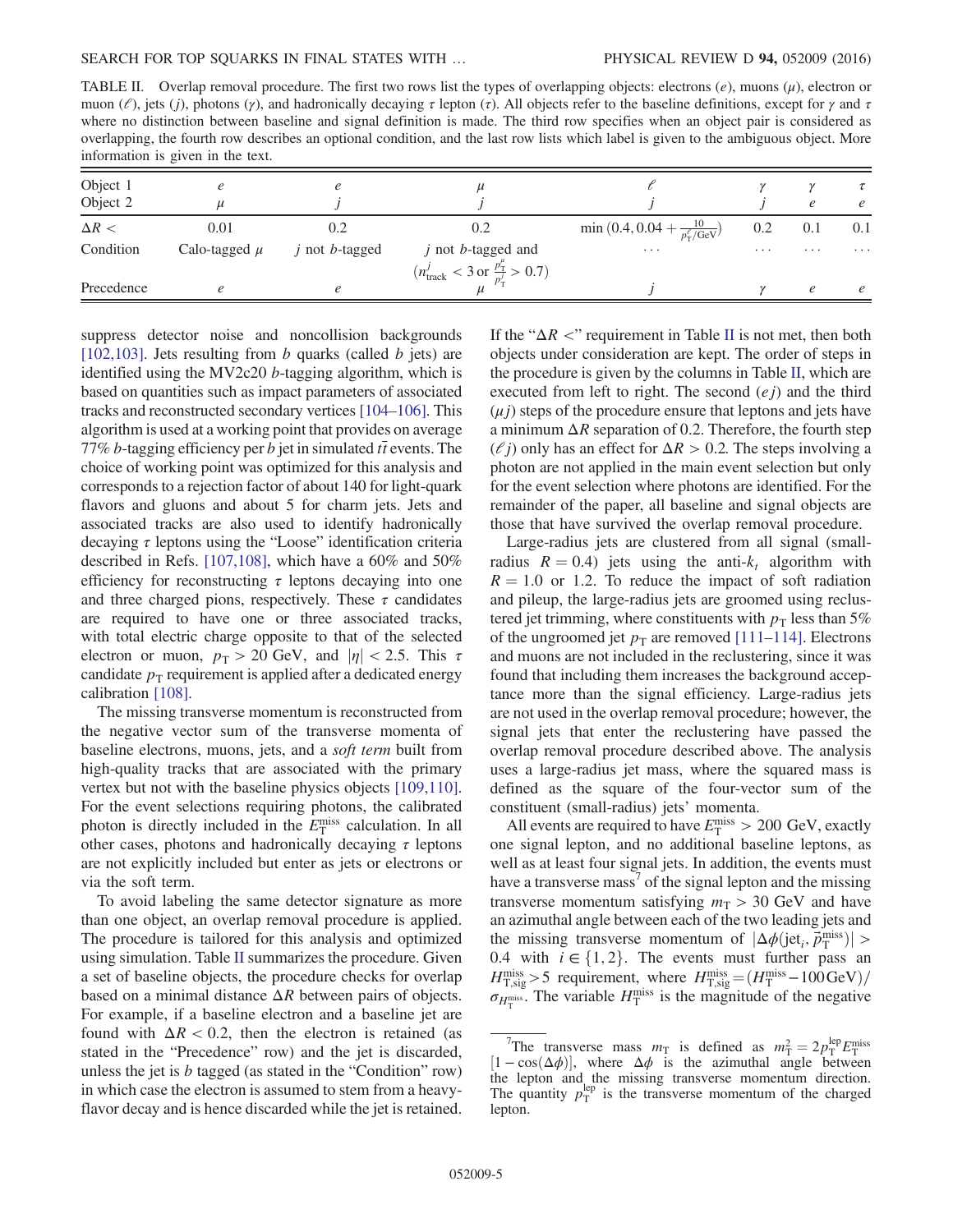<span id="page-6-0"></span>vector sum of the transverse momenta of signal jets and the signal lepton; the resolution  $\sigma_{H_{\rm T}^{\rm miss}}$  is computed using the per-event jet energy resolution uncertainties (more details are given in Refs. [\[29,115\]](#page-15-13)). The latter three event selection criteria for  $m_T$ ,  $|\Delta \phi(\text{jet}_i, \vec{p}_T^{\text{miss}})|$ , and  $H_{T,\text{sig}}^{\text{miss}}$  suppress multijet processes with misidentified or nonprompt leptons and mismeasured  $E_{\rm T}^{\rm miss}$  to a negligible level. With the above event selection, the dominant backgrounds are  $t\bar{t}$  events with at least one leptonically decaying W boson and  $W +$ jets production. A powerful technique for suppressing these background processes is to require  $m<sub>T</sub>$  to be greater than the W boson mass. For example, an  $m<sub>T</sub> > 120$  GeV requirement removes more than 90% of  $t\bar{t}$  and  $W +$  jets events that pass the above event selection.

One of the dominant contributions to the residual background is from  $t\bar{t}$  production where both W bosons decay leptonically or one W boson decays leptonically and the other via a hadronic  $\tau$  decay. A series of additional variables, described in detail in Ref. [\[29\]](#page-15-13), are used to discriminate between these backgrounds and the signal processes. The asymmetric  $m_{T2}$  ( $am_{T2}$ ) [\[116](#page-17-22)–119] and  $m_{T2}^{\tau}$ are both variants of the variable  $m_{\text{T2}}$  [\[120\]](#page-17-23), a generalization of the transverse mass applied to signatures where two particles are not directly detected. Like the transverse mass,  $m_{\text{T2}}$  is the minimum mass consistent with the observed transverse momenta and is bounded by the parent particle mass for particular topologies. The  $am_{T2}$  variable targets dileptonic  $t\bar{t}$  events where one lepton is not reconstructed. For these events, the  $am_{T2}$  distribution has a kinematic end point near the top quark mass. The  $m_{T2}^{\tau}$  variable targets  $t\bar{t}$ events where one of the two W bosons decays via a hadronically decaying  $\tau$  lepton. In  $t\bar{t}$  events where the hadronically decaying  $\tau$  lepton is correctly identified,  $m_{\text{T2}}^{\tau} \lesssim m_W$ . Due to the extra missing momentum from neutralinos, signal events are characterized by large values of  $am_{T2}$  and  $m_{T2}^{\tau}$ .

To further suppress dileptonic  $t\bar{t}$  and other backgrounds, variables are constructed to tag the hadronic decays of top quarks. The  $m_{\text{top}}^{\chi}$  variable is the invariant mass of the three jets in the event most compatible with the hadronic decay products of a top quark, where the three jets are selected by  $a \chi^2$  fit to the lepton+jets  $t\bar{t}$  hypothesis, with one term for the mass of the hadronic W boson candidate and one term for the mass of the hadronic top quark candidate. The uncertainty on the multijet invariant masses is estimated from the jet-energy resolution. When the target top squark mass is large enough so that the resulting top quarks are significantly boosted in the lab frame, the mass of high  $p_T$ large-radius jets is a powerful tool that outperforms  $m_{\text{top}}^{\hat{\chi}}$ . Another kinematic variable that targets the dileptonic  $t\bar{t}$ background is *topness* [\[121\]](#page-17-24). As with  $m_{top}^{\chi}$ , topness is constructed by minimizing a  $\chi^2$ -type function. However, in contrast to  $m_{\text{top}}^{\chi}$ , topness quantifies the kinematic compatibility with the dileptonic  $t\bar{t}$  event topology where one lepton is not reconstructed. Low values of topness are backgroundlike while high values of topness are kinematically less consistent with dilepton  $t\bar{t}$  events.

An important change from the run-1 suite of tools is the treatment of hadronically decaying  $\tau$  candidates in the  $m_{\text{T2}}^{\tau}$ variable. To increase the efficiency and purity of selecting the  $\tau$  lepton, a reconstructed hadronic  $\tau$  candidate is used as one of the two visible objects in the  $m<sub>T2</sub>$  calculation. Events are removed if one of the selected jets is additionally identified as a hadronic  $\tau$  candidate, with a corresponding  $m_{\text{T2}}^2$  < 80 GeV. For an event selection with a  $E_{\text{T}}^{\text{miss}}$  > 200 GeV requirement, this hadronic  $\tau$  veto removes approximately 40% of simulated  $t\bar{t}$  events where one W boson decays leptonically and the other decays via a hadronically decaying  $\tau$  lepton. For the considered signal models, the veto removes 1% of the events. The  $\tau$  veto is applied in all following event selections except those defining the  $t\bar{t} + Z$  control region (since the veto would remove only about 1% of the events in this region).

#### V. SIGNAL REGIONS

Three signal event selections (called signal regions, or SR1–3) are constructed using the set of discriminating variables described in Sec. [IV.](#page-3-0) The three signal regions are optimized, before looking at the data, to maximize the discovery sensitivity using three benchmark signal models from the gluino-mediated top squark models, each representing a distinct phenomenology. The benchmark models are defined by  $(\tilde{g}, \tilde{\chi}_1^0)$  masses of (1100, 800), (1250, 750), and (1400, 400) GeV for SR1, SR2, and SR3, respectively. The benchmark model for SR1 has a production cross section and kinematic properties similar to those of a direct top squark model with  $(\tilde{t}_1, \tilde{\chi}_1^0)$  masses of about (600, 260) GeV, while the benchmark models for SR2 and SR3 cannot be directly mapped to have both the same cross sections and similar kinematic properties. As a consequence, SR2 and SR3 have reduced sensitivity to direct top squark models.

The three signal regions are characterized by increasing  $E_{\rm T}^{\rm miss}$  requirements. The SR1 benchmark has the softest  $E_{\rm T}^{\rm miss}$  spectrum and the momentum of the hadronically decaying top quark is typically not sufficient to capture all of the decay products inside a single large-radius jet. As a result, the top quark mass computed using the  $m_{\text{top}}^{\chi}$  variable which is based on small-radius jets is useful for rejecting dileptonic  $t\bar{t}$  and other background events without a top quark that has hadronic decay products. In contrast, the boost of the hadronically decaying top quarks in the SR2 and SR3 benchmarks is often sufficient to capture all decay products inside a single large-radius jet. The angular separation between the decay products scales with the inverse of the momentum. Therefore, the optimal largeradius jet cone size is found to be larger for SR2 ( $R = 1.2$ ) than for SR3 ( $R = 1.0$ ). Additional requirements on topness and  $am_{T2}$  further reduce the dileptonic  $t\bar{t}$  background. Background events without a high- $p<sub>T</sub>$  top quark that decays leptonically are suppressed by using a requirement on the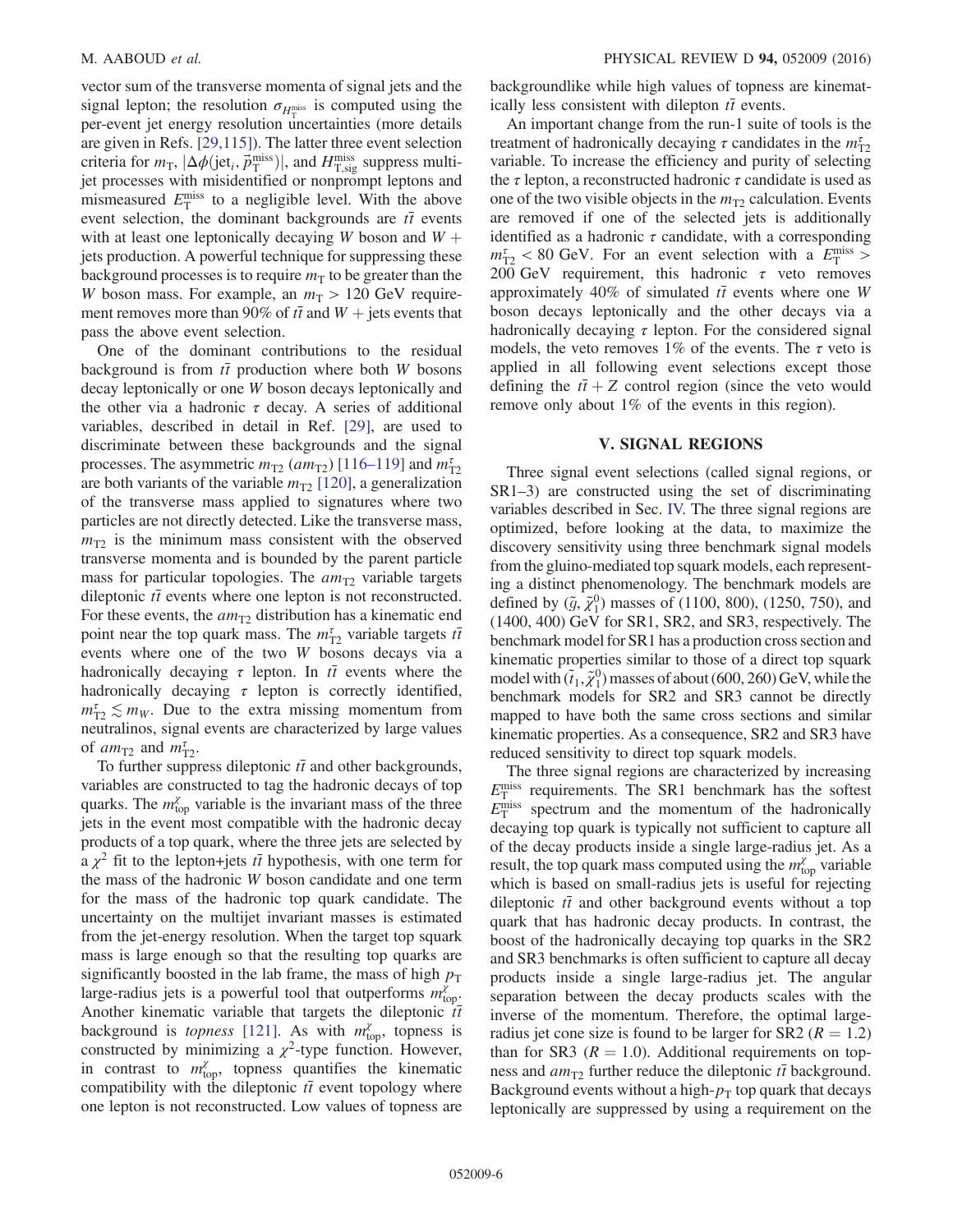<span id="page-7-2"></span><span id="page-7-0"></span>

|  |  |  | TABLE III. Overview of the event selections for all SRs and the associated $t\bar{t}$ (TCR), $W +$ jets (WCR), and $Wt$ (STCR) control |  |  |  |
|--|--|--|----------------------------------------------------------------------------------------------------------------------------------------|--|--|--|
|  |  |  | regions. Round brackets are used to describe lists of values and square brackets denote intervals.                                     |  |  |  |

|                                                                                 | Common event selection                                                                                           |                     |                |  |  |  |
|---------------------------------------------------------------------------------|------------------------------------------------------------------------------------------------------------------|---------------------|----------------|--|--|--|
| Trigger                                                                         | $E_{\rm T}^{\rm miss}$ trigger                                                                                   |                     |                |  |  |  |
| Lepton                                                                          | Exactly one signal lepton $(e, \mu)$ , no additional baseline leptons                                            |                     |                |  |  |  |
| <b>Jets</b>                                                                     | At least four signal jets, and $ \Delta \phi(\text{jet}_i, \vec{p}_T^{\text{miss}})  > 0.4$ for $i \in \{1, 2\}$ |                     |                |  |  |  |
| Hadronic $\tau$                                                                 | Veto events with a hadronic $\tau$ decay and $m_{T2}^{\tau}$ < 80 GeV                                            |                     |                |  |  |  |
| Variable                                                                        | SR1                                                                                                              | TCR1/WCR1           | STCR1          |  |  |  |
| $\geq$ 4 jets with $p_T$ > [GeV]                                                | (80 50 40 40)                                                                                                    | (80 50 40 40)       | (80 50 40 40)  |  |  |  |
| $E_{\rm T}^{\rm miss}$ [GeV]                                                    | >260                                                                                                             | >200                | >200           |  |  |  |
| $H_{\rm T,sig}^{\rm miss}$                                                      | >14                                                                                                              | >5                  | >5             |  |  |  |
| $m_T$ [GeV]                                                                     | >170                                                                                                             | [30, 90]            | [30, 120]      |  |  |  |
| $am_{T2}$ [GeV]                                                                 | >175                                                                                                             | [100, 200] / > 100  | >200           |  |  |  |
| Topness                                                                         | >6.5                                                                                                             | >6.5                | > 6.5          |  |  |  |
| $m_{\text{top}}^{\chi}$ [GeV]                                                   | $<$ 270                                                                                                          | $<$ 270             | $<$ 270        |  |  |  |
| $\Delta R(b,\ell)$                                                              | <3.0                                                                                                             | $\ldots$ .          | $\ldots$       |  |  |  |
| $\Delta R(b_1, b_2)$                                                            | $\cdots$                                                                                                         | $\cdots$            | >1.2           |  |  |  |
| Number of $b$ tags                                                              | $\geq$ 1                                                                                                         | $\geq 1/= 0$        | $\geq$ 2       |  |  |  |
|                                                                                 | SR <sub>2</sub>                                                                                                  | TCR2/WCR2           | STCR2          |  |  |  |
| $\geq$ 4 jets with $p_T$ > [GeV]                                                | (120 80 50 25)                                                                                                   | (120 80 50 25)      | (120 80 50 25) |  |  |  |
| $E_{\rm T}^{\rm miss}$ [GeV]                                                    | >350                                                                                                             | >250                | >200           |  |  |  |
| $H_{\rm T,sig}^{\rm miss}$                                                      | >20                                                                                                              | >15                 | ${>}5$         |  |  |  |
| $m_T$ [GeV]                                                                     | >200                                                                                                             | [30, 90]            | [30, 120]      |  |  |  |
| $am_{T2}$ [GeV]                                                                 | >175                                                                                                             | $[100, 200]$ /> 100 | >200           |  |  |  |
| $\Delta R(b,\ell)$                                                              | < 2.5                                                                                                            | $\cdots$            | $\cdots$       |  |  |  |
| $\Delta R(b_1, b_2)$                                                            | $\cdots$                                                                                                         | $\cdots$            | >1.2           |  |  |  |
| Number of $b$ tags                                                              | $\geq$ 1                                                                                                         | $\geq 1/ = 0$       | $\geq$ 2       |  |  |  |
| Leading large-R jet $p_T$ [GeV]                                                 | >200                                                                                                             | >200                | >200           |  |  |  |
| Leading large-R jet mass [GeV]                                                  | >140                                                                                                             | >140                | >0             |  |  |  |
| $\Delta\phi(\vec{p}_{\text{T}}^{\text{miss}}, 2^{\text{nd}}\text{large-R jet})$ | >1.0                                                                                                             | >1.0                | >1.0           |  |  |  |
| $\geq$ 4 jets with $p_T$ > [GeV]                                                | SR <sub>3</sub>                                                                                                  | TCR3/WCR3           | STCR3          |  |  |  |
|                                                                                 | (120 80 50 25)                                                                                                   | (120 80 50 25)      | (120 80 50 25) |  |  |  |
| $E_{\rm T}^{\rm miss}$ [GeV]                                                    | >480                                                                                                             | >280                | >200           |  |  |  |
| $H_{\mathrm{T,sig}}^{\mathrm{miss}}$                                            | >14                                                                                                              | >8                  | >5             |  |  |  |
| $m_T$ [GeV]                                                                     | >190                                                                                                             | [30, 90]            | [30, 120]      |  |  |  |
| $am_{T2}$ [GeV]                                                                 | >175                                                                                                             | [100, 200] / > 100  | >200           |  |  |  |
| Topness                                                                         | >9.5                                                                                                             | ${>}0$              | >9.5           |  |  |  |
| $\Delta R(b,\ell)$                                                              | < 2.8                                                                                                            | $\cdots$            | $\ldots$       |  |  |  |
| $\Delta R(b_1, b_2)$                                                            | $\ldots$                                                                                                         | $\cdots$            | >1.2           |  |  |  |
| Number of $b$ tags                                                              | $\geq$ 1                                                                                                         | $\geq 1/ = 0$       | $\geq$ 2       |  |  |  |
| Leading large-R jet $p_T$ [GeV]                                                 | >280                                                                                                             | >200                | >200           |  |  |  |
| Leading large-R jet mass [GeV]                                                  | >70                                                                                                              | ${>}70$             | ${>}70$        |  |  |  |

<span id="page-7-1"></span> $\Delta R$  between the highest- $p_T$  b-tagged jet and the signal lepton. The signal regions have additional requirements on the  $m_T$  and  $H_{\text{T,sig}}^{\text{miss}}$  variables to further exploit the large genuine  $E_{\rm T}^{\rm miss}$  from undetected neutralinos. A requirement <span id="page-7-3"></span>of at least one b-tagged jet is used in each of SR1–3 in order to reduce the  $W + \text{jets}$  and diboson backgrounds.

The signal region definitions are summarized in Table [III.](#page-6-0) The signal regions are not mutually exclusive.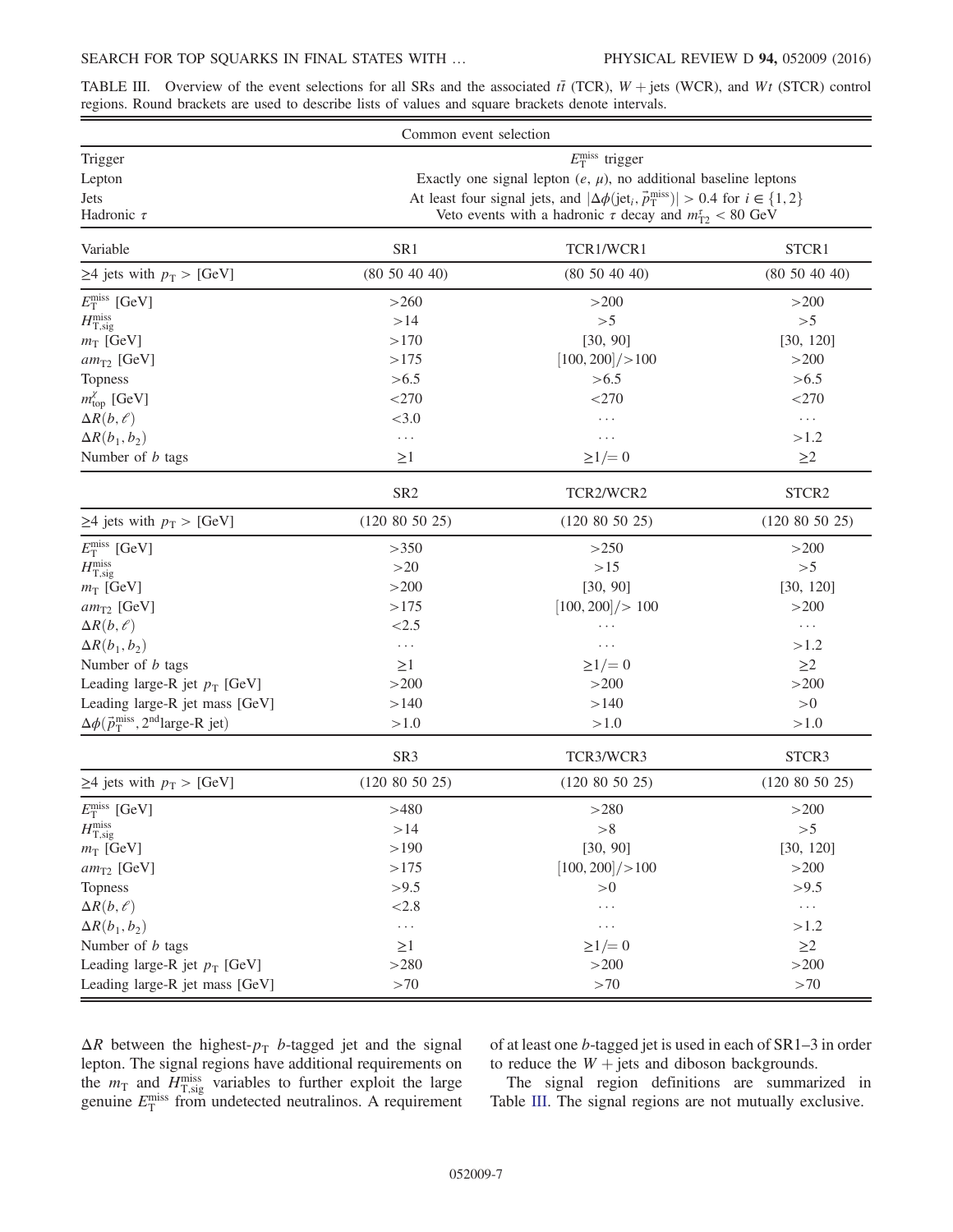## VI. BACKGROUND ESTIMATES

<span id="page-8-0"></span>The dominant background processes are  $t\bar{t}$ , single top  $(Wt)$ ,  $t\bar{t} + Z(\rightarrow \nu\bar{\nu})$ , and  $W + \text{jets}$ . Most of the  $t\bar{t}$  and  $Wt$ events in the signal regions have both W bosons decay leptonically (one of which is "lost" meaning it is either not reconstructed, not identified, or removed by the overlap removal procedure) or one W boson decays leptonically and the other via a hadronically decaying  $\tau$  lepton. Other background processes considered are semileptonic  $t\bar{t}$ , dibosons (denoted by VV in figure legends),  $t\bar{t} + W$ ,  $Z$  + jets, and multijet events. The  $t\bar{t}$  background is shown separately in the three decay components discussed above, which are referred to as  $2L$ ,  $1L1\tau$ , and  $1L$  respectively.<sup>8</sup> The combined  $t\bar{t} + W$  and  $t\bar{t} + Z$  background is referred to as  $t\overline{t} + V$ .

<span id="page-8-1"></span>The main background processes are estimated by isolating each of them in a dedicated control region (CR), described in Sec. [VI A](#page-7-1), normalizing simulation to match data in a simultaneous fit. The fit is performed separately for each SR with the associated CRs. The background modeling as predicted by the fits is tested in a series of validation regions (VRs), discussed in Sec. [VI B.](#page-10-0) Figure [2](#page-7-2) schematically illustrates the setup for one example SR and its associated CRs and VRs. The CRs for Wt and  $t\bar{t} + Z$  are new with respect to the run-1 analysis.

The multijet background is estimated from data using a fake-factor method [\[122\].](#page-17-25) The contribution is found to be negligible. All other (small) backgrounds are determined from simulation, normalized to the most accurate theoretical cross sections available. The  $Z +$  jets background is found to be negligible.

#### A. Control regions

A series of control regions are defined as event selections that are kinematically close to the signal regions but with a few key variable requirements inverted to significantly reduce signal contamination and enhance the yield and purity of a particular background. These control regions are then used to constrain the background normalization. Each of the three signal regions has a dedicated control region for each of the following background processes:  $t\bar{t}$  (TCR),  $W + \text{jets}$  (WCR), single top (STCR), and  $t\bar{t} + W/Z$ (TZCR). The general strategy in constructing the control regions is to invert the transverse mass requirement from a high threshold to a low window. The requirements on several variables are loosened to increase the statistical power of the CR. The details of the TCR and the WCR are described in Sec. [VI A 1](#page-7-3), while the STCR and TZCR are documented in Sec. VIA2 and VIA3, respectively. Table [III](#page-6-0) presents an overview of the CR selections for



FIG. 2. A schematic diagram for the various event selections used to estimate and validate the background model and then search for top squark production. Solid lines indicate kinematic boundaries while dashed lines indicate that the events can extend beyond the boundary. CR, VR, and SR stand for control region, validation region, and signal region, respectively. T, ST, TZ, and W stand for  $t\bar{t}$ , single top,  $t\bar{t} + Z$ , and  $W$  + jets, respectively.

the TCR, WCR, and STCR corresponding to SR1, SR2, and SR3.

A likelihood fit is performed for each SR and involves the SR and the associated CRs [\[123\].](#page-17-26) The expected number of events in each region is given by the sum over all background processes and optionally a signal model. The normalizations of the  $t\bar{t}$ ,  $t\bar{t} + W/Z$ , single top, and  $W$  + jets backgrounds are controlled by four free parameters [normalization factors (NFs)] in the fit. Furthermore, a signal strength parameter to normalize the cross section of a given signal model can be included in the fit. Each fit is based on up to five observables: the total yields in four control regions and the total yield in one signal region. The electron and muon channels are always added together. To obtain a set of background predictions that are independent of the observations in the SRs, the fit can be configured to use only the CRs to constrain the fit parameters: the SR bins are removed from the likelihood and any potential signal contribution is neglected everywhere. This fit configuration is referred to as the background-only fit.

#### 1. Top and W CRs

The TCRs and WCRs are constructed by modifying the  $m<sub>T</sub>$  selection in the SRs to be a window whose upper edge is near the W boson mass. An additional upper bound on  $am_{T2}$  is applied to the TCRs in order to make them orthogonal to the STCRs, described in the next section. Furthermore, some other kinematic requirements are relaxed or removed to increase the event yields in the CRs. The resulting selections yield 238, 102, and 121 events in TCR1, TCR2, and TCR3, respectively, which are enriched in semileptonic  $t\bar{t}$  events with purities that vary between 75% and 85%. The WCRs are built from the TCRs by changing the b-jet requirement to a b-jet veto and

 ${}^{8}$ The letter L is used to denote an electron or muon, including those from a leptonic  $\tau$  decay; the  $\tau$  symbol is used to denote a hadronic  $\tau$  decay.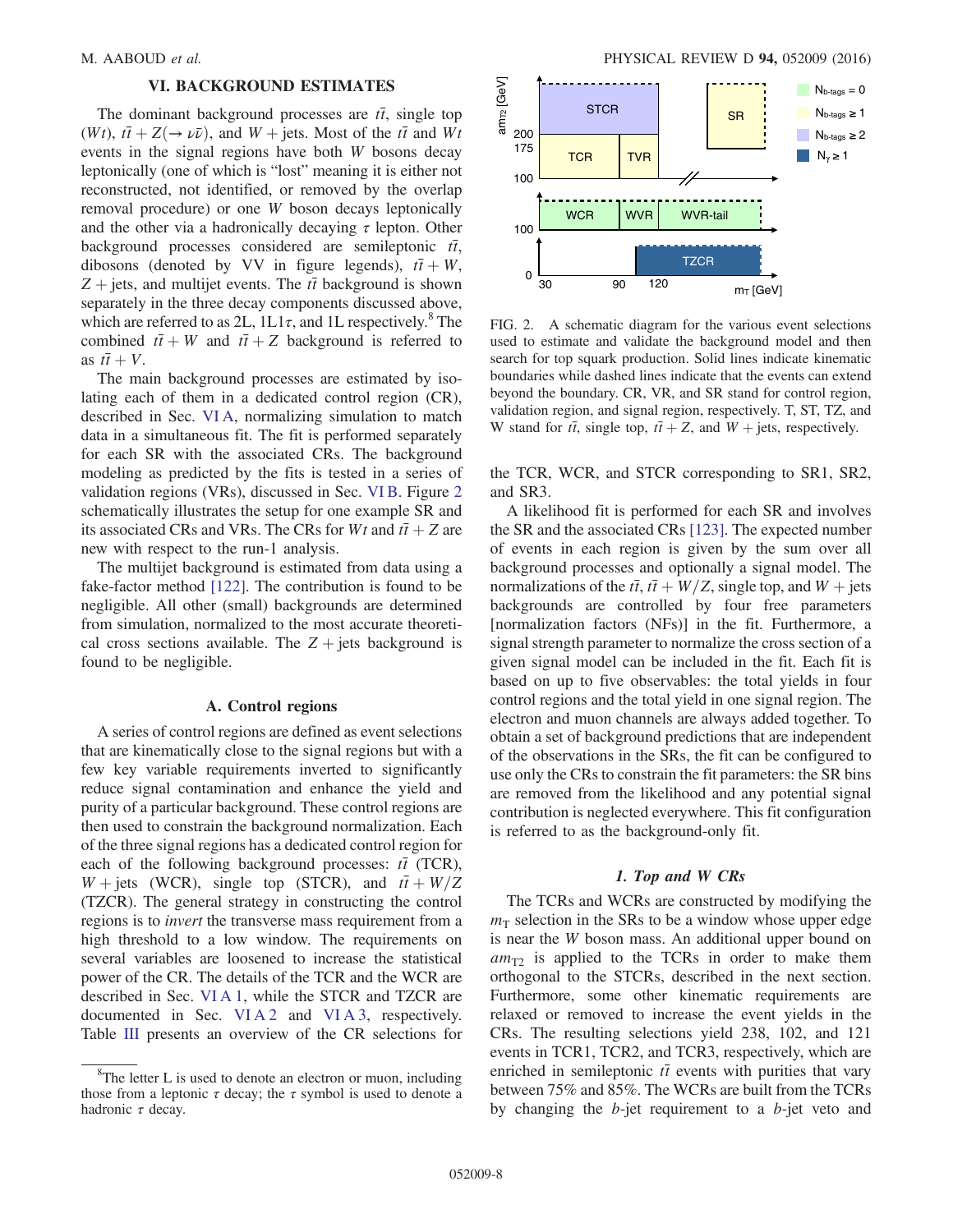## SEARCH FOR TOP SQUARKS IN FINAL STATES WITH … PHYSICAL REVIEW D 94, 052009 (2016)

relaxing the  $am_{T2}$  requirement. The b-jet veto suppresses  $t\bar{t}$ events and results in a  $W +$  jets purity of approximately 75% in all three regions. The selections yield 558, 135, and 352 events in WCR1, WCR2, and WCR3, respectively.

#### 2. Single-top CR

All of the expected single-top contributions in the three SRs are in the Wt channel. This process can evade kinematic bounds from selections targeting the suppression of  $t\overline{t}$ .

Nonetheless, isolating a pure sample of  $Wt$  events kinematically close to the SRs is challenging due to the similarity of  $Wt$  and  $t\bar{t}$ . The  $Wt$  events that pass event selections similar to those for the SRs often have a second b jet within the acceptance. The  $am_{T2}$  variable is useful for discriminating between  $t\bar{t}$  and Wt because the mass of the Wb system not from the resonant top quark is typically higher than for an on-shell top quark in the phase space selected by this analysis. Therefore, the STCRs are characterized by  $am_{T2} > 200$  GeV. Furthermore, to increase the purity of  $Wt$  and reduce the  $W + \text{jets}$  contamination,

<span id="page-9-0"></span>

<span id="page-9-1"></span>FIG. 3. Comparison of data with estimated backgrounds in the  $am_{T2}$  (top left), b-tagged jet multiplicity (top right), and  $\Delta R(b_1, b_2)$ (bottom) distributions with the STCR1 event selection except for the requirement (indicated by an arrow) on the variable shown. Furthermore, the  $\Delta R(b_1, b_2)$  requirement is dropped for the b-tagged jet multiplicity distribution. The predicted backgrounds are scaled with the NFs documented in Table [IV.](#page-10-1) The uncertainty band includes statistical and all experimental systematic uncertainties. The last bin includes overflow. The middle panel shows the ratio of the data yield to the SM prediction, while the lower panel shows the ratio of the single-top yield to either the  $t\bar{t}$  prediction (top left and bottom) or the  $W + jets$  prediction (top right). The error bars in the lower panel include statistical uncertainties only.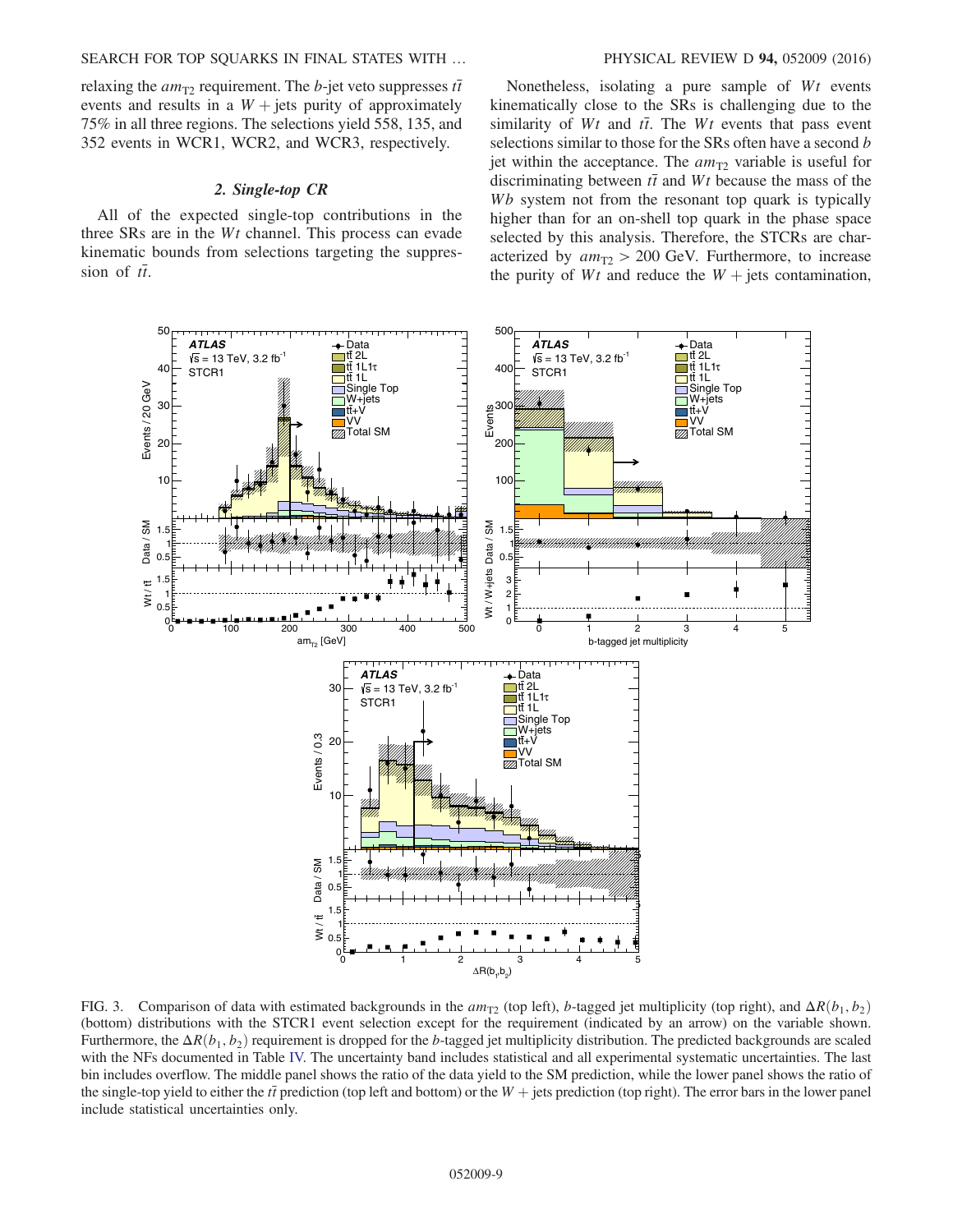<span id="page-10-1"></span>events are required to have two b-tagged jets. Top quark pair events often exceed the  $am_{T2}$  kinematic bound when one of the two b tags used in the  $am_{T2}$  calculation is a jet produced from a charm quark from the W decay. When this jet is from the same top quark as the other b-tagged jet, the  $\Delta R$  between them tends to be smaller than for Wt events that have two  $b$  jets from  $b$  quarks that are naturally well separated. Therefore, to further increase the Wt purity, events in the STCRs are required to have  $\Delta R(b_1, b_2) > 1.2$ , where  $b_1$  and  $b_2$  are the two highest- $p_T$  b-tagged jets. Figure [3](#page-8-1) shows distributions of the key variables for STCR1 with all requirements applied except for that on the quantity plotted. The expected purity for  $Wt$  events is approximately 40% in all three STCRs, and the selections yield 62, 71, and 45 events in STCR1, STCR2, and STCR3, respectively.

## 3.  $t\bar{t}$  + Z CR

Top quark pair production in association with a Z boson that decays into neutrinos is an irreducible background. The expected contributions of  $t\bar{t} + W$  in the three SRs are less than 10% with respect to the expected  $t\bar{t} + Z$  yields, and the two processes are combined in the analysis. A CR using Z boson decays to charged leptons is not feasible given the small branching ratio to leptons and the limited data set available. However, a data-driven approach is still possible using a similar process:  $t\bar{t} + \gamma$ . Similar techniques have been used for estimating  $Z(\rightarrow \nu\bar{\nu}) + \text{jets}$  from  $\gamma + \text{jets}$ [\[124\]](#page-17-27) and the method was studied as a VR in the direct top squark search with one lepton with run-1 data [\[29\].](#page-15-13) An event selection is constructed requiring a high- $p<sub>T</sub>$  photon that is then treated as  $E_T^{\text{miss}}$  in direct analogy to  $Z \rightarrow \nu \bar{\nu}$ .

The CR is designed to minimize the differences between the two processes, in order to reduce the theoretical uncertainties in the extrapolation. The Feynman diagrams for the production of  $t\bar{t} + Z$  and  $t\bar{t} + \gamma$  are identical, except for a negligible production contribution where the Z boson is radiated from a neutrino (the coupling is absent for photons). The main differences arise from the Z boson mass, which reduces the available phase space, causing differences in kinematic distributions. In addition, the bremsstrahlung rate for Z bosons is highly suppressed at LHC energies, while there is a large contribution to the  $t\bar{t} + \gamma$  cross section from photons radiated from the top quark or its decay products. Both of these differences are mitigated if the boson  $p<sub>T</sub>$  is larger than the Z boson mass. In this limit, the impact of the mass difference on the available phase space is reduced and the rate of photon radiation from bremsstrahlung is suppressed [\[87\].](#page-17-15) This small fraction of photons is fully accounted for in the simulation and any uncertainty in their modeling is subdominant compared to the uncertainties described in Sec. [VII](#page-11-0). In high- $E_T^{\text{miss}} \, t\bar{t}$  +  $Z(\rightarrow \nu\bar{\nu})$  events, the Z boson  $p_T$  is the dominant source of  $E_{\text{T}}^{\text{miss}}$  and so most  $t\bar{t} + Z$  events in the SRs have large Z boson  $p_T$ .

<span id="page-10-0"></span>Two  $t\bar{t} + \gamma$  CRs are designed to be kinematically close to SR1 and SR2/SR3. The event selection for TZCR2 is the same as for TZCR3. The regions require at least one signal photon, exactly one signal lepton and no additional baseline leptons, and at least four signal jets, of which at least one must be  $b$  tagged. In addition, the regions have the same jet  $p<sub>T</sub>$  thresholds as the corresponding signal regions. To mimic the  $Z \rightarrow \nu\bar{\nu}$  decay, the highest- $p_T$  photon is vectorially added to  $\vec{p}_{\rm T}^{\rm miss}$  and this sum is used to construct

<span id="page-10-2"></span>

FIG. 4. Comparison of data with estimated backgrounds in the  $\tilde{E}_{\rm T}^{\rm miss}$  and  $\tilde{m}_{\rm T}$  distributions with the TZCR1 event selection except for the requirement (indicated by an arrow) on the shown variable. The variables  $\tilde{E}_{\rm T}^{\rm miss}$  and  $\tilde{m}_{\rm T}$  are constructed in the same way as  $E_{\rm T}^{\rm miss}$  and  $m<sub>T</sub>$  but treating the leading photon transverse momentum as invisible. The predicted backgrounds are scaled with the NFs documented in Table [IV.](#page-10-1) The uncertainty band includes statistical and all experimental systematic uncertainties. The last bin includes overflow.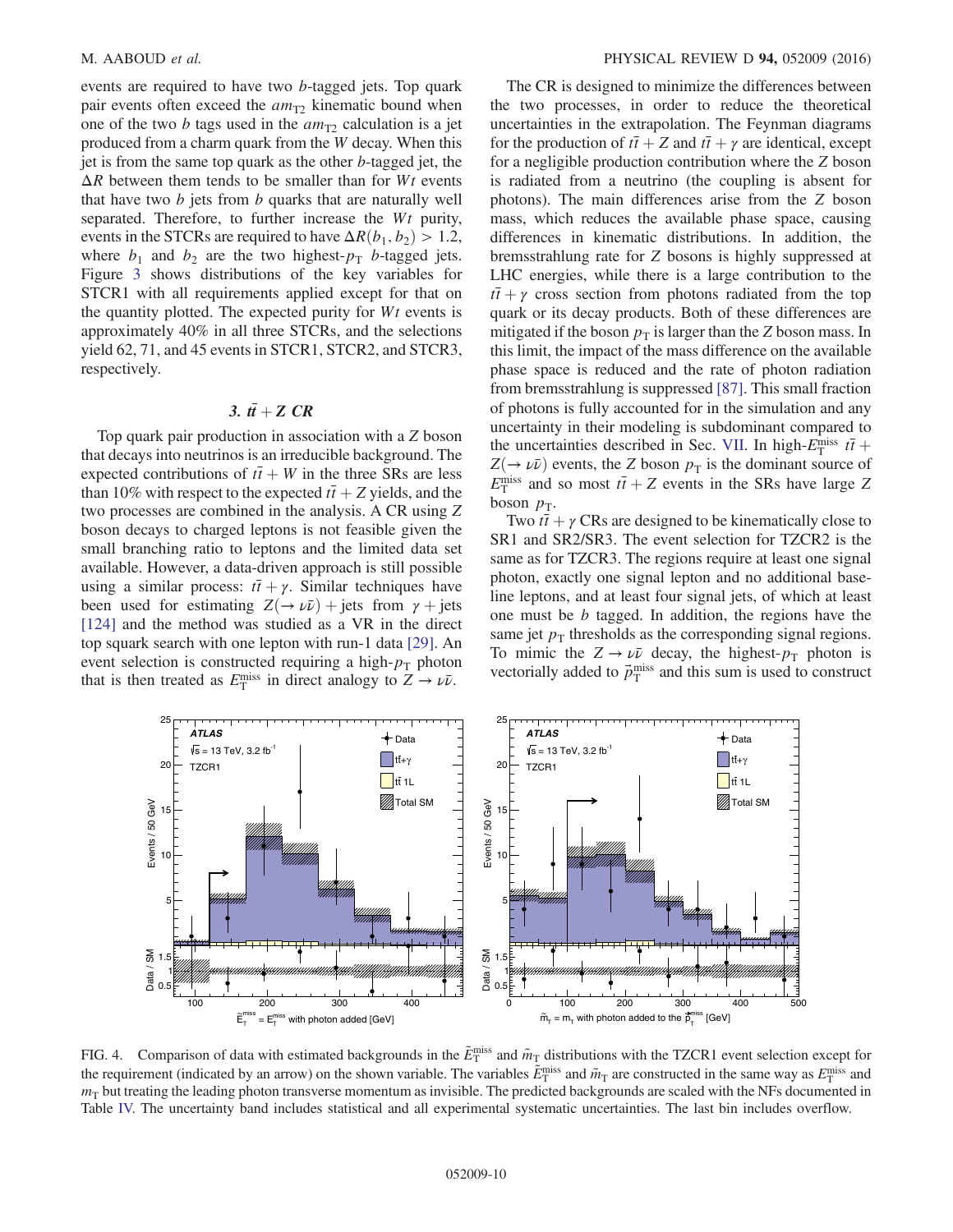<span id="page-11-1"></span>TABLE IV. The numbers of observed events in the three SRs together with the expected numbers of background events and their uncertainties as predicted by the background-only fits, the scaling factors for the background predictions in the fit (NF), the probabilities (represented by the  $p_0$  values) that the observed numbers of events are compatible with the background-only hypothesis, as well as the expected and observed 95% C.L. upper limits on the number of non-SM events.

| Signal region                                      | SR <sub>1</sub>        | SR <sub>2</sub>        | SR <sub>3</sub>     |
|----------------------------------------------------|------------------------|------------------------|---------------------|
| Observed                                           | 12                     |                        |                     |
| Total background                                   | $5.50 \pm 0.72$        | $1.25 \pm 0.26$        | $1.03 \pm 0.18$     |
| $t\overline{t}$                                    | $2.21 \pm 0.60$        | $0.29 \pm 0.10$        | $0.20 \pm 0.07$     |
| (1L, 1L1 $\tau$ , 2L) in %                         | (6, 48, 46)            | (0, 58, 42)            | (0, 36, 64)         |
| Single top                                         | $0.46 \pm 0.39$        | $0.09 \pm 0.08$        | $0.10 \pm 0.09$     |
| $W + jets$                                         | $0.71 \pm 0.43$        | $0.15_{-0.15}^{+0.19}$ | $0.20 \pm 0.09$     |
| $t\overline{t}+V$                                  | $1.90 \pm 0.42$        | $0.61 \pm 0.14$        | $0.41 \pm 0.10$     |
| Diboson                                            | $0.23 \pm 0.15$        | $0.11 \pm 0.07$        | $0.12 \pm 0.07$     |
| $t\overline{t}$ NF                                 | $1.10 \pm 0.14$        | $1.06 \pm 0.14$        | $0.80 \pm 0.13$     |
| Single top NF                                      | $0.62 \pm 0.46$        | $0.65 \pm 0.49$        | $0.71 \pm 0.42$     |
| $W +$ jets NF                                      | $0.75 \pm 0.12$        | $0.78 \pm 0.15$        | $0.93 \pm 0.12$     |
| $t\overline{t}+W/Z$ NF                             | $1.42 \pm 0.24$        | $1.45 \pm 0.24$        | $1.46 \pm 0.24$     |
| $p_0$                                              | $0.012$ $(2.3 \sigma)$ | $0.50(0.0\,\sigma)$    | $0.50(0.0\,\sigma)$ |
| $N_{\text{non-SM}}^{\text{limit}}$ exp. (95% C.L.) | $6.4^{+3.2}_{-2.0}$    | $3.6^{+2.3}_{-1.3}$    | $3.5^{+2.2}_{-1.2}$ |
| $N_{\rm non-SM}^{\rm limit}$ obs. (95% C.L.)       | 13.3                   | 3.4                    | 3.4                 |

 $\tilde{E}_{\rm T}^{\rm miss} = |\vec{p}_{\rm T}^{\rm miss} + \vec{p}_{\rm T}^{\gamma}|$ ,  $\tilde{m}_{\rm T}$ , and  $\tilde{H}_{\rm T,sig}^{\rm miss}$ . Events entering the TZCRs are required to satisfy  $E_T^{\text{miss}} > 120 \text{ GeV}$ ,  $m_{\rm T} > 100$  GeV, and  $\tilde{H}_{\rm T,sig}^{\rm miss} > 5$  in order to bring the region kinematically closer to the SRs. Finally,  $E_{\rm T}^{\rm miss}$  < 200 GeV is imposed to ensure orthogonality between the TZCR and the other CRs and SRs. The resulting regions have over 90%  $t\bar{t} + \gamma$  purity and yield 43 and 45 events in TZCR1 and TZCR2 (=TZCR3), respectively. Figure [4](#page-9-1) shows the distribution of  $\tilde{E}_{\rm T}^{\rm miss}$  and  $\tilde{m}_{\rm T}$  in the TZCR1 corresponding to

<span id="page-11-0"></span>

FIG. 5. Comparison of the observed data  $(n_{obs})$  with the predicted background  $(n_{exp})$  in the validation and signal regions. The background predictions are obtained using the backgroundonly fit configuration. The bottom panel shows the significance of the difference between data and predicted background, where the significance is based on the total uncertainty ( $\sigma_{\text{tot}}$ ).

SR1 before the requirement on the plotted variable is applied. The contribution from events not involving top quarks is negligible. The predicted backgrounds in the figure are scaled with the NFs documented in Table [IV.](#page-10-1) Without scaling, the total number of events in data is about 40% higher than in simulation, but there is no significant evidence of mismodeling of the shapes of the various distributions within uncertainties.

#### B. Validation regions

The background estimates are tested using validation regions, which are disjoint to both the control and signal regions. Background normalizations determined in the control regions are extrapolated to the VRs and compared with the observed data. Each signal region has associated validation regions for the  $t\bar{t}$  (TVR) and  $W$  + jets (WVR) processes, and these are constructed with the same selection as the TCR/WCR except that  $m<sub>T</sub>$  is between 90 and 120 GeV.<sup>9</sup> The validation regions are not used to constrain parameters in the fit but provide a statistically independent test of the background estimates made using the CRs. In Fig. [5,](#page-10-2) background estimates in all the associated VRs are compared to the observed data. The potential signal contamination in the VRs is studied for all considered signal models (and SUSY mass ranges) and found to be negligible.

A second set of validation regions, not associated with any of the three signal regions, is used for general monitoring purposes. Two of the more significant backgrounds are dileptonic  $t\bar{t}$  and lepton+hadronic  $\tau$   $t\bar{t}$  events.

 $^{9}$ A Wt VR is not defined since the  $m<sub>T</sub>$  range in the STCR is extended upward to 120 GeV to accept more events.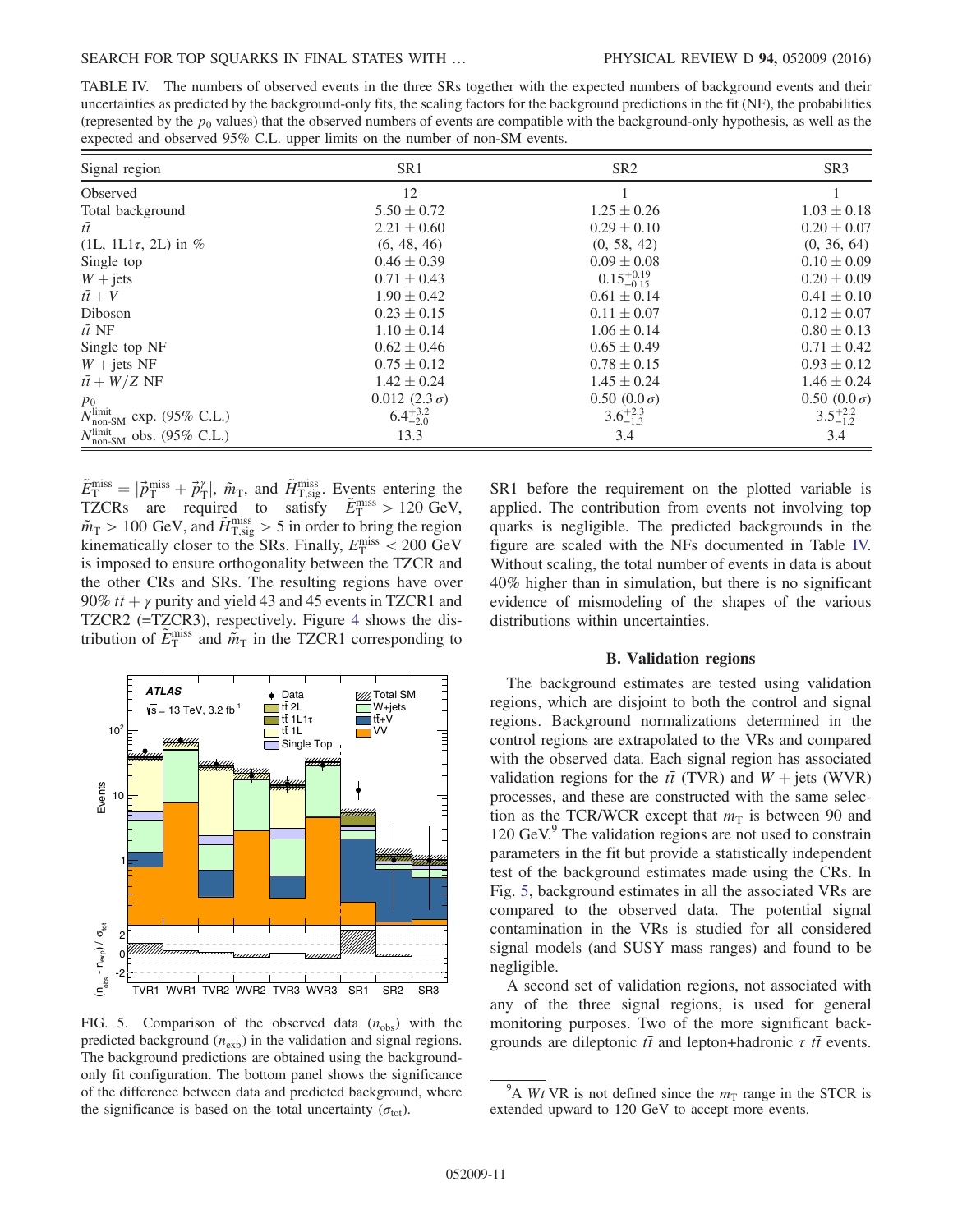

FIG. 6. Jet multiplicity distributions for events where exactly two signal leptons (left) or one lepton plus one  $\tau$  candidate (right) are selected. No correction factors are included in the background normalizations. The uncertainty band includes statistical and all experimental systematic uncertainties. The last bin includes overflow.

To pass the four-jet requirement, such events must have at least one hard jet that does not originate from the  $t\bar{t}$  decay (two hard jets for dileptonic  $t\bar{t}$ ). The modeling of these extra jets is validated in dedicated VRs that require either two signal leptons (electron or muon) or one signal lepton and one hadronic  $\tau$  candidate. In Fig. [6](#page-11-1) the jet multiplicity distributions are shown for event selections requiring an electron-muon pair (left) and one lepton plus one  $\tau$ candidate (right). Additional validation regions are constructed by considering (i) events with high  $E_{\rm T}^{\rm miss}$ , high  $m_{\rm T}$ , and low  $am_{T2}$  for dilepton  $t\bar{t}$  events with a lost lepton or (ii) high  $m<sub>T</sub>$  and a b-jet veto to probe the modeling of the resolution-induced  $m<sub>T</sub>$  tail in  $W +$  jets events (using the WVR-tail region in Fig. [2\)](#page-7-2). There are no significant indications of mismodeling in any of the validation regions.

## VII. SYSTEMATIC UNCERTAINTIES

<span id="page-12-1"></span>The systematic uncertainties in the signal and background estimates arise both from experimental sources and from the uncertainties in the theoretical predictions and modeling. Since the yields from the dominant background sources,  $t\bar{t}$ , single top,  $t\bar{t}V$ , and  $W +$  jets, are all obtained in dedicated control regions, the modeling uncertainties for these processes affect only the extrapolation from the CRs into the signal regions (and between the various control regions) but not the overall normalization. The systematic uncertainties are included as nuisance parameters with Gaussian constraints and profiled in the likelihood fits.

The dominant experimental uncertainties arise from imperfect knowledge of the jet energy scale (JES) and jet energy resolution (JER)  $[101]$ , the modeling of the *b*tagging efficiencies for  $b$ ,  $c$  and light-flavor jets  $[125,126]$ as well as the contribution to the  $E_{\rm T}^{\rm miss}$  soft term, i.e., from <span id="page-12-0"></span>tracks neither associated with any reconstructed objects nor identified as originating from pileup. From these sources, the resulting uncertainties in the extrapolation factors for going from the four CRs to the SRs are 4%–15% for JES, 0%–9% for JER, 0%–6% for b tagging, and 0%–3% for the  $E_{\rm T}^{\rm miss}$  soft term. Other sources of experimental uncertainty are the modeling of lepton- and photon-related quantities (energy scales, resolutions, reconstruction and identification efficiencies, isolation, hadronic- $\tau$  identification) and the uncertainty in the integrated luminosity. These uncertainties have a small impact on the final results.

The uncertainties in the modeling of the single-top and  $t\bar{t}$ backgrounds include effects related to the MC event generator, the hadronization and fragmentation modeling, and the amount of initial- and final-state radiation [\[71\]](#page-16-22). The MC generator uncertainty is estimated by comparing events produced with POWHEG-BOX+HERWIG++ and with MG5\_AMC+HERWIG++. Events generated with POWHEG-BOX are hadronized with either PYTHIA or HERWIG++ to estimate the effect from the modeling of the fragmentation and hadronization. The impact of altering the amount of initial- and final-state radiation is estimated from comparisons of POWHEG-BOX+PYTHIA samples with different parton shower radiation, NLO radiation, and modified factorization and renormalization scales. One additional uncertainty stems from the modeling of the interference between the  $t\bar{t}$  and Wt processes at NLO. The uncertainty is estimated using inclusive WWbb events, generated using MG5 AMC, which are compared with the sum of the  $t\bar{t}$  and Wt processes [\[71\]](#page-16-22). The resulting theoretical uncertainties in the extrapolation factors for going from the  $t\bar{t}$  and Wt CRs to the SRs are 19%–26% for  $t\bar{t}$  and 38%–57% for Wt events, where the latter is dominated by the interference term.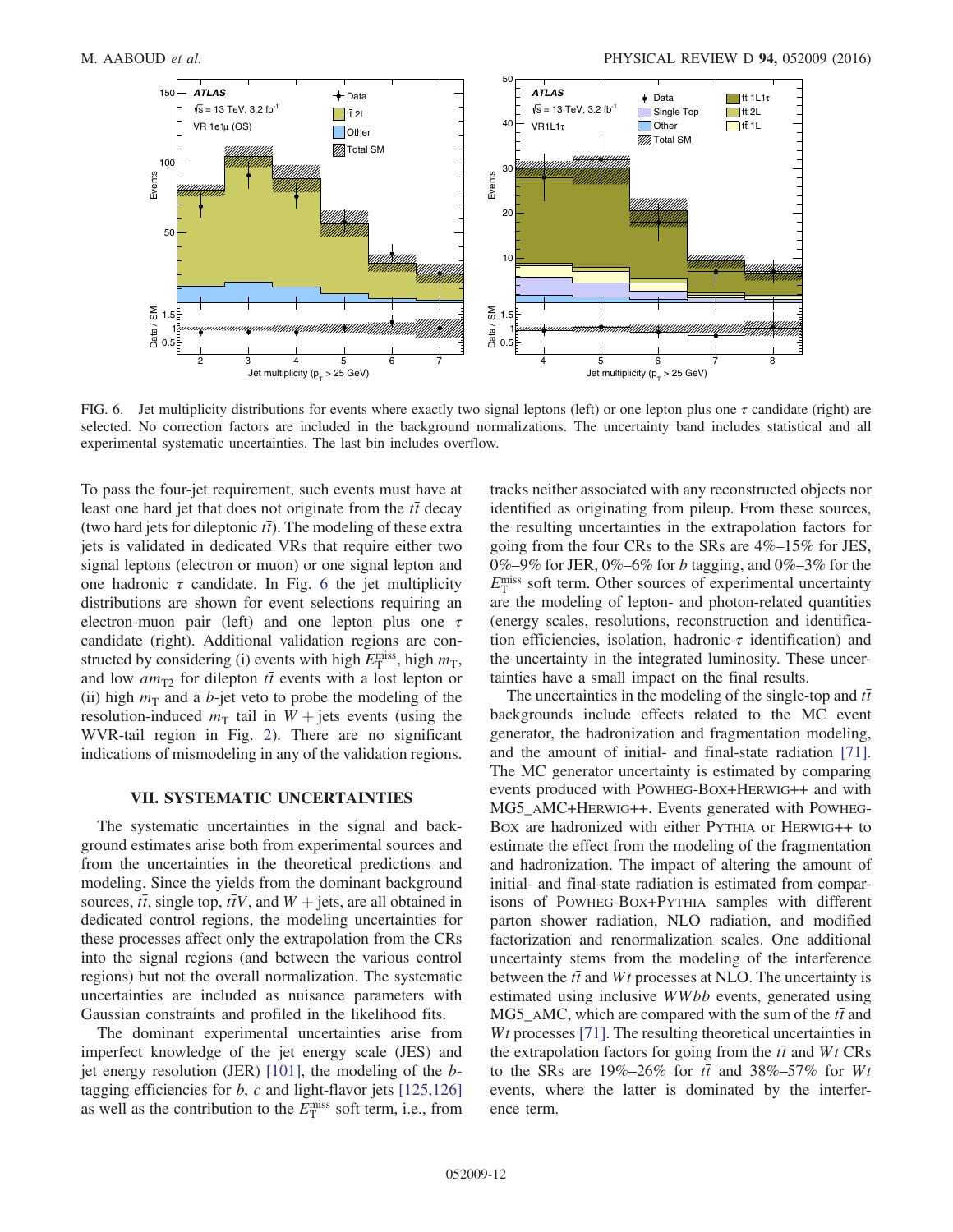<span id="page-13-0"></span>The  $t\bar{t} + Z$  background is normalized using the  $t\bar{t} + \gamma$ CR and therefore there are uncertainties in both the kinematic extrapolation to the SR and in the conversion between the two processes. As described in Sec. [III,](#page-2-0) a small correction factor is applied to the  $t\bar{t} + \gamma$  cross section to account for differences in the generator setup, and the same  $K$  factor is used for both processes. A first source of uncertainty is estimated by coherently varying the factorization and renormalization scales between  $t\bar{t} + Z$  and  $t\bar{t} + \gamma$  events generated at LO by a factor of 2. The impact of the scale choice is slightly different between  $t\bar{t} + Z$  and  $t\bar{t} + \gamma$ , leading to a 10% uncertainty for high- $p_T$  bosons. An uncertainty due to NLO corrections is estimated by studying the kinematic dependence of the ratio of  $t\bar{t} + Z$  and  $t\bar{t} + \gamma K$  factors. This ratio is studied by computing the K factor for the  $t\bar{t} + Z$  and  $t\bar{t} + \gamma$  processes using MG5\_AMC and OpenLoops+SHERPA as a function of the boson  $p_T$  with a series of variations in the generator setup. Coherently varying the factorization and renormalization scale (set to  $H_{\rm T} = \sum p_{\rm T}$  for both LO and NLO) by a factor of 2 results in a 5% uncertainty in the K-factor ratio. Comparing the results obtained with the NNPDF and the CT14 [\[127\]](#page-18-1) PDF sets changes the K-factor ratio by less than 2%. A final uncertainty of  $5\%$  is due to the difference in K-factor ratios between the two generators when the same scale and PDF set is used, resulting from a different choice of electroweak scheme. The resulting theoretical systematic uncertainty in the extrapolation from the  $t\bar{t} + \gamma$  CR to the SR is 12%.

The uncertainty in the  $W +$  jets background from the merging of matrix elements and parton showers is studied by varying the scales related to the matching scheme. In addition, the effects of varying the renormalization, factorization, and resummation scales are estimated. Since the  $W$  + jets background is normalized in a CR with a b-tagged jet veto, additional uncertainties in the flavor composition of the  $W +$  jets events in the signal region, based on the uncertainties in the measurement reported in Ref. [\[128\]](#page-18-2) extrapolated to higher jet multiplicities, are applied in all regions requiring at least one b-tagged jet. The resulting theoretical uncertainties in the extrapolation from the  $W$  + jets CR to the SR amount to about 40%.

Since the diboson backgrounds are not normalized in a CR, the analysis is sensitive to the uncertainty in the total cross section, estimated to be 6%. In addition, the estimate from the nominal SHERPA sample is compared to that from a POWHEG-BOX+PYTHIA sample to account for differences related to the MC event generator modeling. The resulting theoretical uncertainties for the diboson yields in the three SRs are about 50%.

The SUSY signal cross-section uncertainty is taken from an envelope of cross-section predictions using different PDF sets and factorization and renormalization scales, as described in Ref. [\[129\]](#page-18-3), and the resulting uncertainties range from 13% to 23%. The uncertainty in the VLQ signal cross section is 10% [\[80\].](#page-16-24)

## VIII. RESULTS

Table [IV](#page-10-1) (top part) and Fig. [5](#page-10-2) (right part) show the number of observed events together with the predicted number of background events in the three SRs. The prediction is obtained using the background-only fit configuration described in Sec. [VI.](#page-7-0) The SR2 and SR3 predicted yields agree well with the observed data in those regions. Table [IV](#page-10-1) (middle part) also lists the results for the four free fit parameters that control the normalization of the four main backgrounds (NFs), together with the associated fit uncertainties. To quantify the compatibility of the SM background-only hypothesis with the observations in the SRs, a profile likelihood ratio test is performed. These fits are configured to include the SR bin in the likelihood. Table [IV](#page-10-1) reports the resulting  $p$  values  $(p_0)$ , which are set to 0.5 for SR2 and SR3 since the observation lies below the prediction. The data exceeds the background prediction in



FIG. 7. The  $E_T^{\text{miss}}$  (left) and  $m_T$  (right) distributions in SR1. In each plot, the full event selection in the corresponding signal region is applied, except for the requirement (indicated by an arrow) that is imposed on the variable being plotted. The predicted backgrounds are scaled with the NFs documented in Table [IV.](#page-10-1) The uncertainty band includes statistical and all experimental systematic uncertainties. The last bin contains the overflow. Benchmark signal models are overlaid for comparison.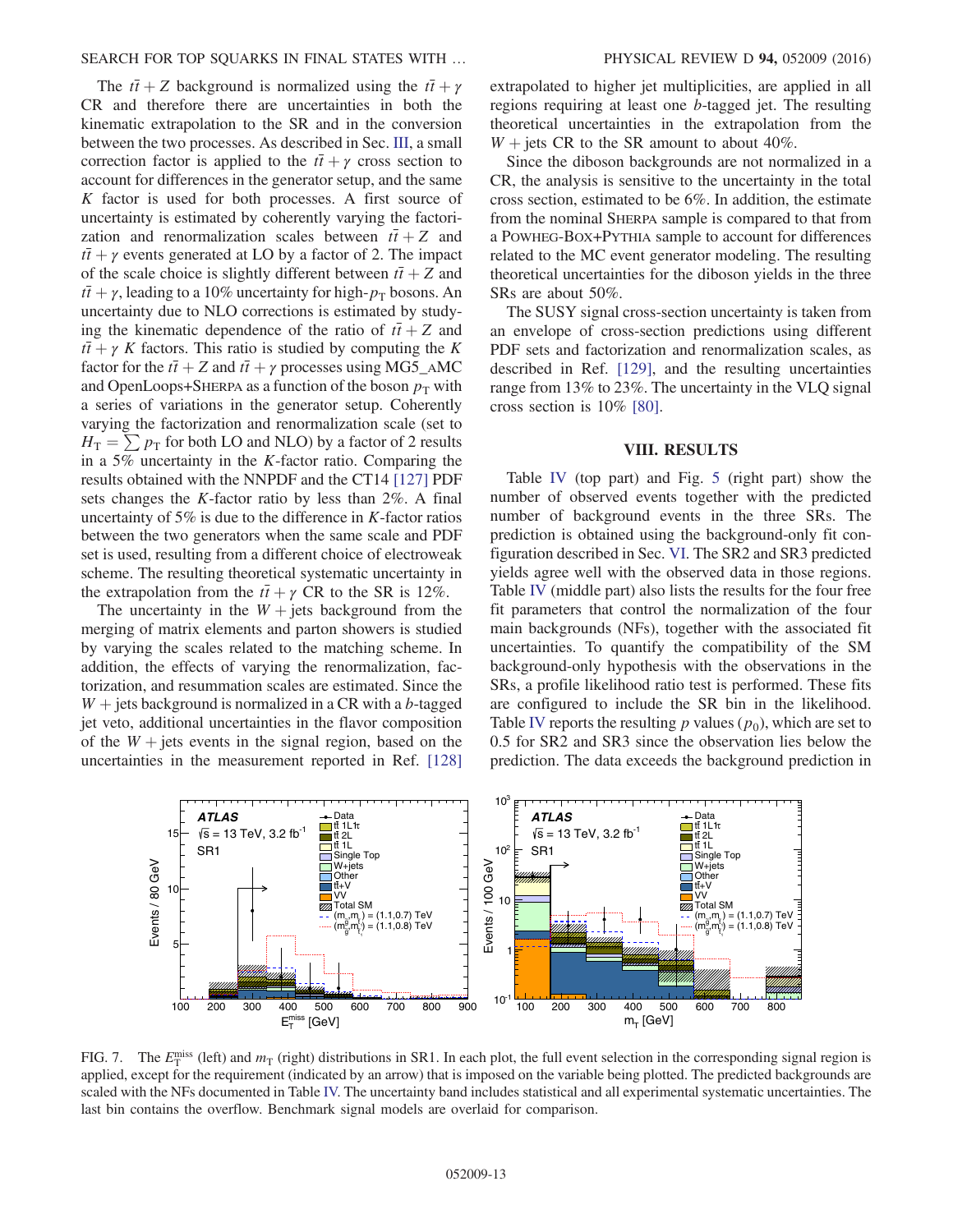<span id="page-14-1"></span>

FIG. 8. Expected (black dashed curve) and observed (red solid curve) 95% excluded regions in the plane of  $m_{\tilde{g}}$  versus  $m_{\tilde{t}_1}$  for gluinomediated top squark production (left) and in the plane of  $m_{\tilde{t}_1}$  versus  $m_{\tilde{\chi}_1^0}$  for direct top squark pair production (right). Both scenarios assume the SUSY decays shown on the plots, each with a branching ratio of 100%. The gray filled areas and gray dashed lines show the observed and expected exclusion limits, respectively, from ATLAS run-1 searches in the inclusive one-lepton SUSY search [\[131\]](#page-18-6) (left) and the top squark search in the one-lepton channel [\[29\]](#page-15-13) (right). The  $m<sub>i</sub>$  < 323 GeV region for the gluino-mediated scenario (left) is excluded by the search described in Ref. [\[132\].](#page-18-7) The gap in the observed exclusion between about 600 and 750 GeV in the direct top squark model is due to a transition between signal regions and the excess observed in SR1. For any model point, the single signal region used for the observed exclusion is chosen to be the one with the best expected CL<sub>s</sub> value.

SR1 by 2.3 standard deviations. Four (eight) of the 12 observed events are in the electron (muon) channel. Figure [7](#page-12-1) shows the  $E_{\rm T}^{\rm miss}$  and  $m_{\rm T}$  distributions in SR1 for the data, for the background prediction, as well as for two representative signal models.

<span id="page-14-0"></span>The data are used to derive one-sided limits at 95% confidence level (C.L.) on generic beyond-SM yields and on the considered signal models. The results are obtained from a profile likelihood ratio test following the  $CL<sub>s</sub>$ prescription [\[130\]](#page-18-4). Model-independent upper limits on beyond-SM contributions are derived separately for each SR, where the fit is configured to include the SR and all its associated CRs. A generic signal model is assumed that contributes only to the SR and for which neither experimental nor theoretical systematic uncertainties except for the luminosity uncertainty are considered. The resulting limits, expected as well as observed, on the number of beyond-SM events are shown in the bottom rows of Table [IV.](#page-10-1)

Exclusion limits are also derived for the gluino-mediated top squark and direct top squark pair production models. The signal uncertainties and potential signal contributions to all regions are taken into account. All uncertainties except those in the theoretical signal cross section are included in the fit. Combined exclusion limits are obtained by selecting a priori the signal region with the lowest expected CL, value for each signal model.

Figure [8](#page-13-0) shows the expected and observed exclusion contours for both gluino-mediated and direct pair production of top squarks. The  $\pm 1\sigma_{\text{exp}}$  (yellow) uncertainty band indicates the impact on the expected limit of all uncertainties included in the fit. The  $\pm 1\sigma_{\text{th}}$  (dotted red) uncertainty lines around the observed limit illustrate the change in the observed limit as the nominal signal cross section is scaled up and down by the theoretical cross-section uncertainty. The gap in the observed exclusion between about 600 and 750 GeV in the direct top squark model is due to a transition between signal regions (SR1 has the best expected sensitivity up to around 750 GeV for a massless  $\tilde{\chi}_1^0$ , beyond that SR2 has the best sensitivity) and the excess observed in SR1. The limits are sensitive to signal model assumptions. The gluino-mediated models have a 5 GeV mass splitting between the top squark and the neutralino and a 100% branching ratio for  $\tilde{t} \to c + \tilde{\chi}_1^0$ . The impact of varying both of these assumptions is studied for SR2 with a benchmark model characterized by masses for the gluino and the top squark of  $(m_{\tilde{g}}, m_{\tilde{t}_1}) = (1250, 750)$  GeV. There is a small increase in the  $CL<sub>s</sub>$  value when increasing the mass gap from 5 to 20 GeV and from switching between the twobody top squark decay and the four-body top squark decay  $\tilde{t} \rightarrow b f f' \tilde{\chi}_1^0$ , each with 100% branching ratio, but under all of these variations the model is excluded. The direct top squark pair production limits depend on the mixing of  $\tilde{t}_L$ and  $\tilde{t}_R$  in forming the mass eigenstates  $\tilde{t}_1$  and  $\tilde{t}_2$ . The nominal results assume that the  $\tilde{t}_1$  is mostly the  $\tilde{t}_R$ . The top squark mass limit for a massless neutralino is approximately 70 GeV weaker when the  $\tilde{t}_1$  is the  $\tilde{t}_L$ .

The search for direct gluino and direct top squark production can also be used to set limits in other models of physics beyond the SM that produce  $t\bar{t} + E_{\text{T}}^{\text{miss}}$ . Examples are third-generation leptoquarks [\[133](#page-18-5)–139], which decay into a top quark and a neutrino  $(LQ \rightarrow t\nu)$ , and VLQ (T) models. For the former, limits on scalar  $LQ \rightarrow t\nu$  are identical to limits on direct top squark pair production with a massless neutralino and unpolarized top quarks. For the latter, simulated samples of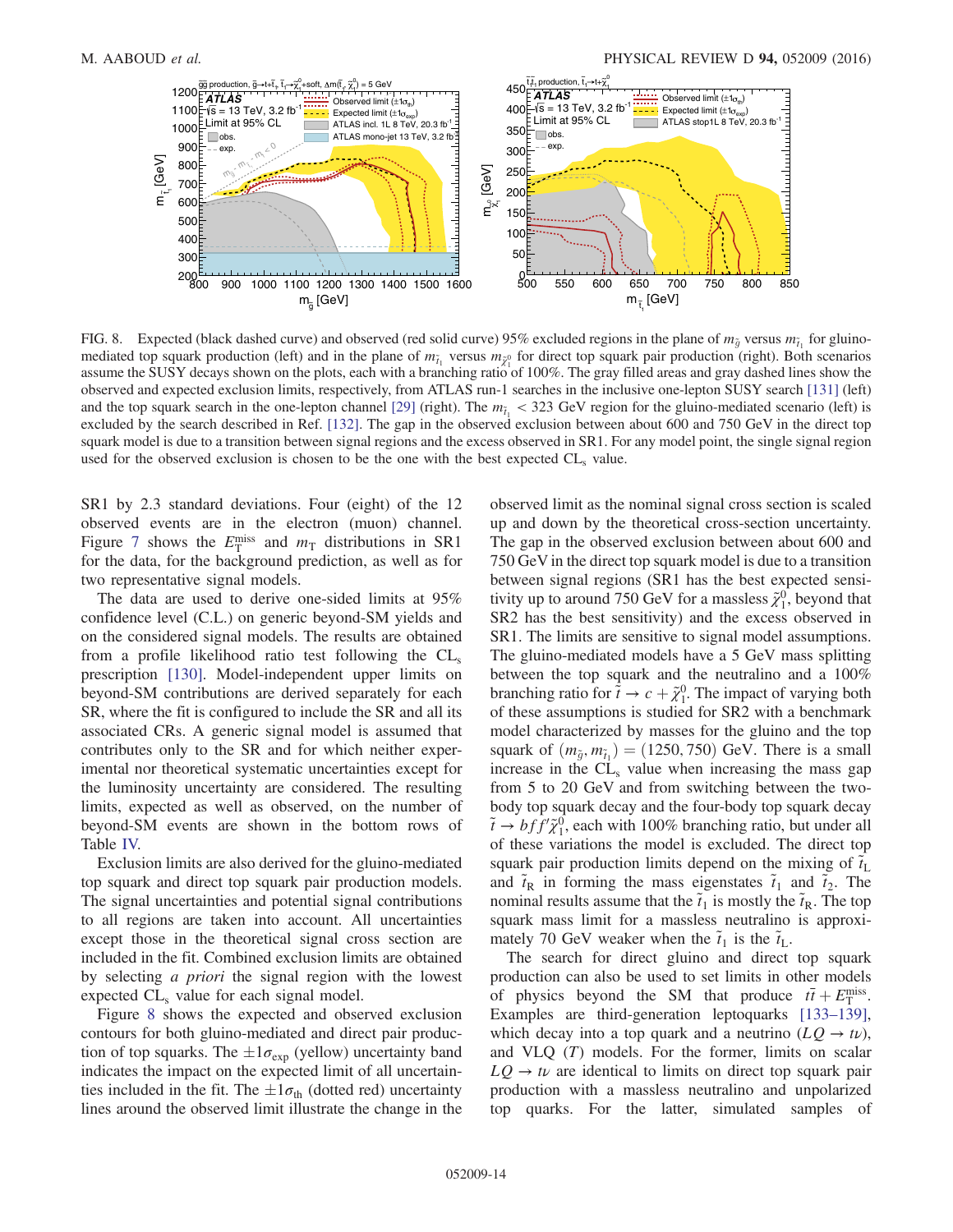<span id="page-15-0"></span>

<span id="page-15-1"></span>FIG. 9. The observed and expected upper limits on  $T$  quark pair production times the squared branching ratio for  $T \rightarrow tZ$  as a function of the  $T$  quark mass. The theory cross section is shown assuming a 100% branching ratio for  $T \rightarrow tZ$ .

<span id="page-15-2"></span>pair-produced T quarks are used to reinterpret the results. The  $T$  quark is assumed to decay in three possible ways:  $T \rightarrow tZ$ ,  $T \rightarrow tH$ , and  $T \rightarrow bW$ . The search described in this paper has sensitivity mostly to the  $T \to tZ$  decay mode with  $Z(\rightarrow \nu\bar{\nu})$  due to the large  $E_{\rm T}^{\rm miss}$  requirements in the analysis. The direct  $T$  pair production cross section is higher than for top squarks due to additional spin states, but after accounting for the  $Z(\rightarrow \nu\bar{\nu})$  branching ratio, the models have a similar predicted yield. For a T quark with mass 800 GeV (just beyond the run-1 limit [\[34,140\]](#page-15-18)), a branching ratio  $B(T \to tZ)$  above about 90% is excluded. Figure [9](#page-14-1) shows the exclusion limit as a function of the T quark mass. Assuming a branching ratio for  $T \rightarrow tZ$  of 100%, T masses up to about 850 GeV are excluded.

#### <span id="page-15-18"></span><span id="page-15-17"></span><span id="page-15-16"></span><span id="page-15-15"></span>IX. CONCLUSION

<span id="page-15-9"></span><span id="page-15-8"></span><span id="page-15-7"></span><span id="page-15-6"></span><span id="page-15-5"></span><span id="page-15-4"></span><span id="page-15-3"></span>This paper presents a search for pair production of gluino-mediated top squarks with a small mass splitting between the top squark and the LSP and direct pair production of top squarks decaying to two top quarks and two lightest neutralinos in final states with one isolated lepton, jets, and missing transverse momentum. Three signal region selections are optimized for discovery in benchmark models just beyond the exclusion limits from LHC run-1 searches with the same  $t\bar{t} + E_T^{\text{miss}}$  signature. The search uses 3.2 fb<sup>-1</sup> of LHC *pp* collision data collected by the ATLAS experiment at a center-of-mass energy of  $\sqrt{s}$  = 13 TeV. The observed data are consistent with datadriven background estimates in all three regions. The largest difference between data and the corresponding prediction is in the most inclusive signal region (SR1) and corresponds to 2.3 standard deviations above the estimated background. In the absence of a significant excess, exclusion limits at 95% C.L. are derived in the gluino and top squark pair production models. These extend the LHC run-1 exclusion limits on the gluino mass upward to 1460 GeV in the gluino-mediated top squark pair <span id="page-15-11"></span><span id="page-15-10"></span>production model for low top squark masses. For the direct top squark pair production models the results expand the LHC run-1 exclusion limits by excluding the top squark mass region from 745 to 780 GeV for a massless lightest neutralino. The analysis results are also reinterpreted to set exclusion limits in a model of vectorlike top quarks (T). Assuming a branching ratio for  $T \to tZ$  of 100%, T masses up to about 850 GeV are excluded.

## ACKNOWLEDGMENTS

<span id="page-15-14"></span><span id="page-15-13"></span><span id="page-15-12"></span>We thank CERN for the very successful operation of the LHC, as well as the support staff from our institutions without whom ATLAS could not be operated efficiently. We acknowledge the support of ANPCyT, Argentina; YerPhI, Armenia; ARC, Australia; BMWFW and FWF, Austria; ANAS, Azerbaijan; SSTC, Belarus; CNPq and FAPESP, Brazil; NSERC, NRC and CFI, Canada; CERN; CONICYT, Chile; CAS, MOST and NSFC, China; COLCIENCIAS, Colombia; MSMT CR, MPO CR and VSC CR, Czech Republic; DNRF and DNSRC, Denmark; IN2P3-CNRS, CEA-DSM/IRFU, France; GNSF, Georgia; BMBF, HGF, and MPG, Germany; GSRT, Greece; RGC, Hong Kong SAR, China; ISF, I-CORE and Benoziyo Center, Israel; INFN, Italy; MEXT and JSPS, Japan; CNRST, Morocco; FOM and NWO, Netherlands; RCN, Norway; MNiSW and NCN, Poland; FCT, Portugal; MNE/ IFA, Romania; MES of Russia and NRC KI, Russian Federation; JINR; MESTD, Serbia; MSSR, Slovakia; ARRS and MIZŠ, Slovenia; DST/NRF, South Africa; MINECO, Spain; SRC and Wallenberg Foundation, Sweden; SERI, SNSF and Cantons of Bern and Geneva, Switzerland; MOST, Taiwan; TAEK, Turkey; STFC, United Kingdom; DOE and NSF, United States of America. In addition, individual groups and members have received support from BCKDF, the Canada Council, CANARIE, CRC, Compute Canada, FQRNT, and the Ontario Innovation Trust, Canada; EPLANET, ERC, FP7, Horizon 2020 and Marie Skłodowska-Curie Actions, European Union; Investissements d'Avenir Labex and Idex, ANR, Région Auvergne and Fondation Partager le Savoir, France; DFG and AvH Foundation, Germany; Herakleitos, Thales and Aristeia programmes cofinanced by EU-ESF and the Greek NSRF; BSF, GIF and Minerva, Israel; BRF, Norway; Generalitat de Catalunya, Generalitat Valenciana, Spain; the Royal Society and Leverhulme Trust, United Kingdom. The crucial computing support from all WLCG partners is acknowledged gratefully, in particular from CERN, the ATLAS Tier-1 facilities at TRIUMF (Canada), NDGF (Denmark, Norway, Sweden), CC-IN2P3 (France), KIT/GridKA (Germany), INFN-CNAF (Italy), NL-T1 (Netherlands), PIC (Spain), ASGC (Taiwan), RAL (United Kingdom) and BNL (USA), the Tier-2 facilities worldwide and large non-WLCG resource providers. Major contributors of computing resources are listed in Ref. [\[141\].](#page-18-8)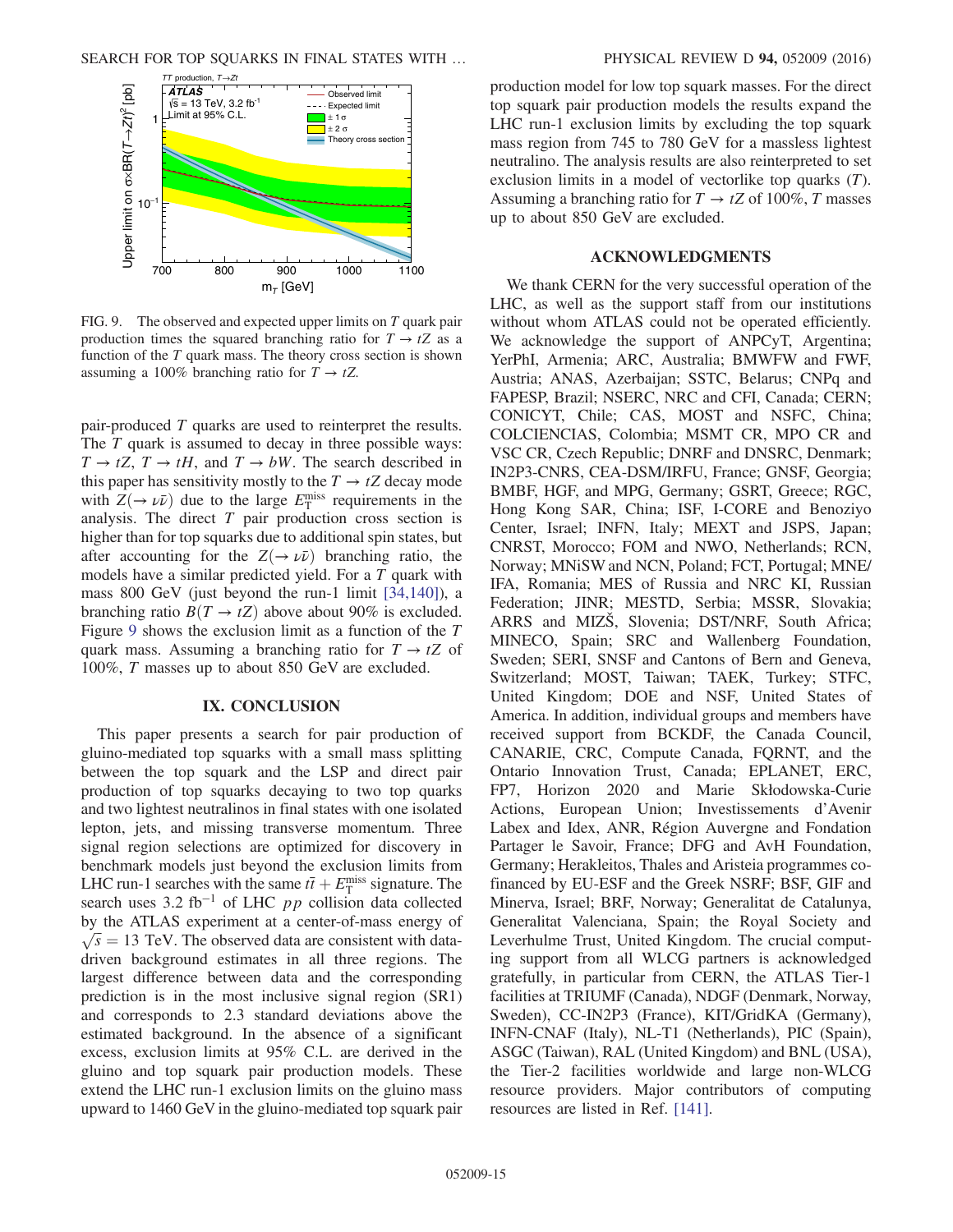- [1] Yu. A. Golfand and E. P. Likhtman, Extension of the algebra of Poincare group generators and violation of p invariance, Pis'ma Zh. Eksp. Teor. Fiz. 13, 452 (1971) [JETP Lett. 13, 323 (1971)].
- [2] D. V. Volkov and V. P. Akulov, Is the neutrino a Goldstone particle?, Phys. Lett. 46B[, 109 \(1973\).](http://dx.doi.org/10.1016/0370-2693(73)90490-5)
- [3] J. Wess and B. Zumino, Supergauge transformations in four-dimensions, [Nucl. Phys.](http://dx.doi.org/10.1016/0550-3213(74)90355-1) B70, 39 (1974).
- <span id="page-16-0"></span>[4] J. Wess and B. Zumino, Supergauge invariant extension of quantum electrodynamics, [Nucl. Phys.](http://dx.doi.org/10.1016/0550-3213(74)90112-6) B78, 1 [\(1974\).](http://dx.doi.org/10.1016/0550-3213(74)90112-6)
- <span id="page-16-1"></span>[5] S. Ferrara and B. Zumino, Supergauge invariant Yang-Mills theories, Nucl. Phys. 79B[, 413 \(1974\).](http://dx.doi.org/10.1016/0550-3213(74)90559-8)
- [6] A. Salam and J. A. Strathdee, Supersymmetry and nonabelian gauges, Phys. Lett. 51B[, 353 \(1974\)](http://dx.doi.org/10.1016/0370-2693(74)90226-3).
- <span id="page-16-2"></span>[7] R. Barbieri and G. F. Giudice, Upper bounds on supersymmetric particle masses, [Nucl. Phys.](http://dx.doi.org/10.1016/0550-3213(88)90171-X) **B306**, 63 [\(1988\).](http://dx.doi.org/10.1016/0550-3213(88)90171-X)
- <span id="page-16-4"></span><span id="page-16-3"></span>[8] B. de Carlos and J. A. Casas, One loop analysis of the electroweak breaking in supersymmetric models and the fine tuning problem, [Phys. Lett. B](http://dx.doi.org/10.1016/0370-2693(93)90940-J) 309, [320 \(1993\)](http://dx.doi.org/10.1016/0370-2693(93)90940-J).
- [9] N. Sakai, Naturalness in supersymmetric GUTs, [Z. Phys. C](http://dx.doi.org/10.1007/BF01573998) 11[, 153 \(1981\)](http://dx.doi.org/10.1007/BF01573998).
- [10] S. Dimopoulos, S. Raby, and F. Wilczek, Supersymmetry and the scale of unification, Phys. Rev. D 24[, 1681 \(1981\).](http://dx.doi.org/10.1103/PhysRevD.24.1681)
- <span id="page-16-5"></span>[11] L. E. Ibanez and G. G. Ross, Low-energy predictions in supersymmetric grand unified theories, [Phys. Lett.](http://dx.doi.org/10.1016/0370-2693(81)91200-4) 105B, [439 \(1981\)](http://dx.doi.org/10.1016/0370-2693(81)91200-4).
- <span id="page-16-6"></span>[12] S. Dimopoulos and H. Georgi, Softly broken supersymmetry and SU(5), Nucl. Phys. B193[, 150 \(1981\).](http://dx.doi.org/10.1016/0550-3213(81)90522-8)
- <span id="page-16-7"></span>[13] K. Inoue, A. Kakuto, H. Komatsu, and S. Takeshita, Aspects of grand unified models with softly broken supersymmetry, [Prog. Theor. Phys.](http://dx.doi.org/10.1143/PTP.68.927) 68, 927 (1982); [70](http://dx.doi.org/10.1143/PTP.70.330), [330\(E\) \(1983\)](http://dx.doi.org/10.1143/PTP.70.330).
- <span id="page-16-8"></span>[14] J. R. Ellis and S. Rudaz, Search for supersymmetry in toponium decays, Phys. Lett. 128B[, 248 \(1983\)](http://dx.doi.org/10.1016/0370-2693(83)90402-1).
- [15] S. Raby, M. Ratz, and K. Schmidt-Hoberg, Precision gauge unification in the MSSM, [Phys. Lett. B](http://dx.doi.org/10.1016/j.physletb.2010.03.060) 687, 342 [\(2010\).](http://dx.doi.org/10.1016/j.physletb.2010.03.060)
- [16] E. Hardy, Is natural SUSY natural?, [J. High Energy Phys.](http://dx.doi.org/10.1007/JHEP10(2013)133) [10 \(2013\) 133.](http://dx.doi.org/10.1007/JHEP10(2013)133)
- [17] A. Arvanitaki, M. Baryakhtar, X. Huang, K. V. Tilburg, and G. Villadoro, The last vestiges of naturalness, [J. High](http://dx.doi.org/10.1007/JHEP03(2014)022) [Energy Phys. 03 \(2014\) 022.](http://dx.doi.org/10.1007/JHEP03(2014)022)
- [18] K. Abe *et al.*, Search for proton decay via  $p \rightarrow \nu K^{+}$  using 260 kiloton-year data of Super-Kamiokande, [Phys. Rev. D](http://dx.doi.org/10.1103/PhysRevD.90.072005) 90[, 072005 \(2014\).](http://dx.doi.org/10.1103/PhysRevD.90.072005)
- [19] G.R. Farrar and P. Fayet, Phenomenology of the production, decay, and detection of new hadronic states associated with supersymmetry, [Phys. Lett.](http://dx.doi.org/10.1016/0370-2693(78)90858-4) 76B, 575 [\(1978\).](http://dx.doi.org/10.1016/0370-2693(78)90858-4)
- [20] H. Goldberg, Constraint on the Photino Mass from Cosmology, [Phys. Rev. Lett.](http://dx.doi.org/10.1103/PhysRevLett.50.1419) 50, 1419 (1983); [103](http://dx.doi.org/10.1103/PhysRevLett.103.099905), [099905\(E\) \(2009\)](http://dx.doi.org/10.1103/PhysRevLett.103.099905).
- <span id="page-16-9"></span>[21] J. R. Ellis, J. S. Hagelin, D. V. Nanopoulos, K. Olive, and M. Srednicki, Supersymmetric relics from the big bang, Nucl. Phys. B238[, 453 \(1984\).](http://dx.doi.org/10.1016/0550-3213(84)90461-9)
- <span id="page-16-10"></span>[22] P. Fayet, Supersymmetry and weak, electromagnetic and strong interactions, Phys. Lett. 64B[, 159 \(1976\)](http://dx.doi.org/10.1016/0370-2693(76)90319-1).
- [23] P. Fayet, Spontaneously broken supersymmetric theories of weak, electromagnetic and strong interactions, [Phys.](http://dx.doi.org/10.1016/0370-2693(77)90852-8) Lett. 69B[, 489 \(1977\).](http://dx.doi.org/10.1016/0370-2693(77)90852-8)
- <span id="page-16-11"></span>[24] A. De Simone, G. F. Giudice, and A. Strumia, Benchmarks for dark matter searches at the LHC, [J. High Energy Phys.](http://dx.doi.org/10.1007/JHEP06(2014)081) [06 \(2014\) 081.](http://dx.doi.org/10.1007/JHEP06(2014)081)
- <span id="page-16-12"></span>[25] B. Nachman, For a light stop, less is more when gluinos mediate, [Mod. Phys. Lett. A](http://dx.doi.org/10.1142/S0217732316500528) 31, 1650052 (2016).
- <span id="page-16-13"></span>[26] M. Schmaltz and D. Tucker-Smith, Little Higgs review, [Annu. Rev. Nucl. Part. Sci.](http://dx.doi.org/10.1146/annurev.nucl.55.090704.151502) 55, 229 (2005).
- <span id="page-16-14"></span>[27] K. Agashe, R. Contino, and A. Pomarol, The minimal composite Higgs model, Nucl. Phys. B719[, 165 \(2005\).](http://dx.doi.org/10.1016/j.nuclphysb.2005.04.035)
- [28] J. A. Aguilar-Saavedra, R. Benbrik, S. Heinemeyer, and M. Pérez-Victoria, Handbook of vectorlike quarks: Mixing and single production, Phys. Rev. D 88[, 094010 \(2013\).](http://dx.doi.org/10.1103/PhysRevD.88.094010)
- <span id="page-16-16"></span><span id="page-16-15"></span>[29] ATLAS Collaboration, Search for top squark pair production in final states with one isolated lepton, jets, and missing transverse momentum in  $\sqrt{s} = 8$  TeV pp collisions with the ATLAS detector, [J. High Energy Phys. 11](http://dx.doi.org/10.1007/JHEP11(2014)118) [\(2014\) 118.](http://dx.doi.org/10.1007/JHEP11(2014)118)
- <span id="page-16-18"></span><span id="page-16-17"></span>[30] ATLAS Collaboration, Search for Direct Top Squark Pair Production in Final States with One Isolated Lepton, Jets, and Missing Transverse Momentum in  $\sqrt{s} = 7$  TeV pp Collisions using 4.7 fb<sup>−</sup><sup>1</sup> of ATLAS Data, [Phys. Rev. Lett.](http://dx.doi.org/10.1103/PhysRevLett.109.211803) 109[, 211803 \(2012\)](http://dx.doi.org/10.1103/PhysRevLett.109.211803).
- <span id="page-16-20"></span><span id="page-16-19"></span>[31] ATLAS Collaboration, Summary of the searches for squarks and gluinos using  $\sqrt{s} = 8$  TeV *pp* collisions with the ATLAS experiment at the LHC, [J. High Energy Phys.](http://dx.doi.org/10.1007/JHEP10(2015)054) [10 \(2015\) 054.](http://dx.doi.org/10.1007/JHEP10(2015)054)
- <span id="page-16-21"></span>[32] ATLAS Collaboration, ATLAS run 1 searches for direct pair production of third-generation squarks at the Large Hadron Collider, [Eur. Phys. J. C](http://dx.doi.org/10.1140/epjc/s10052-015-3726-9) 75, 510 (2015).
- <span id="page-16-22"></span>[33] ATLAS Collaboration, Analysis of events with b-jets and a pair of leptons of the same charge in pp collisions at  $\sqrt{s} =$ 8 TeV with the ATLAS detector, [J. High Energy Phys. 10](http://dx.doi.org/10.1007/JHEP10(2015)150) [\(2015\) 150.](http://dx.doi.org/10.1007/JHEP10(2015)150)
- [34] ATLAS Collaboration, Search for pair and single production of new heavy quarks that decay to a Z boson and a third-generation quark in pp collisions at  $\sqrt{s} = 8$  TeV with the ATLAS detector, [J. High Energy Phys. 11 \(2014\)](http://dx.doi.org/10.1007/JHEP11(2014)104) [104.](http://dx.doi.org/10.1007/JHEP11(2014)104)
- <span id="page-16-23"></span>[35] ATLAS Collaboration, Search for production of vectorlike quark pairs and of four top quarks in the lepton-plusjets final state in pp collisions at  $\sqrt{s} = 8$  TeV with the ATLAS detector, [J. High Energy Phys. 08 \(2015\) 105.](http://dx.doi.org/10.1007/JHEP08(2015)105)
- [36] CMS Collaboration, Search for supersymmetry in pp collisions at  $\sqrt{s} = 8$  TeV in final states with boosted W bosons and b jets using razor variables, [Phys. Rev. D](http://dx.doi.org/10.1103/PhysRevD.93.092009) 93, [092009 \(2016\).](http://dx.doi.org/10.1103/PhysRevD.93.092009)
- [37] CMS Collaboration, Searches for third-generation squark production in fully hadronic final states in proton-proton collisions at  $\sqrt{s}$  = 8TeV, [J. High Energy Phys. 06 \(2015\)](http://dx.doi.org/10.1007/JHEP06(2015)116) [116.](http://dx.doi.org/10.1007/JHEP06(2015)116)
- [38] CMS Collaboration, Search for direct pair production of scalar top quarks in the single- and dilepton channels in proton-proton collisions at  $\sqrt{s} = 8$  TeV, [J. High Energy](http://dx.doi.org/10.1007/JHEP07(2016)027) [Phys. 07 \(2016\) 027.](http://dx.doi.org/10.1007/JHEP07(2016)027)
- <span id="page-16-24"></span>[39] CMS Collaboration, Search for top-squark pair production in the single-lepton final state in pp collisions at  $\sqrt{s}$  = 8 TeV, [Eur. Phys. J. C](http://dx.doi.org/10.1140/epjc/s10052-013-2677-2) 73, 2677 (2013).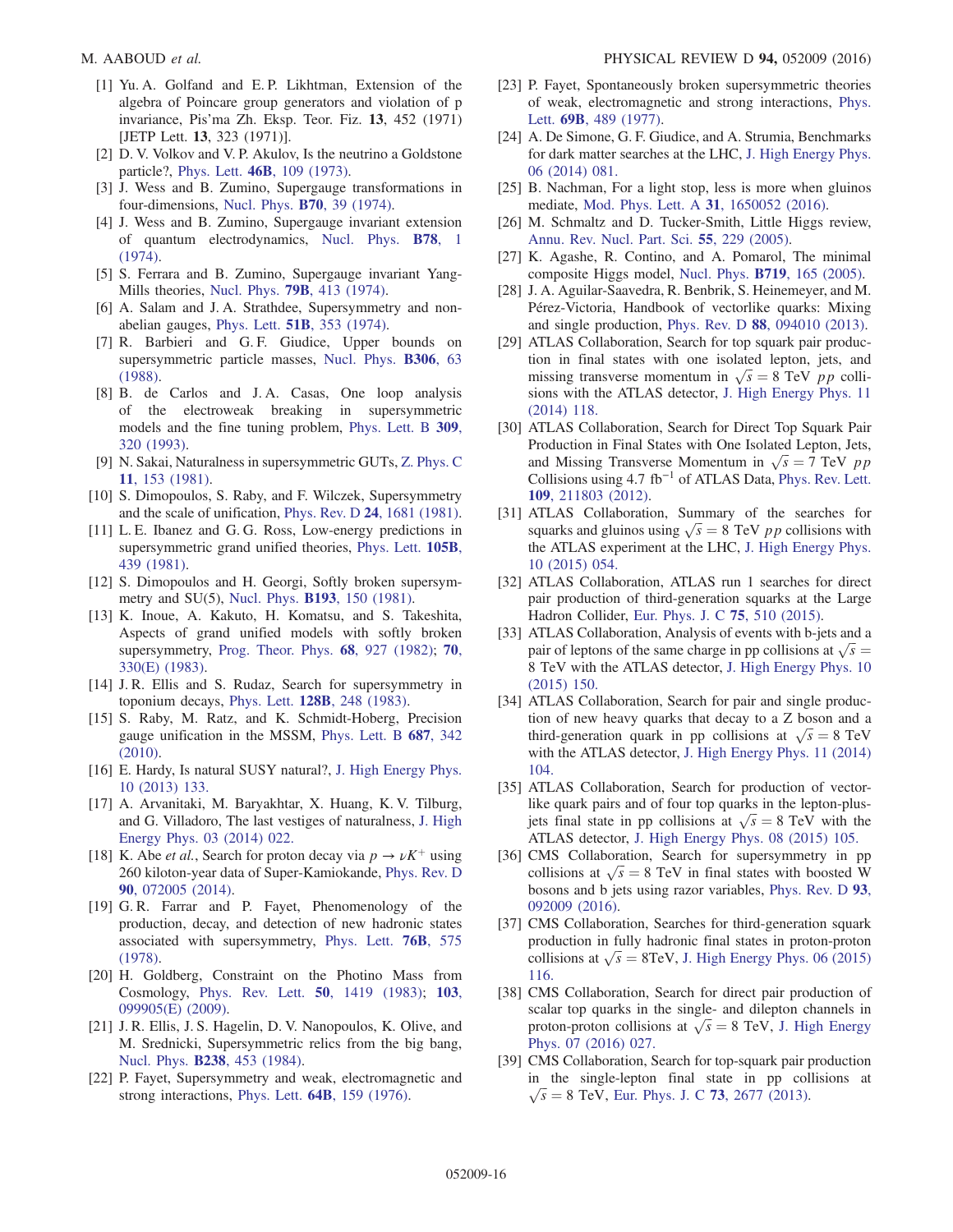- <span id="page-17-0"></span>[40] CMS Collaboration, Search for supersymmetry using razor variables in events with b-tagged jets in pp collisions at  $\sqrt{s}$  = 8 TeV, Phys. Rev. D 91[, 052018 \(2015\)](http://dx.doi.org/10.1103/PhysRevD.91.052018).
- [41] CMS Collaboration, Searches for supersymmetry using the MT2 variable in hadronic events produced in pp collisions at 8 TeV, [J. High Energy Phys. 05 \(2015\) 078.](http://dx.doi.org/10.1007/JHEP05(2015)078)
- [42] CMS Collaboration, Search for new physics with the MT2 variable in all-jets final states produced in pp collisions at  $\sqrt{s}$  = 13 TeV, [arXiv:1603.04053.](http://arXiv.org/abs/1603.04053)
- <span id="page-17-1"></span>[43] CMS Collaboration, Search for vector-like charge 2/3 T quarks in proton-proton collisions at  $\sqrt{s} = 8$  TeV, [Phys.](http://dx.doi.org/10.1103/PhysRevD.93.012003) Rev. D 93[, 012003 \(2016\)](http://dx.doi.org/10.1103/PhysRevD.93.012003).
- <span id="page-17-2"></span>[44] ATLAS Collaboration, The ATLAS experiment at the CERN Large Hadron Collider, J. Instrum. 3, S08003 (2008).
- <span id="page-17-3"></span>[45] ATLAS Collaboration, Report No. ATL-PHYS-PUB-2015-051, 2015, [http://cdsweb.cern.ch/record/2110140.](http://cdsweb.cern.ch/record/2110140)
- <span id="page-17-15"></span>[46] ATLAS Collaboration, Improved luminosity determination in pp collisions at  $\sqrt{s} = 7$  TeV using the ATLAS detector at the LHC, [Eur. Phys. J. C](http://dx.doi.org/10.1140/epjc/s10052-013-2518-3) 73, 2518 (2013).
- <span id="page-17-5"></span><span id="page-17-4"></span>[47] J. Alwall, R. Frederix, S. Frixione, V. Hirschi, F. Maltoni, O. Mattelaer, H.-S. Shao, T. Stelzer, P. Torrielli, and M. Zaro, The automated computation of tree-level and nextto-leading order differential cross sections, and their matching to parton shower simulations, [J. High Energy](http://dx.doi.org/10.1007/JHEP07(2014)079) [Phys. 07 \(2014\) 079.](http://dx.doi.org/10.1007/JHEP07(2014)079)
- <span id="page-17-6"></span>[48] J. A. Aguilar-Saavedra, Identifying top partners at LHC, [J.](http://dx.doi.org/10.1088/1126-6708/2009/11/030) [High Energy Phys. 11 \(2009\) 030.](http://dx.doi.org/10.1088/1126-6708/2009/11/030)
- <span id="page-17-7"></span>[49] J. A. Aguilar-Saavedra, Protos—PROgram for TOp Simulations, <http://jaguilar.web.cern.ch/jaguilar/protos/>.
- <span id="page-17-8"></span>[50] T. Sjöstrand, S. Mrenna, and P. Z. Skands, A brief introduction to PYTHIA 8.1, [Comput. Phys. Commun.](http://dx.doi.org/10.1016/j.cpc.2008.01.036) 178[, 852 \(2008\)](http://dx.doi.org/10.1016/j.cpc.2008.01.036).
- <span id="page-17-9"></span>[51] L. Lönnblad and S. Prestel, Matching tree-level matrix elements with interleaved showers, [J. High Energy Phys.](http://dx.doi.org/10.1007/JHEP03(2012)019) [03 \(2012\) 019.](http://dx.doi.org/10.1007/JHEP03(2012)019)
- <span id="page-17-10"></span>[52] S. Alioli, P. Nason, C. Oleari, and E. Re, A general framework for implementing NLO calculations in shower Monte Carlo programs: The POWHEG BOX, [J. High](http://dx.doi.org/10.1007/JHEP06(2010)043) [Energy Phys. 06 \(2010\) 043.](http://dx.doi.org/10.1007/JHEP06(2010)043)
- <span id="page-17-11"></span>[53] E. Re, Single-top Wt-channel production matched with parton showers using the POWHEG method, [Eur. Phys. J.](http://dx.doi.org/10.1140/epjc/s10052-011-1547-z) C 71[, 1547 \(2011\).](http://dx.doi.org/10.1140/epjc/s10052-011-1547-z)
- <span id="page-17-12"></span>[54] S. Frixione, P. Nason, and G. Ridolfi, A positive-weight next-to-leading-order Monte Carlo for heavy flavour hadroproduction, [J. High Energy Phys. 09 \(2007\) 126.](http://dx.doi.org/10.1088/1126-6708/2007/09/126)
- <span id="page-17-14"></span>[55] R. Frederix, E. Re, and P. Torrielli, Single-top tchannel hadroproduction in the four-flavour scheme with POWHEG and aMC@NLO, [J. High Energy Phys. 09](http://dx.doi.org/10.1007/JHEP09(2012)130) [\(2012\) 130.](http://dx.doi.org/10.1007/JHEP09(2012)130)
- <span id="page-17-13"></span>[56] S. Alioli, P. Nason, C. Oleari, and E. Re, NLO single-top production matched with shower in POWHEG: s- and t-channel contributions, [J. High Energy Phys. 09 \(2009\)](http://dx.doi.org/10.1088/1126-6708/2009/09/111) [111;](http://dx.doi.org/10.1088/1126-6708/2009/09/111) [02 \(2010\) 11\(E\).](http://dx.doi.org/10.1007/JHEP02(2010)011)
- <span id="page-17-28"></span>[57] T. Sjöstrand, S. Mrenna, and P. Z. Skands, PYTHIA 6.4 physics and manual, [J. High Energy Phys. 05 \(2006\)](http://dx.doi.org/10.1088/1126-6708/2006/05/026) [026.](http://dx.doi.org/10.1088/1126-6708/2006/05/026)
- <span id="page-17-16"></span>[58] P. Nason, A new method for combining NLO QCD with shower Monte Carlo algorithms, [J. High Energy Phys. 11](http://dx.doi.org/10.1088/1126-6708/2004/11/040) [\(2004\) 040.](http://dx.doi.org/10.1088/1126-6708/2004/11/040)
- [59] S. Frixione, P. Nason, and C. Oleari, Matching NLO QCD computations with parton shower simulations: The POWHEG method, [J. High Energy Phys. 11 \(2007\) 070.](http://dx.doi.org/10.1088/1126-6708/2007/11/070)
- <span id="page-17-17"></span>[60] T. Gleisberg, S. Höche, F. Krauss, M. Schönherr, S. Schumann, F. Siegert, and J. Winter, Event generation with SHERPA 1.1, [J. High Energy Phys. 02 \(2009\) 007.](http://dx.doi.org/10.1088/1126-6708/2009/02/007)
- [61] T. Gleisberg and S. Höche, Comix, a new matrix element generator, [J. High Energy Phys. 12 \(2008\) 039.](http://dx.doi.org/10.1088/1126-6708/2008/12/039)
- <span id="page-17-18"></span>[62] F. Cascioli, P. Maierhofer, and S. Pozzorini, Scattering Amplitudes with Open Loops, [Phys. Rev. Lett.](http://dx.doi.org/10.1103/PhysRevLett.108.111601) 108, [111601 \(2012\).](http://dx.doi.org/10.1103/PhysRevLett.108.111601)
- <span id="page-17-20"></span><span id="page-17-19"></span>[63] S. Schumann and F. Krauss, A parton shower algorithm based on Catani-Seymour dipole factorisation, [J. High](http://dx.doi.org/10.1088/1126-6708/2008/03/038) [Energy Phys. 03 \(2008\) 038.](http://dx.doi.org/10.1088/1126-6708/2008/03/038)
- [64] H.-L. Lai, M. Guzzi, J. Huston, Z. Li, P. M. Nadolsky, J. Pumplin, and C.-P. Yuan, New parton distributions for collider physics, Phys. Rev. D 82[, 074024 \(2010\)](http://dx.doi.org/10.1103/PhysRevD.82.074024).
- <span id="page-17-21"></span>[65] R. D. Ball *et al.*, Parton distributions with LHC data, [Nucl.](http://dx.doi.org/10.1016/j.nuclphysb.2012.10.003) Phys. B867[, 244 \(2013\).](http://dx.doi.org/10.1016/j.nuclphysb.2012.10.003)
- [66] R. D. Ball et al., Parton distributions for the LHC run II, [J.](http://dx.doi.org/10.1007/JHEP04(2015)040) [High Energy Phys. 04 \(2015\) 040.](http://dx.doi.org/10.1007/JHEP04(2015)040)
- [67] J. Pumplin, D. R. Stump, J. Huston, H.-L. Lai, P. Nadolsky, and W.-K. Tung, New generation of parton distributions with uncertainties from global QCD analysis, [J. High](http://dx.doi.org/10.1088/1126-6708/2002/07/012) [Energy Phys. 07 \(2002\) 012.](http://dx.doi.org/10.1088/1126-6708/2002/07/012)
- [68] P. Z. Skands, Tuning Monte Carlo generators: The Perugia tunes, Phys. Rev. D 82[, 074018 \(2010\).](http://dx.doi.org/10.1103/PhysRevD.82.074018)
- [69] ATLAS Collaboration, Report No. ATL-PHYS-PUB-2014-021, 2014, [http://cdsweb.cern.ch/record/1966419.](http://cdsweb.cern.ch/record/1966419)
- [70] D. J. Lange, The EvtGen particle decay simulation package, [Nucl. Instrum. Methods Phys. Res., Sect. A](http://dx.doi.org/10.1016/S0168-9002(01)00089-4) 462, 152 [\(2001\).](http://dx.doi.org/10.1016/S0168-9002(01)00089-4)
- <span id="page-17-22"></span>[71] ATLAS Collaboration, Report No. ATL-PHYS-PUB-2016-004, 2016, [http://cdsweb.cern.ch/record/2120417.](http://cdsweb.cern.ch/record/2120417)
- [72] ATLAS Collaboration, Report No. ATL-PHYS-PUB-2016-003, 2016, [http://cdsweb.cern.ch/record/2120133.](http://cdsweb.cern.ch/record/2120133)
- [73] ATLAS Collaboration, Report No. ATL-PHYS-PUB-2016-005, 2016, [http://cds.cern.ch/record/2120826.](http://cds.cern.ch/record/2120826)
- [74] ATLAS Collaboration, Report No. ATL-PHYS-PUB-2016-002, 2016, [http://cdsweb.cern.ch/record/2119986.](http://cdsweb.cern.ch/record/2119986)
- [75] M. Czakon, P. Fiedler, and A. Mitov, Total Top-Quark Pair-Production Cross Section at Hadron Colliders Through  $O(\alpha_s^4)$ , Phys. Rev. Lett. 110[, 252004 \(2013\)](http://dx.doi.org/10.1103/PhysRevLett.110.252004).
- [76] M. Czakon and A. Mitov, NNLO corrections to top pair production at hadron colliders: The quark-gluon reaction, [J. High Energy Phys. 01 \(2013\) 080.](http://dx.doi.org/10.1007/JHEP01(2013)080)
- <span id="page-17-23"></span>[77] M. Czakon and A. Mitov, NNLO corrections to top-pair production at hadron colliders: The all-fermionic scattering channels, [J. High Energy Phys. 12 \(2012\) 054.](http://dx.doi.org/10.1007/JHEP12(2012)054)
- <span id="page-17-24"></span>[78] P. Bärnreuther, M. Czakon, and A. Mitov, Percent Level Precision Physics at the Tevatron: First Genuine NNLO QCD Corrections to  $q\bar{q} \rightarrow t\bar{t} + X$ , [Phys. Rev. Lett.](http://dx.doi.org/10.1103/PhysRevLett.109.132001) 109, [132001 \(2012\).](http://dx.doi.org/10.1103/PhysRevLett.109.132001)
- <span id="page-17-26"></span><span id="page-17-25"></span>[79] M. Cacciari, M. Czakon, M. Mangano, A. Mitov, and P. Nason, Top-pair production at hadron colliders with nextto-next-to-leading logarithmic soft-gluon resummation, [Phys. Lett. B](http://dx.doi.org/10.1016/j.physletb.2012.03.013) 710, 612 (2012).
- <span id="page-17-27"></span>[80] M. Czakon and A. Mitov, Top++: A program for the calculation of the top-pair cross-section at hadron colliders, [Comput. Phys. Commun.](http://dx.doi.org/10.1016/j.cpc.2014.06.021) 185, 2930 (2014).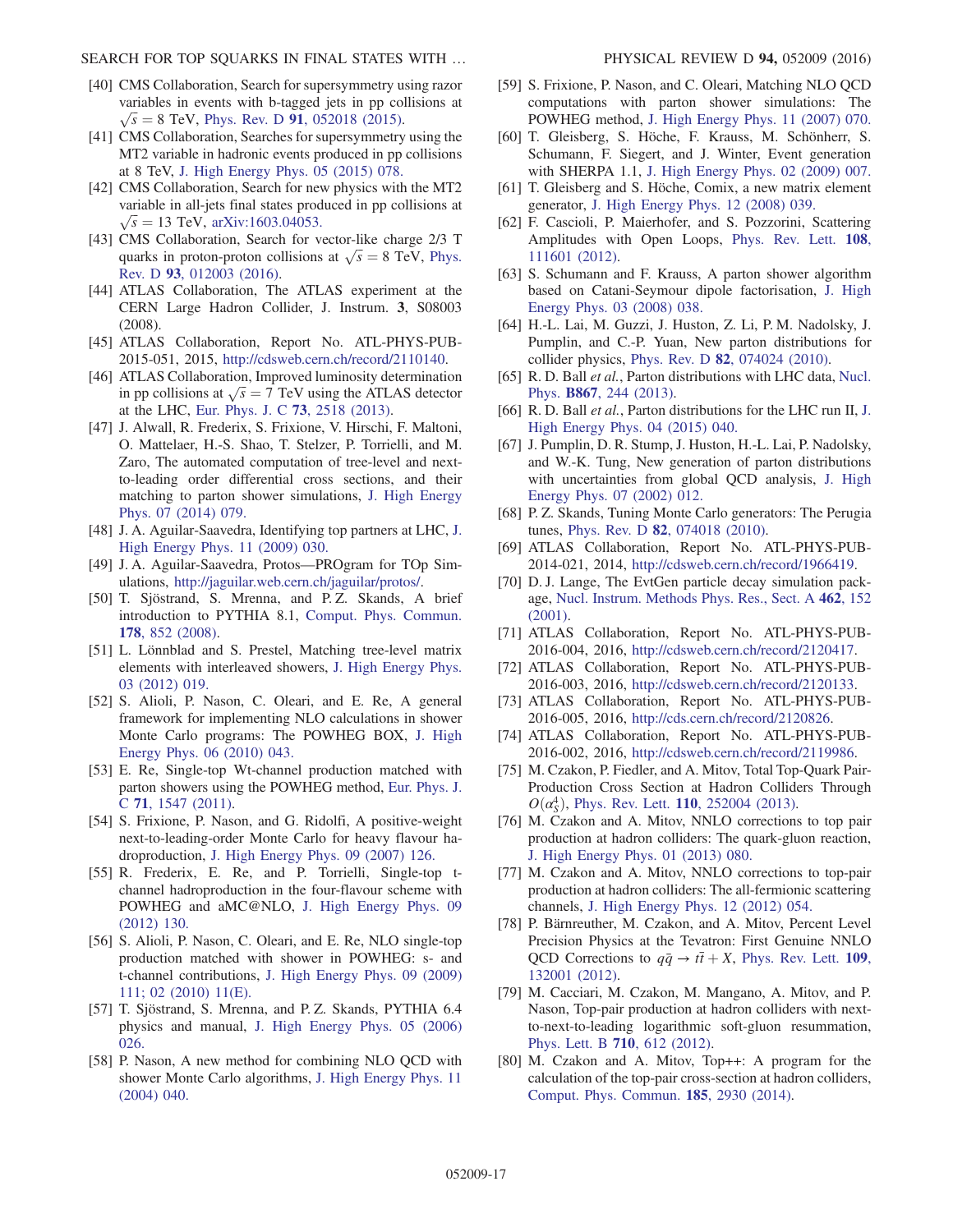- [81] N. Kidonakis, Next-to-next-to-leading-order collinear and soft gluon corrections for t-channel single top quark production, Phys. Rev. D 83[, 091503 \(2011\).](http://dx.doi.org/10.1103/PhysRevD.83.091503)
- <span id="page-18-0"></span>[82] N. Kidonakis, Two-loop soft anomalous dimensions for single top quark associated production with a W- or H-, Phys. Rev. D 82[, 054018 \(2010\).](http://dx.doi.org/10.1103/PhysRevD.82.054018)
- <span id="page-18-1"></span>[83] N. Kidonakis, NNLL resummation for s-channel single top quark production, Phys. Rev. D 81[, 054028 \(2010\).](http://dx.doi.org/10.1103/PhysRevD.81.054028)
- [84] S. Catani, L. Cieri, G. Ferrera, D. de Florian, and M. Grazzini, Vector Boson Production at Hadron Colliders: A Fully Exclusive QCD Calculation at NNLO, [Phys. Rev.](http://dx.doi.org/10.1103/PhysRevLett.103.082001) Lett. **103**[, 082001 \(2009\)](http://dx.doi.org/10.1103/PhysRevLett.103.082001).
- <span id="page-18-2"></span>[85] C. Borschensky, M. Krämer, A. Kulesza, M. Mangano, S. Padhi, T. Plehn, and X. Portell, Squark and gluino production cross sections in pp collisions at  $\sqrt{s} =$ 13; 14; 33 and 100 TeV, [Eur. Phys. J. C](http://dx.doi.org/10.1140/epjc/s10052-014-3174-y) 74, 3174 (2014).
- <span id="page-18-3"></span>[86] I. Low, Polarized charginos (and top quarks) in scalar top quark decays, Phys. Rev. D 88[, 095018 \(2013\)](http://dx.doi.org/10.1103/PhysRevD.88.095018).
- <span id="page-18-4"></span>[87] K. Melnikov, M. Schulze, and A. Scharf, QCD corrections to top quark pair production in association with a photon at hadron colliders, Phys. Rev. D 83[, 074013 \(2011\).](http://dx.doi.org/10.1103/PhysRevD.83.074013)
- <span id="page-18-6"></span>[88] ATLAS Collaboration, The ATLAS Simulation Infrastructure, [Eur. Phys. J. C](http://dx.doi.org/10.1140/epjc/s10052-010-1429-9) 70, 823 (2010).
- [89] S. Agostinelli et al. (GEANT4 Collaboration), GEANT4: A simulation toolkit, [Nucl. Instrum. Methods Phys. Res.,](http://dx.doi.org/10.1016/S0168-9002(03)01368-8) Sect. A 506[, 250 \(2003\)](http://dx.doi.org/10.1016/S0168-9002(03)01368-8).
- [90] ATLAS Collaboration, Report No. ATL-PHYS-PUB-2010-013, 2010, [http://cds.cern.ch/record/1300517.](http://cds.cern.ch/record/1300517)
- <span id="page-18-10"></span>[91] ATLAS Collaboration, Report No. ATL-PHYS-PUB-2015-041, 2015, [http://cdsweb.cern.ch/record/2048202.](http://cdsweb.cern.ch/record/2048202)
- <span id="page-18-11"></span>[92] ATLAS Collaboration, Muon reconstruction performance of the ATLAS detector in proton-proton collision data at  $\sqrt{s}$  = 13 TeV, [Eur. Phys. J. C](http://dx.doi.org/10.1140/epjc/s10052-016-4120-y) 76, 292 (2016).
- [93] ATLAS Collaboration, Report No. ATL-PHYS-PUB-2011-007, 2011, [http://cdsweb.cern.ch/record/1345329.](http://cdsweb.cern.ch/record/1345329)
- [94] W. Lampl et al., Report No. ATL-LARG-PUB-2008-002, 2008, <http://cds.cern.ch/record/1099735>.
- [95] ATLAS Collaboration, Jet energy measurement with the ATLAS detector in proton-proton collisions at  $\sqrt{s}$  = 7 TeV, [Eur. Phys. J. C](http://dx.doi.org/10.1140/epjc/s10052-013-2304-2) 73, 2304 (2013).
- [96] M. Cacciari, G. P. Salam, and G. Soyez, The Anti-k(t) jet clustering algorithm, [J. High Energy Phys. 04 \(2008\) 063.](http://dx.doi.org/10.1088/1126-6708/2008/04/063)
- <span id="page-18-9"></span>[97] M. Cacciari and G. P. Salam, Pileup subtraction using jet areas, [Phys. Lett. B](http://dx.doi.org/10.1016/j.physletb.2007.09.077) 659, 119 (2008).
- [98] M. Cacciari, G. P. Salam, and G. Soyez, The catchment area of jets, [J. High Energy Phys. 04 \(2008\) 005.](http://dx.doi.org/10.1088/1126-6708/2008/04/005)
- <span id="page-18-13"></span>[99] ATLAS Collaboration, Performance of pile-up mitigation techniques for jets in pp collisions at  $\sqrt{s} = 8$  TeV using the ATLAS detector, [Nucl. Instrum. Methods Phys. Res.,](http://dx.doi.org/10.1016/j.nima.2015.10.039) Sect. A 824[, 367 \(2016\)](http://dx.doi.org/10.1016/j.nima.2015.10.039).
- <span id="page-18-14"></span><span id="page-18-12"></span>[100] ATLAS Collaboration, Jet energy measurement and its systematic uncertainty in proton-proton collisions at  $\sqrt{s} =$ 7 TeV with the ATLAS detector, [Eur. Phys. J. C](http://dx.doi.org/10.1140/epjc/s10052-014-3190-y) 75, 17 [\(2015\).](http://dx.doi.org/10.1140/epjc/s10052-014-3190-y)
- [101] ATLAS Collaboration, Report No. ATL-PHYS-PUB-2015-015, 2015, [http://cds.cern.ch/record/2037613.](http://cds.cern.ch/record/2037613)
- <span id="page-18-16"></span><span id="page-18-15"></span>[102] ATLAS Collaboration, Characterisation and mitigation of beam-induced backgrounds observed in the ATLAS detector during the 2011 proton-proton run, J. Instrum. 8, P07004 (2013).
- <span id="page-18-7"></span>[103] ATLAS Collaboration, Report No. ATLAS-CONF-2015-029, 2015, [http://cdsweb.cern.ch/record/2037702.](http://cdsweb.cern.ch/record/2037702)
- [104] ATLAS Collaboration, Report No. ATL-PHYS-PUB-2015-022, 2015, [http://cdsweb.cern.ch/record/2037697.](http://cdsweb.cern.ch/record/2037697)
- <span id="page-18-5"></span>[105] ATLAS Collaboration, Report No. ATL-PHYS-PUB-2015-039, 2015, [http://cdsweb.cern.ch/record/2047871.](http://cdsweb.cern.ch/record/2047871)
- [106] ATLAS Collaboration, Performance of b-Jet Identification in the ATLAS Experiment, J. Instrum. 11[, P04008 \(2016\).](http://dx.doi.org/10.1088/1748-0221/11/04/P04008)
- [107] ATLAS Collaboration, Report No. ATL-PHYS-PUB-2015-025, 2015, [http://cdsweb.cern.ch/record/2037716.](http://cdsweb.cern.ch/record/2037716)
- [108] ATLAS Collaboration, Report No. ATL-PHYS-PUB-2015-045, 2015, [http://cds.cern.ch/record/2064383.](http://cds.cern.ch/record/2064383)
- [109] ATLAS Collaboration, Report No. ATL-PHYS-PUB-2015-027, 2015, [http://cdsweb.cern.ch/record/2037904.](http://cdsweb.cern.ch/record/2037904)
- [110] ATLAS Collaboration, Report No. ATL-PHYS-PUB-2015-023, 2015, [http://cdsweb.cern.ch/record/2037700.](http://cdsweb.cern.ch/record/2037700)
- [111] ATLAS Collaboration, Search for new phenomena in final states with large jet multiplicities and missing transverse momentum at  $\sqrt{s} = 8$  TeV proton–proton collisions using the ATLAS experiment, [J. High Energy Phys. 10 \(2013\)](http://dx.doi.org/10.1007/JHEP10(2013)130) [130.](http://dx.doi.org/10.1007/JHEP10(2013)130)
- <span id="page-18-8"></span>[112] ATLAS Collaboration, Search for direct pair production of the top squark in all-hadronic final states in proton–proton collisions at  $\sqrt{s} = 8$  TeV with the ATLAS detector, [J.](http://dx.doi.org/10.1007/JHEP09(2014)015) [High Energy Phys. 09 \(2014\) 015.](http://dx.doi.org/10.1007/JHEP09(2014)015)
- [113] B. Nachman, P. Nef, A. Schwartzman, M. Swiatlowski, and C. Wanotayaroj, Jets from jets: Re-clustering as a tool for large radius jet reconstruction and grooming at the LHC, [J. High Energy Phys. 02 \(2015\) 075.](http://dx.doi.org/10.1007/JHEP02(2015)075)
- [114] D. Krohn, J. Thaler, and L.-T. Wang, Jet trimming, [J. High](http://dx.doi.org/10.1007/JHEP02(2010)084) [Energy Phys. 02 \(2010\) 084.](http://dx.doi.org/10.1007/JHEP02(2010)084)
- [115] B. Nachman and C.G. Lester, Significance variables, Phys. Rev. D 88[, 075013 \(2013\)](http://dx.doi.org/10.1103/PhysRevD.88.075013).
- [116] A. J. Barr, B. Gripaios, and C. G. Lester, Transverse masses and kinematic constraints: From the boundary to the crease, [J. High Energy Phys. 11 \(2009\) 096.](http://dx.doi.org/10.1088/1126-6708/2009/11/096)
- [117] P. Konar, K. Kong, K. T. Matchev, and M. Park, Dark matter particle spectroscopy at the LHC: Generalizing M(T2) to asymmetric event topologies, [J. High Energy](http://dx.doi.org/10.1007/JHEP04(2010)086) [Phys. 04 \(2010\) 086.](http://dx.doi.org/10.1007/JHEP04(2010)086)
- [118] Y. Bai, H.-C. Cheng, J. Gallicchio, and J. Gu, Stop the top background of the stop search, [J. High Energy Phys. 07](http://dx.doi.org/10.1007/JHEP07(2012)110) [\(2012\) 110.](http://dx.doi.org/10.1007/JHEP07(2012)110)
- [119] C. G. Lester and B. Nachman, Bisection-based asymmetric MT2 computation: A higher precision calculator than existing symmetric methods, [J. High Energy Phys. 03](http://dx.doi.org/10.1007/JHEP03(2015)100) [\(2015\) 100.](http://dx.doi.org/10.1007/JHEP03(2015)100)
- [120] C. G. Lester and D. J. Summers, Measuring masses of semi-invisibly decaying particles pair produced at hadron colliders, [Phys. Lett. B](http://dx.doi.org/10.1016/S0370-2693(99)00945-4) 463, 99 (1999).
- [121] M. L. Graesser and J. Shelton, Hunting Mixed Top Squark Decays, Phys. Rev. Lett. 111[, 121802 \(2013\)](http://dx.doi.org/10.1103/PhysRevLett.111.121802).
- [122] ATLAS Collaboration, Observation and measurement of Higgs boson decays to  $WW^*$  with the ATLAS detector, Phys. Rev. D 92[, 012006 \(2015\)](http://dx.doi.org/10.1103/PhysRevD.92.012006).
- [123] M. Baak, G. J. Besjes, D. Côté, A. Koutsman, J. Lorenz, and D. Short, HistFitter software framework for statistical data analysis, [Eur. Phys. J. C](http://dx.doi.org/10.1140/epjc/s10052-015-3327-7) 75, 153 (2015).
- [124] S. Ask, M. A. Parker, T. Sandova, M. E. Shea, and W. J. Stirling, Using  $\gamma$  + jets production to calibrate the standard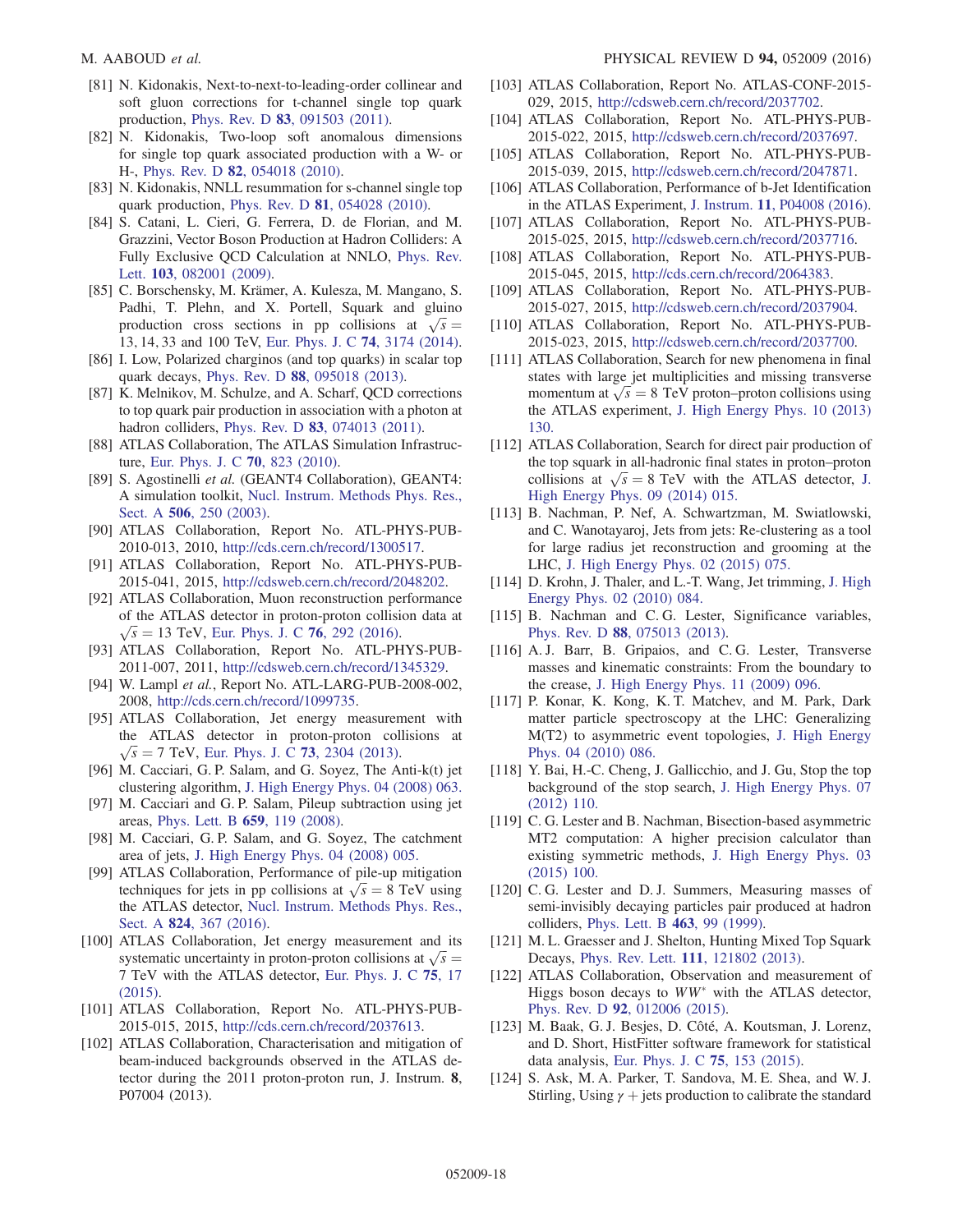model  $Z(\rightarrow \nu\bar{\nu})$  + jets background to new physics processes at the LHC, [J. High Energy Phys. 10 \(2011\)](http://dx.doi.org/10.1007/JHEP10(2011)058) [058.](http://dx.doi.org/10.1007/JHEP10(2011)058)

- [125] ATLAS Collaboration, Report No. ATLAS-CONF-2014-004, 2014, [http://cdsweb.cern.ch/record/1664335.](http://cdsweb.cern.ch/record/1664335)
- [126] ATLAS Collaboration, Report No. ATLAS-CONF-2014- 046, 2014, [http://cdsweb.cern.ch/record/1741020.](http://cdsweb.cern.ch/record/1741020)
- [127] S. Dulat, T.-J. Hou, J. Gao, M. Guzzi, J. Huston, P. Nadolsky, J. Pumplin, C. Schmidt, D. Stump, and C.-P. Yuan, New parton distribution functions from a global analysis of quantum chromodynamics, [Phys. Rev. D](http://dx.doi.org/10.1103/PhysRevD.93.033006) 93, [033006 \(2016\).](http://dx.doi.org/10.1103/PhysRevD.93.033006)
- [128] ATLAS Collaboration, Measurement of the cross-section for W boson production in association with b-jets in pp collisions at  $\sqrt{s} = 7$  TeV with the ATLAS detector, [J.](http://dx.doi.org/10.1007/JHEP06(2013)084) [High Energy Phys. 06 \(2013\) 084.](http://dx.doi.org/10.1007/JHEP06(2013)084)
- [129] M. Kramer et al., Supersymmetry production cross sections in pp collisions at  $\sqrt{s} = 7$  TeV, [arXiv:1206.2892.](http://arXiv.org/abs/1206.2892)
- [130] A.L. Read, Presentation of search results: The CL(s) technique, J. Phys. G 28[, 2693 \(2002\)](http://dx.doi.org/10.1088/0954-3899/28/10/313).
- [131] ATLAS Collaboration, Search for squarks and gluinos in events with isolated leptons, jets and missing transverse momentum at  $\sqrt{s} = 8$  TeV with the ATLAS detector, [J.](http://dx.doi.org/10.1007/JHEP04(2015)116) [High Energy Phys. 04 \(2015\) 116.](http://dx.doi.org/10.1007/JHEP04(2015)116)
- [132] ATLAS Collaboration, Search for new phenomena in final states with an energetic jet and large missing transverse momentum in pp collisions at  $\sqrt{s} = 13$  TeV using the ATLAS detector, [arXiv:1604.07773.](http://arXiv.org/abs/1604.07773)
- [133] S. Dimopoulos and L. Susskind, Mass without scalars, Nucl. Phys. B155[, 237 \(1979\).](http://dx.doi.org/10.1016/0550-3213(79)90364-X)
- [134] S. Dimopoulos, Technicolored signatures, [Nucl. Phys.](http://dx.doi.org/10.1016/0550-3213(80)90277-1) B168[, 69 \(1980\).](http://dx.doi.org/10.1016/0550-3213(80)90277-1)
- [135] E.J. Eichten and K. Lane, Dynamical breaking of weak interaction symmetries, Phys. Lett. 90B[, 125 \(1980\)](http://dx.doi.org/10.1016/0370-2693(80)90065-9).
- [136] V. D. Angelopoulos, J. Ellis, H. Kowalski, D. V. Nanopoulos, N.D. Tracas, and F. Zwirner, Search for new quarks suggested by the superstring, [Nucl. Phys.](http://dx.doi.org/10.1016/0550-3213(87)90637-7) B292, 59 (1987).
- [137] W. Buchmuller and D. Wyler, Constraints on SU(5) type leptoquarks, [Phys. Lett. B](http://dx.doi.org/10.1016/0370-2693(86)90771-9) 177, 377 (1986).
- [138] J. C. Pati and A. Salam, Lepton number as the fourth color, [Phys. Rev. D](http://dx.doi.org/10.1103/PhysRevD.10.275) 10, 275 (1974); 11[, 703\(E\) \(1975\).](http://dx.doi.org/10.1103/PhysRevD.11.703.2)
- [139] H. Georgi and S. L. Glashow, Unity of All Elementary Particle Forces, [Phys. Rev. Lett.](http://dx.doi.org/10.1103/PhysRevLett.32.438) 32, 438 (1974).
- [140] CMS Collaboration, Search for a Vectorlike Quark with Charge  $2/3$  in  $t + Z$  Events from pp Collisions at  $\sqrt{s}$  = 7 TeV, Phys. Rev. Lett. 107[, 271802 \(2011\).](http://dx.doi.org/10.1103/PhysRevLett.107.271802)
- [141] ATLAS Collaboration, Report No. ATL-GEN-PUB-2016- 002, 2016, <http://cds.cern.ch/record/2202407>.

<span id="page-19-4"></span><span id="page-19-3"></span><span id="page-19-2"></span><span id="page-19-1"></span><span id="page-19-0"></span>M. Aaboud,<sup>136d</sup> G. Aad,<sup>87</sup> B. Abbott,<sup>114</sup> J. Abdallah,<sup>65</sup> O. Abdinov,<sup>12</sup> B. Abeloos,<sup>118</sup> R. Aben,<sup>108</sup> O. S. AbouZeid,<sup>138</sup> N. L. Abraham,<sup>150</sup> H. Abramowicz,<sup>154</sup> H. Abreu,<sup>153</sup> R. Abreu,<sup>117</sup> Y. Abulaiti,<sup>147a,147b</sup> B. S. Acharya,<sup>164a,164b[,b](#page-30-0)</sup> L. Adamczyk,<sup>40a</sup> D. L. Adams,<sup>27</sup> J. Adelman,<sup>109</sup> S. Adomeit,<sup>101</sup> T. Adye,<sup>132</sup> A. A. Affolder,<sup>76</sup> T. Agatonovic-Jovin,<sup>14</sup> J. Agricola,<sup>56</sup> J. A. Aguilar-Saavedra,<sup>127a,127f</sup> S. P. Ahlen,<sup>24</sup> F. Ahmadov,<sup>67[,c](#page-30-1)</sup> G. Aielli,<sup>134a,134b</sup> H. Akerstedt,<sup>147a,147b</sup> T. P. A. Åkesson, <sup>83</sup> A. V. Akimov, <sup>97</sup> G. L. Alberghi, <sup>22a, 22b</sup> J. Albert, <sup>169</sup> S. Albrand, <sup>57</sup> M. J. Alconada Verzini, <sup>73</sup> M. Aleksa, <sup>32</sup> I. N. Aleksandrov,<sup>67</sup> C. Alexa,<sup>28b</sup> G. Alexander,<sup>154</sup> T. Alexopoulos,<sup>10</sup> M. Alhroob,<sup>114</sup> B. Ali,<sup>129</sup> M. Aliev,<sup>75a,75b</sup> G. Alimonti,<sup>93a</sup> J. Alison,<sup>33</sup> S. P. Alkire,<sup>37</sup> B. M. M. Allbrooke,<sup>150</sup> B. W. Allen,<sup>117</sup> P. P. Allport,<sup>19</sup> A. Aloisio,<sup>105a,105b</sup> A. Alonso,<sup>38</sup> F. Alonso,<sup>73</sup> C. Alpigiani,<sup>139</sup> M. Alstaty,<sup>87</sup> B. Alvarez Gonzalez,<sup>32</sup> D. Álvarez Piqueras,<sup>167</sup> M. G. Alviggi,<sup>105a,105b</sup> B. T. Amadio,<sup>16</sup> K. Amako,<sup>68</sup> Y. Amaral Coutinho,<sup>26a</sup> C. Amelung,<sup>25</sup> D. Amidei,<sup>91</sup> S. P. Amor Dos Santos,<sup>127a,127c</sup> A. Amorim,<sup>127a,127b</sup> S. Amoroso,<sup>32</sup> G. Amundsen,<sup>25</sup> C. Anastopoulos,<sup>140</sup> L. S. Ancu,<sup>51</sup> N. Andari,<sup>109</sup> T. Andeen,<sup>11</sup> C. F. Anders,<sup>60b</sup> G. Anders,<sup>32</sup> J. K. Anders,<sup>76</sup> K. J. Anderson,<sup>33</sup> A. Andreazza,<sup>93a,93b</sup> V. Andrei,<sup>60a</sup> S. Angelidakis, <sup>9</sup> I. Angelozzi,<sup>108</sup> P. Anger,<sup>46</sup> A. Angerami,<sup>37</sup> F. Anghinolfi,<sup>32</sup> A. V. Anisenkov,<sup>110[,d](#page-30-2)</sup> N. Anjos,<sup>13</sup> A. Annovi,<sup>125a,125b</sup> C. Antel,<sup>60a</sup> M. Antonelli,<sup>49</sup> A. Antonov,<sup>9[9,a](#page-30-3)</sup> F. Anulli,<sup>133a</sup> M. Aoki,<sup>68</sup> L. Aperio Bella,<sup>19</sup> G. Arabidze,<sup>92</sup> Y. Arai,<sup>68</sup> J. P. Araque,<sup>127a</sup> A. T. H. Arce,<sup>47</sup> F. A. Arduh,<sup>73</sup> J-F. Arguin,<sup>96</sup> S. Argyropoulos,<sup>65</sup> M. Arik,<sup>20a</sup> A. J. Armbruster,<sup>144</sup> L. J. Armitage,<sup>78</sup> O. Arnaez,<sup>32</sup> H. Arnold,<sup>50</sup> M. Arratia,<sup>30</sup> O. Arslan,<sup>23</sup> A. Artamonov,<sup>98</sup> G. Artoni,<sup>121</sup> S. Artz,<sup>85</sup> S. Asai,<sup>156</sup> N. Asbah,<sup>44</sup> A. Ashkenazi,<sup>154</sup> B. Åsman,<sup>147a,147b</sup> L. Asquith,<sup>150</sup> K. Assamagan,<sup>27</sup> R. Astalos,<sup>145a</sup> M. Atkinson,<sup>166</sup> N. B. Atlay,  $^{142}$  K. Augsten,  $^{129}$  G. Avolio,  $^{32}$  B. Axen,  $^{16}$  M. K. Ayoub,  $^{118}$  G. Azuelos,  $^{96,e}$  $^{96,e}$  $^{96,e}$  M. A. Baak,  $^{32}$  A. E. Baas,  $^{60a}$ M. J. Baca,<sup>19</sup> H. Bachacou,<sup>137</sup> K. Bachas,<sup>75a,75b</sup> M. Backes,<sup>32</sup> M. Backhaus,<sup>32</sup> P. Bagiacchi,<sup>133a,133b</sup> P. Bagnaia,<sup>133a,133b</sup> Y. Bai,<sup>35a</sup> J. T. Baines,<sup>132</sup> O. K. Baker,<sup>176</sup> E. M. Baldin,<sup>110[,d](#page-30-2)</sup> P. Balek,<sup>130</sup> T. Balestri,<sup>149</sup> F. Balli,<sup>137</sup> W. K. Balunas,<sup>123</sup> E. Banas,<sup>41</sup> Sw. Banerjee,<sup>173[,f](#page-30-5)</sup> A. A. E. Bannoura,<sup>175</sup> L. Barak,<sup>32</sup> E. L. Barberio,<sup>90</sup> D. Barberis,<sup>52a,52b</sup> M. Barbero,<sup>87</sup> T. Barillari,<sup>102</sup> T. Barklow,<sup>144</sup> N. Barlow,<sup>30</sup> S. L. Barnes,<sup>86</sup> B. M. Barnett,<sup>132</sup> R. M. Barnett,<sup>16</sup> Z. Barnovska,<sup>5</sup> A. Baroncelli,<sup>135a</sup> G. Barone,<sup>25</sup> A. J. Barr,<sup>121</sup> L. Barranco Navarro,<sup>167</sup> F. Barreiro,<sup>84</sup> J. Barreiro Guimarães da Costa,<sup>35a</sup> R. Bartoldus,<sup>144</sup> A. E. Barton,<sup>74</sup> P. Bartos,<sup>145a</sup> A. Basalaev,<sup>124</sup> A. Bassalat,<sup>118</sup> R. L. Bates,<sup>55</sup> S. J. Batista,<sup>159</sup> J. R. Batley,<sup>30</sup> M. Battaglia,<sup>138</sup> M. Bauce,<sup>133a,133b</sup> F. Bauer,<sup>137</sup> H. S. Bawa,<sup>144[,g](#page-30-6)</sup> J. B. Beacham,<sup>112</sup> M. D. Beattie,<sup>74</sup> T. Beau,<sup>82</sup> P. H. Beauchemin,<sup>162</sup> P. Bechtle,<sup>23</sup> H. P. Beck,<sup>18[,h](#page-30-7)</sup> K. Becker,<sup>121</sup> M. Becker,<sup>85</sup> M. Beckingham,<sup>170</sup> C. Becot,<sup>111</sup> A. J. Beddall,<sup>20d</sup> A. Beddall,<sup>20b</sup> V. A. Bednyakov,<sup>67</sup> M. Bedognetti,<sup>108</sup> C. P. Bee,<sup>149</sup> L. J. Beemster,<sup>108</sup> T. A. Beermann,<sup>32</sup>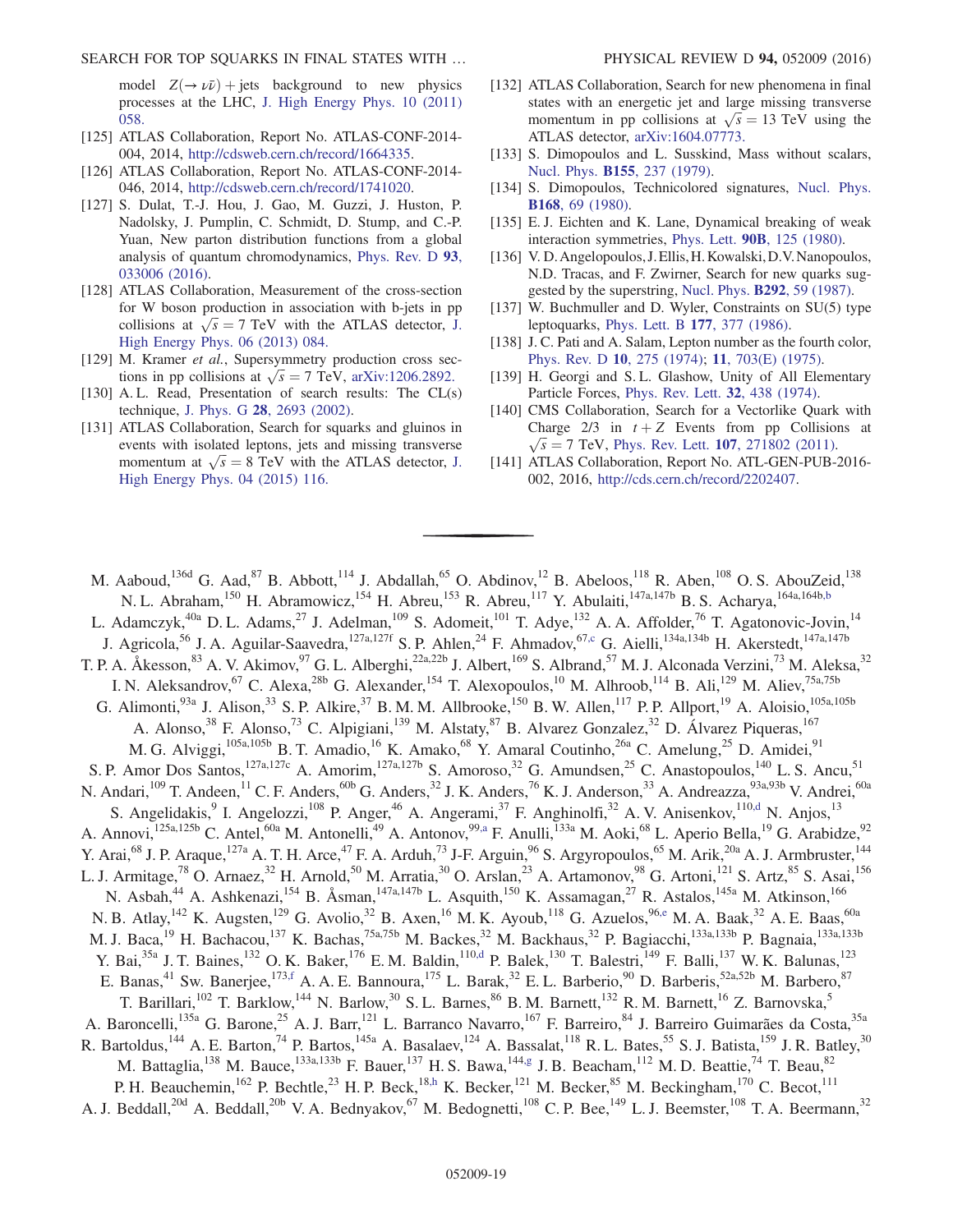<span id="page-20-2"></span><span id="page-20-1"></span><span id="page-20-0"></span>M. Begel,<sup>27</sup> J. K. Behr,<sup>44</sup> C. Belanger-Champagne,<sup>89</sup> A. S. Bell,<sup>80</sup> G. Bella,<sup>154</sup> L. Bellagamba,<sup>22a</sup> A. Bellerive,<sup>31</sup> M. Bellomo,<sup>88</sup> K. Belotskiy,<sup>99</sup> O. Beltramello,<sup>32</sup> N. L. Belyaev,<sup>99</sup> O. Benary,<sup>154</sup> D. Benchekroun,<sup>136a</sup> M. Bender,<sup>101</sup> K. Bendtz,<sup>147a,147b</sup> N. Benekos,<sup>10</sup> Y. Benhammou,<sup>154</sup> E. Benhar Noccioli,<sup>176</sup> J. Benitez,<sup>65</sup> D. P. Benjamin,<sup>47</sup> J. R. Bensinger,<sup>25</sup> S. Bentvelsen, <sup>108</sup> L. Beresford, <sup>121</sup> M. Beretta, <sup>49</sup> D. Berge, <sup>108</sup> E. Bergeaas Kuutmann, <sup>165</sup> N. Berger, <sup>5</sup> J. Beringer, <sup>16</sup> S. Berlendis,<sup>57</sup> N. R. Bernard,<sup>88</sup> C. Bernius,<sup>111</sup> F. U. Bernlochner,<sup>23</sup> T. Berry,<sup>79</sup> P. Berta,<sup>130</sup> C. Bertella,<sup>85</sup> G. Bertoli,<sup>147a,147b</sup> F. Bertolucci,<sup>125a,125b</sup> I. A. Bertram,<sup>74</sup> C. Bertsche,<sup>44</sup> D. Bertsche,<sup>114</sup> G. J. Besjes,<sup>38</sup> O. Bessidskaia Bylund,<sup>147a,147b</sup> M. Bessner,<sup>44</sup> N. Besson,<sup>137</sup> C. Betancourt,<sup>50</sup> S. Bethke,<sup>102</sup> A. J. Bevan,<sup>78</sup> W. Bhimji,<sup>16</sup> R. M. Bianchi,<sup>126</sup> L. Bianchini,<sup>25</sup> M. Bianco,<sup>32</sup> O. Biebel,<sup>101</sup> D. Biedermann,<sup>17</sup> R. Bielski,<sup>86</sup> N. V. Biesuz,<sup>125a,125b</sup> M. Biglietti,<sup>135a</sup> J. Bilbao De Mendizabal,<sup>51</sup> H. Bilokon,<sup>49</sup> M. Bindi,<sup>56</sup> S. Binet,<sup>118</sup> A. Bingul,<sup>20b</sup> C. Bini,<sup>133a,133b</sup> S. Biondi,<sup>22a,22b</sup> D. M. Bjergaard,<sup>47</sup> C. W. Black,<sup>151</sup> J. E. Black,<sup>144</sup> K. M. Black,<sup>24</sup> D. Blackburn,<sup>139</sup> R. E. Blair,<sup>6</sup> J.-B. Blanchard,<sup>137</sup> J. E. Blanco,<sup>79</sup> T. Blazek,<sup>145a</sup> I. Bloch,<sup>44</sup> C. Blocker,<sup>25</sup> W. Blum,<sup>85[,a](#page-30-3)</sup> U. Blumenschein,<sup>56</sup> S. Blunier,<sup>34a</sup> G. J. Bobbink,<sup>108</sup> V. S. Bobrovnikov,<sup>110[,d](#page-30-2)</sup> S. S. Bocchetta,<sup>83</sup> A. Bocci,<sup>47</sup> C. Bock,<sup>101</sup> M. Boehler,<sup>50</sup> D. Boerner,<sup>175</sup> J. A. Bogaerts,<sup>32</sup> D. Bogavac,<sup>14</sup> A. G. Bogdanchikov,<sup>110</sup> C. Bohm,<sup>147a</sup> V. Boisvert,<sup>79</sup> P. Bokan,<sup>14</sup> T. Bold,<sup>40a</sup> A. S. Boldyrev,<sup>164a,164c</sup> M. Bomben,<sup>82</sup> M. Bona,<sup>78</sup> M. Boonekamp,<sup>137</sup> A. Borisov,<sup>131</sup> G. Borissov,<sup>74</sup> J. Bortfeldt,<sup>32</sup> D. Bortoletto,<sup>121</sup> V. Bortolotto,<sup>62a,62b,62c</sup> K. Bos,<sup>108</sup> D. Boscherini,<sup>22a</sup> M. Bosman,<sup>13</sup> J. D. Bossio Sola,<sup>29</sup> J. Boudreau,<sup>126</sup> J. Bouffard,<sup>2</sup> E.V. Bouhova-Thacker,<sup>74</sup> D. Boumediene,<sup>36</sup> C. Bourdarios,<sup>118</sup> S. K. Boutle,<sup>55</sup> A. Boveia,<sup>32</sup> J. Boyd,<sup>32</sup> I. R. Boyko,<sup>67</sup> J. Bracinik,<sup>19</sup> A. Brandt,<sup>8</sup> G. Brandt,<sup>56</sup> O. Brandt,<sup>60a</sup> U. Bratzler,<sup>157</sup> B. Brau, <sup>88</sup> J. E. Brau, <sup>117</sup> H. M. Braun, <sup>175[,a](#page-30-3)</sup> W. D. Breaden Madden, <sup>55</sup> K. Brendlinger, <sup>123</sup> A. J. Brennan, <sup>90</sup> L. Brenner, <sup>108</sup> R. Brenner,<sup>165</sup> S. Bressler,<sup>172</sup> T. M. Bristow,<sup>48</sup> D. Britton,<sup>55</sup> D. Britzger,<sup>44</sup> F. M. Brochu,<sup>30</sup> I. Brock,<sup>23</sup> R. Brock,<sup>92</sup> G. Brooijmans,  $37$  T. Brooks,  $79$  W. K. Brooks,  $34b$  J. Brosamer,  $16$  E. Brost,  $117$  J. H Broughton,  $19$ P. A. Bruckman de Renstrom,<sup>41</sup> D. Bruncko,<sup>145b</sup> R. Bruneliere,<sup>50</sup> A. Bruni,<sup>22a</sup> G. Bruni,<sup>22a</sup> L. S. Bruni,<sup>108</sup> BH Brunt,<sup>30</sup> M. Bruschi,<sup>22a</sup> N. Bruscino,<sup>23</sup> P. Bryant,<sup>33</sup> L. Bryngemark,<sup>83</sup> T. Buanes,<sup>15</sup> Q. Buat,<sup>143</sup> P. Buchholz,<sup>142</sup> A. G. Buckley,<sup>55</sup> I. A. Budagov,<sup>67</sup> F. Buehrer,<sup>50</sup> M. K. Bugge,<sup>120</sup> O. Bulekov,<sup>99</sup> D. Bullock, <sup>8</sup> H. Burckhart,<sup>32</sup> S. Burdin,<sup>76</sup> C. D. Burgard,<sup>50</sup> B. Burghgrave,<sup>109</sup> K. Burka,<sup>41</sup> S. Burke,<sup>132</sup> I. Burmeister,<sup>45</sup> J. T. P. Burr,<sup>121</sup> E. Busato,<sup>36</sup> D. Büscher,<sup>50</sup> V. Büscher,<sup>85</sup> P. Bussey,<sup>55</sup> J. M. Butler,<sup>24</sup> C. M. Buttar,<sup>55</sup> J. M. Butterworth,<sup>80</sup> P. Butti,<sup>108</sup> W. Buttinger,<sup>27</sup> A. Buzatu,<sup>55</sup> A. R. Buzykaev,<sup>110[,d](#page-30-2)</sup> S. Cabrera Urbán,<sup>167</sup> D. Caforio,<sup>129</sup> V. M. Cairo,<sup>39a,39b</sup> O. Cakir,<sup>4a</sup> N. Calace,<sup>51</sup> P. Calafiura,<sup>16</sup> A. Calandri,<sup>87</sup> G. Calderini,<sup>82</sup> P. Calfayan,<sup>101</sup> L. P. Caloba,<sup>26a</sup> S. Calvente Lopez,<sup>84</sup> D. Calvet,<sup>36</sup> S. Calvet,<sup>36</sup> T. P. Calvet,<sup>87</sup> R. Camacho Toro,<sup>33</sup> S. Camarda,<sup>32</sup> P. Camarri,<sup>134a,134b</sup> D. Cameron,<sup>120</sup> R. Caminal Armadans,<sup>166</sup> C. Camincher,<sup>57</sup> S. Campana,<sup>32</sup> M. Campanelli,<sup>80</sup> A. Camplani,<sup>93a,93b</sup> A. Campoverde,<sup>142</sup> V. Canale,<sup>105a,105b</sup> A. Canepa,<sup>160a</sup> M. Cano Bret,<sup>35e</sup> J. Cantero,<sup>115</sup> R. Cantrill,<sup>127a</sup> T. Cao,<sup>42</sup> M. D. M. Capeans Garrido,<sup>32</sup> I. Caprini,<sup>28b</sup> M. Caprini,<sup>28b</sup> M. Capua,<sup>39a,39b</sup> R. Caputo,<sup>85</sup> R. M. Carbone,<sup>37</sup> R. Cardarelli,<sup>134a</sup> F. Cardillo,<sup>50</sup> I. Carli,<sup>130</sup> T. Carli,<sup>32</sup> G. Carlino,<sup>105a</sup> L. Carminati,<sup>93a,93b</sup> S. Caron,<sup>107</sup> E. Carquin,<sup>34b</sup> G. D. Carrillo-Montoya,<sup>32</sup> J. R. Carter,<sup>30</sup> J. Carvalho,<sup>127a,127c</sup> D. Casadei,<sup>19</sup> M. P. Casado,<sup>1[3,i](#page-30-8)</sup> M. Casolino,<sup>13</sup> D. W. Casper,<sup>163</sup> E. Castaneda-Miranda,<sup>146a</sup> R. Castelijn,<sup>108</sup> A. Castelli,<sup>108</sup> V. Castillo Gimenez,<sup>167</sup> N. F. Castro,<sup>127[a,j](#page-30-9)</sup> A. Catinaccio,<sup>32</sup> J. R. Catmore,<sup>120</sup> A. Cattai,<sup>32</sup> J. Caudron,<sup>85</sup> V. Cavaliere,<sup>166</sup> E. Cavallaro,<sup>13</sup> D. Cavalli,<sup>93a</sup> M. Cavalli-Sforza,<sup>13</sup> V. Cavasinni,<sup>125a,125b</sup> F. Ceradini,<sup>135a,135b</sup> L. Cerda Alberich,<sup>167</sup> B. C. Cerio,<sup>47</sup> A. S. Cerqueira,<sup>26b</sup> A. Cerri,<sup>150</sup> L. Cerrito,<sup>78</sup> F. Cerutti,<sup>16</sup> M. Cerv,<sup>32</sup> A. Cervelli,<sup>18</sup> S. A. Cetin,<sup>20c</sup> A. Chafaq,<sup>136a</sup> D. Chakraborty,<sup>109</sup> S. K. Chan,<sup>59</sup> Y. L. Chan, <sup>62a</sup> P. Chang, <sup>166</sup> J. D. Chapman, <sup>30</sup> D. G. Charlton, <sup>19</sup> A. Chatterjee, <sup>51</sup> C. C. Chau, <sup>159</sup> C. A. Chavez Barajas, <sup>150</sup> S. Che, <sup>112</sup> S. Cheatham, <sup>74</sup> A. Chegwidden, <sup>92</sup> S. Chekanov, <sup>6</sup> S. V. Chekulaev, <sup>160a</sup> G. A. Chelkov, <sup>6[7,k](#page-30-10)</sup> M. A. Chelstowska, <sup>91</sup> C. Chen,<sup>66</sup> H. Chen,<sup>27</sup> K. Chen,<sup>149</sup> S. Chen,<sup>35c</sup> S. Chen,<sup>156</sup> X. Chen,<sup>35f</sup> Y. Chen,<sup>69</sup> H. C. Cheng,<sup>91</sup> H. J Cheng,<sup>35a</sup> Y. Cheng,<sup>33</sup> A. Cheplakov,  $^{67}$  E. Cheremushkina,  $^{131}$  R. Cherkaoui El Moursli,  $^{136}$  V. Chernyatin,  $^{27,a}$  $^{27,a}$  $^{27,a}$  E. Cheu,  $^{7}$  L. Chevalier,  $^{137}$ V. Chiarella,<sup>49</sup> G. Chiarelli,<sup>125a,125b</sup> G. Chiodini,<sup>75a</sup> A. S. Chisholm,<sup>19</sup> A. Chitan,<sup>28b</sup> M. V. Chizhov,<sup>67</sup> K. Choi,<sup>63</sup> A. R. Chomont,<sup>36</sup> S. Chouridou,<sup>9</sup> B. K. B. Chow,<sup>101</sup> V. Christodoulou,<sup>80</sup> D. Chromek-Burckhart,<sup>32</sup> J. Chudoba,<sup>128</sup> A. J. Chuinard,<sup>89</sup> J. J. Chwastowski,<sup>41</sup> L. Chytka,<sup>116</sup> G. Ciapetti,<sup>133a,133b</sup> A. K. Ciftci,<sup>4a</sup> D. Cinca,<sup>45</sup> V. Cindro,<sup>77</sup> I. A. Cioara,<sup>23</sup> C. Ciocca,<sup>22a,22b</sup> A. Ciocio,<sup>16</sup> F. Cirotto,<sup>105a,105b</sup> Z. H. Citron,<sup>172</sup> M. Citterio,<sup>93a</sup> M. Ciubancan,<sup>28b</sup> A. Clark,<sup>51</sup> B. L. Clark,<sup>59</sup> M. R. Clark,<sup>37</sup> P. J. Clark,<sup>48</sup> R. N. Clarke,<sup>16</sup> C. Clement,<sup>147a,147b</sup> Y. Coadou,<sup>87</sup> M. Cobal,<sup>164a,164c</sup> A. Coccaro,<sup>51</sup> J. Cochran,<sup>66</sup> L. Coffey,<sup>25</sup> L. Colasurdo,<sup>107</sup> B. Cole,<sup>37</sup> A. P. Colijn,<sup>108</sup> J. Collot,<sup>57</sup> T. Colombo,<sup>32</sup> G. Compostella,<sup>102</sup> P. Conde Muiño, $127a,127b$  E. Coniavitis,<sup>50</sup> S. H. Connell,<sup>146b</sup> I. A. Connelly,<sup>79</sup> V. Consorti,<sup>50</sup> S. Constantinescu,<sup>28b</sup> G. Conti,<sup>32</sup> F. Conventi, <sup>105a[,l](#page-30-11)</sup> M. Cooke, <sup>16</sup> B. D. Cooper, <sup>80</sup> A. M. Cooper-Sarkar, <sup>121</sup> K. J. R. Cormier, <sup>159</sup> T. Cornelissen, <sup>175</sup> M. Corradi, <sup>133a,133b</sup> F. Corriveau, <sup>89[,m](#page-30-12)</sup> A. Corso-Radu, <sup>163</sup> A. Cortes-Gonzalez, <sup>13</sup> G. Cortiana, <sup>102</sup> G. Costa, <sup>93a</sup> M. J. Costa, <sup>167</sup> D. Costanzo,<sup>140</sup> G. Cottin,<sup>30</sup> G. Cowan,<sup>79</sup> B. E. Cox,<sup>86</sup> K. Cranmer,<sup>111</sup> S. J. Crawley,<sup>55</sup> G. Cree,<sup>31</sup> S. Crépé-Renaudin,<sup>57</sup>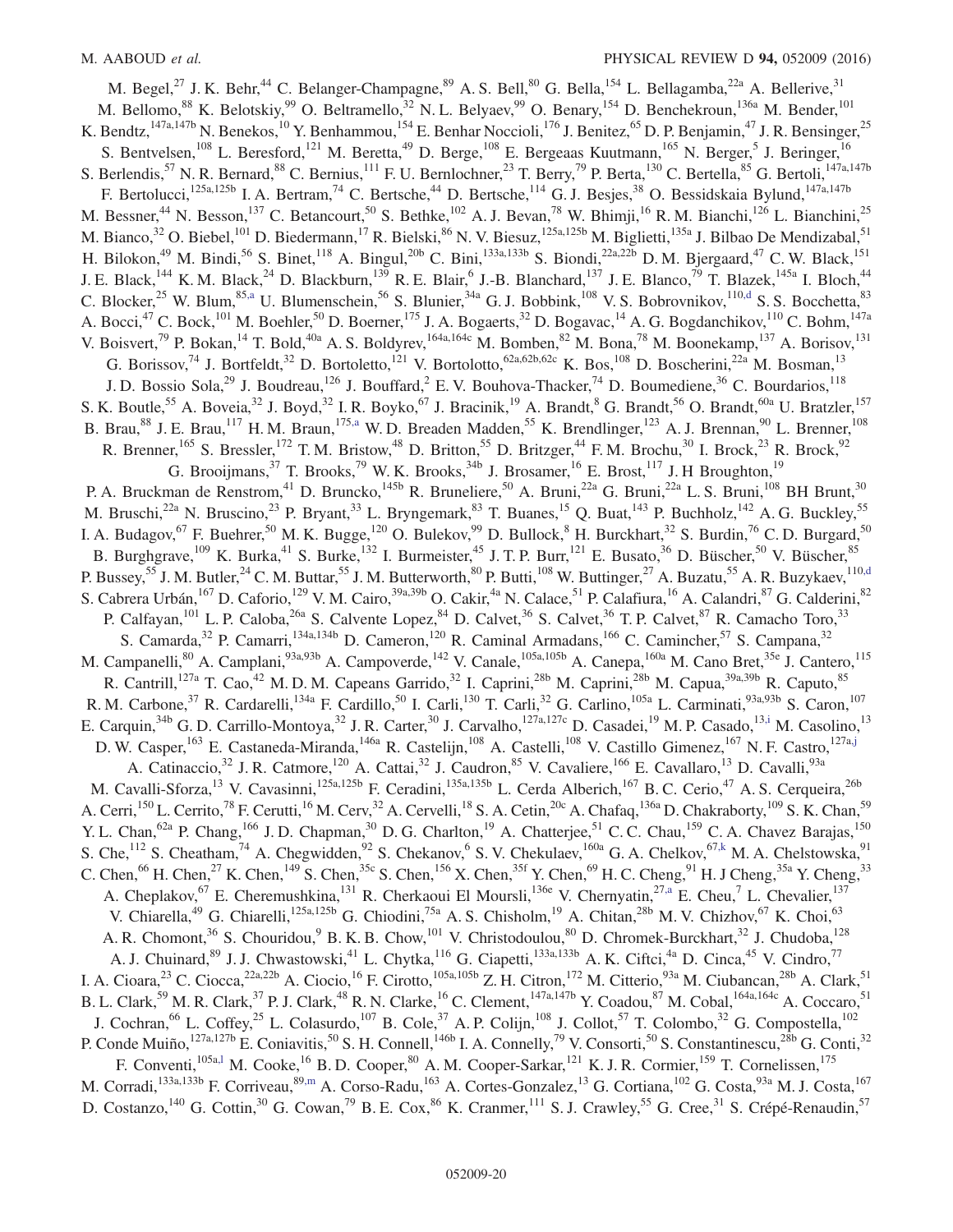<span id="page-21-7"></span><span id="page-21-6"></span><span id="page-21-5"></span><span id="page-21-4"></span><span id="page-21-3"></span><span id="page-21-2"></span><span id="page-21-1"></span><span id="page-21-0"></span>F. Crescioli,<sup>82</sup> W. A. Cribbs,<sup>147a,147b</sup> M. Crispin Ortuzar,<sup>121</sup> M. Cristinziani,<sup>23</sup> V. Croft,<sup>107</sup> G. Crosetti,<sup>39a,39b</sup> T. Cuhadar Donszelmann,<sup>140</sup> J. Cummings,<sup>176</sup> M. Curatolo,<sup>49</sup> J. Cúth,<sup>85</sup> C. Cuthbert,<sup>151</sup> H. Czirr,<sup>142</sup> P. Czodrowski,<sup>3</sup> G. D'amen,<sup>22a,22b</sup> S. D'Auria,<sup>55</sup> M. D'Onofrio,<sup>76</sup> M. J. Da Cunha Sargedas De Sousa,<sup>127a,127b</sup> C. Da Via,<sup>86</sup> W. Dabrowski,<sup>40a</sup> T. Dado,  $^{145a}$  T. Dai,  $^{91}$  O. Dale,  $^{15}$  F. Dallaire,  $^{96}$  C. Dallapiccola,  $^{88}$  M. Dam,  $^{38}$  J. R. Dandoy,  $^{33}$  N. P. Dang,  $^{50}$  A. C. Daniells,  $^{19}$ N. S. Dann,  $86$  M. Danninger,  $^{168}$  M. Dano Hoffmann,  $^{137}$  V. Dao,  $^{50}$  G. Darbo,  $^{52a}$  S. Darmora,  $^8$  J. Dassoulas,  $^3$  A. Dattagupta,  $^{63}$ W. Davey,<sup>23</sup> C. David,<sup>169</sup> T. Davidek,<sup>130</sup> M. Davies,<sup>154</sup> P. Davison,<sup>80</sup> E. Dawe,<sup>90</sup> I. Dawson,<sup>140</sup> R. K. Daya-Ishmukhametova,  $88$  K. De,  $8$  R. de Asmundis,  $105a$  A. De Benedetti,  $114$  S. De Castro,  $22a,22b$  S. De Cecco,  $82a$ N. De Groot,<sup>107</sup> P. de Jong,<sup>108</sup> H. De la Torre,<sup>84</sup> F. De Lorenzi,<sup>66</sup> A. De Maria,<sup>56</sup> D. De Pedis,<sup>133a</sup> A. De Salvo,<sup>133a</sup> U. De Sanctis,<sup>150</sup> A. De Santo,<sup>150</sup> J. B. De Vivie De Regie,<sup>118</sup> W. J. Dearnaley,<sup>74</sup> R. Debbe,<sup>27</sup> C. Debenedetti,<sup>138</sup> D. V. Dedovich,<sup>67</sup> N. Dehghanian,<sup>3</sup> I. Deigaard,<sup>108</sup> M. Del Gaudio,<sup>39a,39b</sup> J. Del Peso,<sup>84</sup> T. Del Prete,<sup>125a,125b</sup> D. Delgove,<sup>118</sup> F. Deliot,<sup>137</sup> C. M. Delitzsch,<sup>51</sup> M. Deliyergiyev,<sup>77</sup> A. Dell'Acqua,<sup>32</sup> L. Dell'Asta,<sup>24</sup> M. Dell'Orso,<sup>125a,125b</sup> M. Della Pietra, <sup>105a,1</sup> D. della Volpe, <sup>51</sup> M. Delmastro, <sup>5</sup> P. A. Delsart, <sup>57</sup> D. A. DeMarco, <sup>159</sup> S. Demers, <sup>176</sup> M. Demichev, <sup>67</sup> A. Demilly, <sup>82</sup> S. P. Denisov, <sup>131</sup> D. Denysiuk, <sup>137</sup> D. Derendarz, <sup>41</sup> J. E. Derkaoui, <sup>136d</sup> F. Derue, <sup>82</sup> P. Dervan, <sup>76</sup> K. Desch, <sup>23</sup> C. Deterre,<sup>44</sup> K. Dette,<sup>45</sup> P. O. Deviveiros,<sup>32</sup> A. Dewhurst,<sup>132</sup> S. Dhaliwal,<sup>25</sup> A. Di Ciaccio,<sup>134a,134b</sup> L. Di Ciaccio,<sup>5</sup> W. K. Di Clemente,<sup>123</sup> C. Di Donato,<sup>133a,133b</sup> A. Di Girolamo,<sup>32</sup> B. Di Girolamo,<sup>32</sup> B. Di Micco,<sup>135a,135b</sup> R. Di Nardo,<sup>32</sup> A. Di Simone,<sup>50</sup> R. Di Sipio,<sup>159</sup> D. Di Valentino,<sup>31</sup> C. Diaconu,<sup>87</sup> M. Diamond,<sup>159</sup> F. A. Dias,<sup>48</sup> M. A. Diaz,<sup>34a</sup> E. B. Diehl,<sup>91</sup> J. Dietrich,<sup>17</sup> S. Diglio,<sup>87</sup> A. Dimitrievska,<sup>14</sup> J. Dingfelder,<sup>23</sup> P. Dita,<sup>28b</sup> S. Dita,<sup>28b</sup> F. Dittus,<sup>32</sup> F. Djama,<sup>87</sup> T. Djobava,<sup>53b</sup> J. I. Djuvsland,<sup>60a</sup> M. A. B. do Vale,<sup>26c</sup> D. Dobos,<sup>32</sup> M. Dobre,<sup>28b</sup> C. Doglioni,<sup>83</sup> T. Dohmae,<sup>156</sup> J. Dolejsi,<sup>130</sup> Z. Dolezal,<sup>130</sup> B. A. Dolgoshein,<sup>99[,a](#page-30-3)</sup> M. Donadelli,<sup>26d</sup> S. Donati,<sup>125a,125b</sup> P. Dondero,<sup>122a,122b</sup> J. Donini,<sup>36</sup> J. Dopke,<sup>132</sup> A. Doria,<sup>105a</sup> M. T. Dova,<sup>73</sup> A. T. Doyle,<sup>55</sup> E. Drechsler,<sup>56</sup> M. Dris,<sup>10</sup> Y. Du,<sup>35d</sup> J. Duarte-Campderros,<sup>154</sup> E. Duchovni,<sup>172</sup> G. Duckeck,<sup>101</sup> O. A. Ducu,  $96, n$  D. Duda,  $108$  A. Dudarev,  $32$  E. M. Duffield,  $16$  L. Duflot,  $118$  L. Duguid,  $79$  M. Dührssen,  $32$  M. Dumancic,  $172$ M. Dunford,<sup>60a</sup> H. Duran Yildiz,<sup>4a</sup> M. Düren,<sup>54</sup> A. Durglishvili,<sup>53b</sup> D. Duschinger,<sup>46</sup> B. Dutta,<sup>44</sup> M. Dyndal,<sup>44</sup> C. Eckardt,<sup>44</sup> K. M. Ecker,<sup>102</sup> R. C. Edgar,<sup>91</sup> N. C. Edwards,<sup>48</sup> T. Eifert,<sup>32</sup> G. Eigen,<sup>15</sup> K. Einsweiler,<sup>16</sup> T. Ekelof,<sup>165</sup> M. El Kacimi,<sup>136c</sup> V. Ellajosyula,  $87$  M. Ellert,  $165$  S. Elles,  $5$  F. Ellinghaus,  $175$  A. A. Elliot,  $169$  N. Ellis,  $32$  J. Elmsheuser,  $27$  M. Elsing,  $32$ D. Emeliyanov,<sup>132</sup> Y. Enari,<sup>156</sup> O. C. Endner,<sup>85</sup> M. Endo,<sup>119</sup> J. S. Ennis,<sup>170</sup> J. Erdmann,<sup>45</sup> A. Ereditato,<sup>18</sup> G. Ernis,<sup>175</sup> J. Ernst,<sup>2</sup> M. Ernst,<sup>27</sup> S. Errede,<sup>166</sup> E. Ertel,<sup>85</sup> M. Escalier,<sup>118</sup> H. Esch,<sup>45</sup> C. Escobar,<sup>126</sup> B. Esposito,<sup>49</sup> A. I. Etienvre,<sup>137</sup> E. Etzion,<sup>154</sup> H. Evans, <sup>63</sup> A. Ezhilov, <sup>124</sup> F. Fabbri, <sup>22a, 22b</sup> L. Fabbri, <sup>22a, 22b</sup> G. Facini, <sup>33</sup> R. M. Fakhrutdinov, <sup>131</sup> S. Falciano, <sup>133a</sup> R. J. Falla, <sup>80</sup> J. Faltova,<sup>130</sup> Y. Fang,<sup>35a</sup> M. Fanti,<sup>93a,93b</sup> A. Farbin,<sup>8</sup> A. Farilla,<sup>135a</sup> C. Farina,<sup>126</sup> E. M. Farina,<sup>122a,122b</sup> T. Farooque,<sup>13</sup> S. Farrell,<sup>16</sup> S. M. Farrington,<sup>170</sup> P. Farthouat,<sup>32</sup> F. Fassi,<sup>136e</sup> P. Fassnacht,<sup>32</sup> D. Fassouliotis,<sup>9</sup> M. Faucci Giannelli,<sup>79</sup> A. Favareto,<sup>52a,52b</sup> W. J. Fawcett,<sup>121</sup> L. Fayard,<sup>118</sup> O. L. Fedin,<sup>124[,o](#page-30-14)</sup> W. Fedorko,<sup>168</sup> S. Feigl,<sup>120</sup> L. Feligioni,<sup>87</sup> C. Feng,<sup>35d</sup> E. J. Feng,<sup>32</sup> H. Feng,<sup>91</sup> A. B. Fenyuk,<sup>131</sup> L. Feremenga, <sup>8</sup> P. Fernandez Martinez,<sup>167</sup> S. Fernandez Perez,<sup>13</sup> J. Ferrando,<sup>55</sup> A. Ferrari,<sup>165</sup> P. Ferrari,<sup>108</sup> R. Ferrari,<sup>122a</sup> D. E. Ferreira de Lima,<sup>60b</sup> A. Ferrer,<sup>167</sup> D. Ferrere,<sup>51</sup> C. Ferretti,<sup>91</sup> A. Ferretto Parodi,<sup>52a,52b</sup> F. Fiedler,<sup>85</sup> A. Filipčič,<sup>77</sup> M. Filipuzzi,<sup>44</sup> F. Filthaut,<sup>107</sup> M. Fincke-Keeler,<sup>169</sup> K.D. Finelli,<sup>151</sup> M. C. N. Fiolhais,<sup>127a,127c</sup> L. Fiorini,<sup>167</sup> A. Firan,<sup>42</sup> A. Fischer,<sup>2</sup> C. Fischer,<sup>13</sup> J. Fischer,<sup>175</sup> W. C. Fisher,<sup>92</sup> N. Flaschel,<sup>44</sup> I. Fleck,<sup>142</sup> P. Fleischmann,<sup>91</sup> G. T. Fletcher,<sup>140</sup> R. R. M. Fletcher,<sup>123</sup> T. Flick,<sup>175</sup> A. Floderus,<sup>83</sup> L. R. Flores Castillo,<sup>62a</sup> M. J. Flowerdew,<sup>102</sup> G. T. Forcolin,<sup>86</sup> A. Formica,<sup>137</sup> A. Forti,<sup>86</sup> A. G. Foster,<sup>19</sup> D. Fournier,<sup>118</sup> H. Fox,<sup>74</sup> S. Fracchia,<sup>13</sup> P. Francavilla,<sup>82</sup> M. Franchini,<sup>22a,22b</sup> D. Francis,<sup>32</sup> L. Franconi,<sup>120</sup> M. Franklin,<sup>59</sup> M. Frate,<sup>163</sup> M. Fraternali,<sup>122a,122b</sup> D. Freeborn,  $80$  S. M. Fressard-Batraneanu,  $32$  F. Friedrich,  $46$  D. Froidevaux,  $32$  J. A. Frost,  $121$  C. Fukunaga,  $157$ E. Fullana Torregrosa,<sup>85</sup> T. Fusayasu,<sup>103</sup> J. Fuster,<sup>167</sup> C. Gabaldon,<sup>57</sup> O. Gabizon,<sup>175</sup> A. Gabrielli,<sup>22a,22b</sup> A. Gabrielli,<sup>16</sup> G. P. Gach,<sup>40a</sup> S. Gadatsch,<sup>32</sup> S. Gadomski,<sup>51</sup> G. Gagliardi,<sup>52a,52b</sup> L. G. Gagnon,<sup>96</sup> P. Gagnon,<sup>63</sup> C. Galea,<sup>107</sup> B. Galhardo,<sup>127a,127c</sup> E. J. Gallas,<sup>121</sup> B. J. Gallop,<sup>132</sup> P. Gallus,<sup>129</sup> G. Galster,<sup>38</sup> K. K. Gan,<sup>112</sup> J. Gao,<sup>35b,87</sup> Y. Gao,<sup>48</sup> Y. S. Gao,<sup>144[,g](#page-30-6)</sup> F. M. Garay Walls,<sup>48</sup> C. García,<sup>167</sup> J. E. García Navarro,<sup>167</sup> M. Garcia-Sciveres,<sup>16</sup> R. W. Gardner,<sup>33</sup> N. Garelli,<sup>144</sup> V. Garonne,<sup>120</sup> A. Gascon Bravo,<sup>44</sup> C. Gatti,<sup>49</sup> A. Gaudiello,<sup>52a,52b</sup> G. Gaudio,<sup>122a</sup> B. Gaur,<sup>142</sup> L. Gauthier,<sup>96</sup> I. L. Gavrilenko,  $97$  C. Gay,  $^{168}$  G. Gaycken,  $^{23}$  E. N. Gazis,  $^{10}$  Z. Gecse,  $^{168}$  C. N. P. Gee,  $^{132}$  Ch. Geich-Gimbel,  $^{23}$  M. Geisen,  $^{85}$ M. P. Geisler,<sup>60a</sup> C. Gemme,<sup>52a</sup> M. H. Genest,<sup>57</sup> C. Geng,<sup>35b[,p](#page-30-15)</sup> S. Gentile,<sup>133a,133b</sup> S. George,<sup>79</sup> D. Gerbaudo,<sup>13</sup> A. Gershon,<sup>154</sup> S. Ghasemi, <sup>142</sup> H. Ghazlane, <sup>136b</sup> M. Ghneimat, <sup>23</sup> B. Giacobbe, <sup>22a</sup> S. Giagu, <sup>133a, 133b</sup> P. Giannetti, <sup>125a, 125b</sup> B. Gibbard, <sup>27</sup> S. M. Gibson,<sup>79</sup> M. Gignac,<sup>168</sup> M. Gilchriese,<sup>16</sup> T. P. S. Gillam,<sup>30</sup> D. Gillberg,<sup>31</sup> G. Gilles,<sup>175</sup> D. M. Gingrich,<sup>3[,e](#page-30-4)</sup> N. Giokaris,<sup>9</sup> M. P. Giordani,<sup>164a,164c</sup> F. M. Giorgi,<sup>22a</sup> F. M. Giorgi,<sup>17</sup> P. F. Giraud,<sup>137</sup> P. Giromini,<sup>59</sup> D. Giugni,<sup>93a</sup> F. Giuli,<sup>121</sup> C. Giuliani,<sup>102</sup> M. Giulini,<sup>60b</sup> B. K. Gjelsten,<sup>120</sup> S. Gkaitatzis,<sup>155</sup> I. Gkialas,<sup>155</sup> E. L. Gkougkousis,<sup>118</sup> L. K. Gladilin,<sup>100</sup> C. Glasman,<sup>84</sup>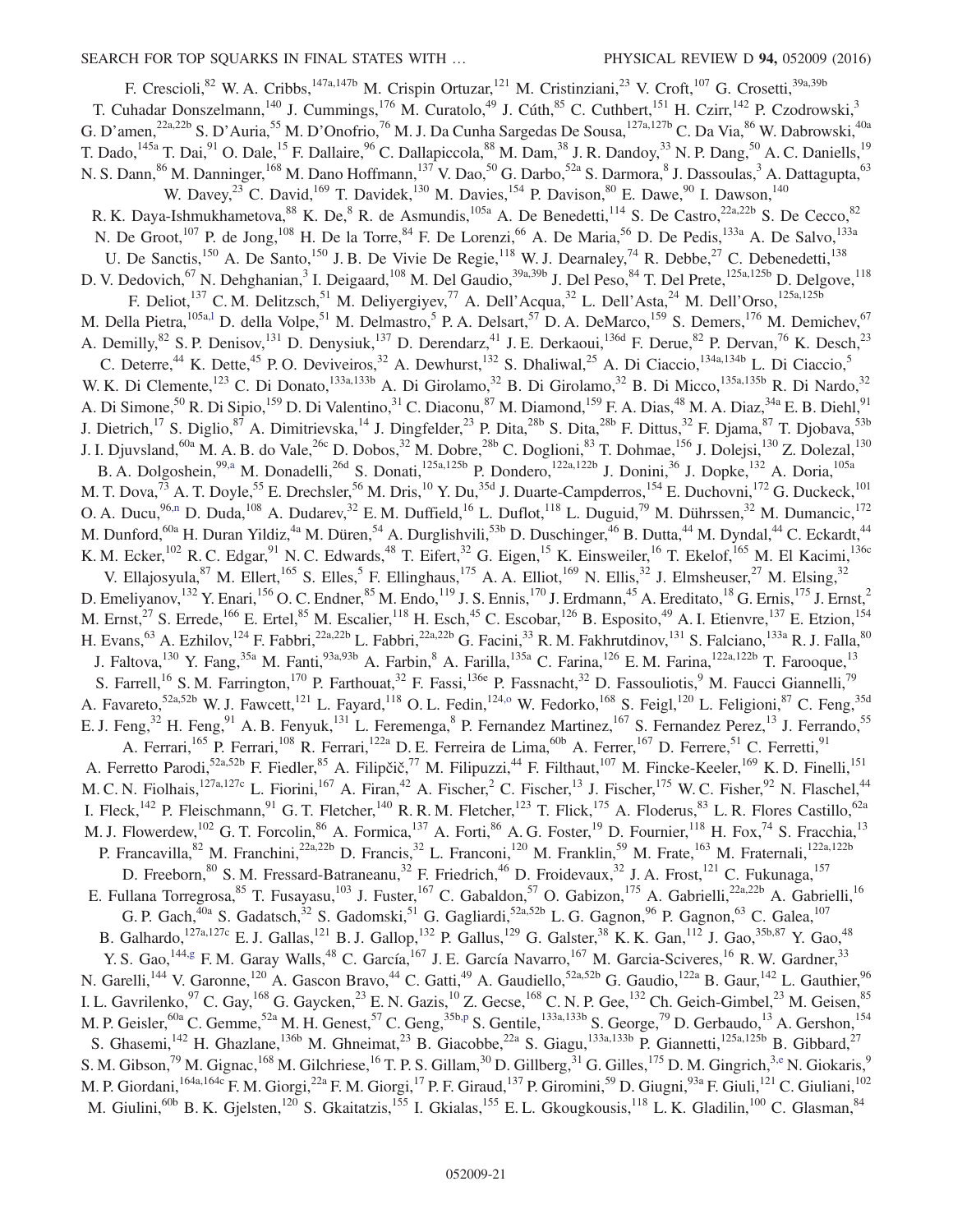<span id="page-22-3"></span><span id="page-22-2"></span><span id="page-22-1"></span><span id="page-22-0"></span>J. Glatzer,<sup>32</sup> P. C. F. Glaysher,<sup>48</sup> A. Glazov,<sup>44</sup> M. Goblirsch-Kolb,<sup>102</sup> J. Godlewski,<sup>41</sup> S. Goldfarb,<sup>90</sup> T. Golling,<sup>51</sup> D. Golubkov, $^{131}$  A. Gomes,  $^{127a,127b,127d}$  R. Gonçalo, $^{127a}$  J. Goncalves Pinto Firmino Da Costa, $^{137}$  G. Gonella, $^{50}$  L. Gonella, $^{19}$ A. Gongadze,<sup>67</sup> S. González de la Hoz,<sup>167</sup> G. Gonzalez Parra,<sup>13</sup> S. Gonzalez-Sevilla,<sup>51</sup> L. Goossens,<sup>32</sup> P. A. Gorbounov,<sup>98</sup> H. A. Gordon,<sup>27</sup> I. Gorelov,<sup>106</sup> B. Gorini,<sup>32</sup> E. Gorini,<sup>75a,75b</sup> A. Gorišek,<sup>77</sup> E. Gornicki,<sup>41</sup> A. T. Goshaw,<sup>47</sup> C. Gössling,<sup>45</sup> M. I. Gostkin,<sup>67</sup> C. R. Goudet,<sup>118</sup> D. Goujdami,<sup>136c</sup> A. G. Goussiou,<sup>139</sup> N. Govender,<sup>146[b,q](#page-30-16)</sup> E. Gozani,<sup>153</sup> L. Graber,<sup>56</sup> I. Grabowska-Bold,<sup>40a</sup> P. O. J. Gradin,<sup>57</sup> P. Grafström,<sup>22a,22b</sup> J. Gramling,<sup>51</sup> E. Gramstad,<sup>120</sup> S. Grancagnolo,<sup>17</sup> V. Gratchev,  $^{124}$  P. M. Gravila,  $^{28e}$  H. M. Gray,  $^{32}$  E. Graziani,  $^{135a}$  Z. D. Greenwood,  $^{81,r}$  $^{81,r}$  $^{81,r}$  C. Grefe,  $^{23}$  K. Gregersen,  $^{80}$ I. M. Gregor,<sup>44</sup> P. Grenier,<sup>144</sup> K. Grevtsov,<sup>5</sup> J. Griffiths,<sup>8</sup> A. A. Grillo,<sup>138</sup> K. Grimm,<sup>74</sup> S. Grinstein,<sup>13[,s](#page-31-1)</sup> Ph. Gris,<sup>36</sup> J.-F. Grivaz,<sup>118</sup> S. Groh,<sup>85</sup> J. P. Grohs,<sup>46</sup> E. Gross,<sup>172</sup> J. Grosse-Knetter,<sup>56</sup> G. C. Grossi,<sup>81</sup> Z. J. Grout,<sup>150</sup> L. Guan,<sup>91</sup> W. Guan, <sup>173</sup> J. Guenther, <sup>64</sup> F. Guescini, <sup>51</sup> D. Guest, <sup>163</sup> O. Gueta, <sup>154</sup> E. Guido, <sup>52a, 52b</sup> T. Guillemin, <sup>5</sup> S. Guindon, <sup>2</sup> U. Gul, <sup>55</sup> C. Gumpert,<sup>32</sup> J. Guo,<sup>35e</sup> Y. Guo,<sup>35b[,p](#page-30-15)</sup> S. Gupta,<sup>121</sup> G. Gustavino,<sup>133a,133b</sup> P. Gutierrez,<sup>114</sup> N. G. Gutierrez Ortiz,<sup>80</sup> C. Gutschow, <sup>46</sup> C. Guyot, <sup>137</sup> C. Gwenlan, <sup>121</sup> C. B. Gwilliam, <sup>76</sup> A. Haas, <sup>111</sup> C. Haber, <sup>16</sup> H. K. Hadavand, <sup>8</sup> N. Haddad, <sup>136e</sup> A. Hadef, <sup>87</sup> P. Haefner,<sup>23</sup> S. Hageböck,<sup>23</sup> Z. Hajduk,<sup>41</sup> H. Hakobyan,<sup>17[7,a](#page-30-3)</sup> M. Haleem,<sup>44</sup> J. Haley,<sup>115</sup> G. Halladjian,<sup>92</sup> G. D. Hallewell,<sup>87</sup> K. Hamacher,<sup>175</sup> P. Hamal,<sup>116</sup> K. Hamano,<sup>169</sup> A. Hamilton,<sup>146a</sup> G. N. Hamity,<sup>140</sup> P. G. Hamnett,<sup>44</sup> L. Han,  $^{35b}$  K. Hanagaki,  $^{68,t}$  $^{68,t}$  $^{68,t}$  K. Hanawa,  $^{156}$  M. Hance,  $^{138}$  B. Haney,  $^{123}$  S. Hanisch,  $^{32}$  P. Hanke,  $^{60a}$  R. Hanna,  $^{137}$  J. B. Hansen,  $^{38}$ J. D. Hansen,<sup>38</sup> M. C. Hansen,<sup>23</sup> P. H. Hansen,<sup>38</sup> K. Hara,<sup>161</sup> A. S. Hard,<sup>173</sup> T. Harenberg,<sup>175</sup> F. Hariri,<sup>118</sup> S. Harkusha,<sup>94</sup> R. D. Harrington,<sup>48</sup> P. F. Harrison,<sup>170</sup> F. Hartjes,<sup>108</sup> N. M. Hartmann,<sup>101</sup> M. Hasegawa,<sup>69</sup> Y. Hasegawa,<sup>141</sup> A. Hasib,<sup>114</sup> S. Hassani,<sup>137</sup> S. Haug,<sup>18</sup> R. Hauser,<sup>92</sup> L. Hauswald,<sup>46</sup> M. Havranek,<sup>128</sup> C. M. Hawkes,<sup>19</sup> R. J. Hawkings,<sup>32</sup> D. Hayden,<sup>92</sup> C. P. Hays,<sup>121</sup> J. M. Hays,<sup>78</sup> H. S. Hayward,<sup>76</sup> S. J. Haywood,<sup>132</sup> S. J. Head,<sup>19</sup> T. Heck,<sup>85</sup> V. Hedberg,<sup>83</sup> L. Heelan,<sup>8</sup> S. Heim,<sup>123</sup> T. Heim,<sup>16</sup> B. Heinemann,<sup>16</sup> J. J. Heinrich,<sup>101</sup> L. Heinrich,<sup>111</sup> C. Heinz,<sup>54</sup> J. Hejbal,<sup>128</sup> L. Helary,<sup>24</sup> S. Hellman,<sup>147a,147b</sup> C. Helsens,<sup>32</sup> J. Henderson,<sup>121</sup> R. C. W. Henderson,<sup>74</sup> Y. Heng,<sup>173</sup> S. Henkelmann,<sup>168</sup> A. M. Henriques Correia,<sup>32</sup> S. Henrot-Versille,<sup>118</sup> G. H. Herbert,<sup>17</sup> Y. Hernández Jiménez,<sup>167</sup> G. Herten,<sup>50</sup> R. Hertenberger,  $^{101}$  L. Hervas,  $^{32}$  G. G. Hesketh,  $^{80}$  N. P. Hessey,  $^{108}$  J. W. Hetherly,  $^{42}$  R. Hickling,  $^{78}$  E. Higón-Rodriguez,  $^{167}$ E. Hill,<sup>169</sup> J. C. Hill,<sup>30</sup> K. H. Hiller,<sup>44</sup> S. J. Hillier,<sup>19</sup> I. Hinchliffe,<sup>16</sup> E. Hines,<sup>123</sup> R. R. Hinman,<sup>16</sup> M. Hirose,<sup>50</sup> D. Hirschbuehl,<sup>175</sup> J. Hobbs,<sup>149</sup> N. Hod,<sup>160a</sup> M. C. Hodgkinson,<sup>140</sup> P. Hodgson,<sup>140</sup> A. Hoecker,<sup>32</sup> M. R. Hoeferkamp,<sup>106</sup> F. Hoenig,  $^{101}$  D. Hohn,  $^{23}$  T. R. Holmes,  $^{16}$  M. Homann,  $^{45}$  T. M. Hong,  $^{126}$  B. H. Hooberman,  $^{166}$  W. H. Hopkins,  $^{117}$  Y. Horii,  $^{104}$ A. J. Horton,<sup>143</sup> J-Y. Hostachy,<sup>57</sup> S. Hou,<sup>152</sup> A. Hoummada,<sup>136a</sup> J. Howarth,<sup>44</sup> M. Hrabovsky,<sup>116</sup> I. Hristova,<sup>17</sup> J. Hrivnac,<sup>118</sup> T. Hryn'ova,<sup>5</sup> A. Hrynevich,<sup>95</sup> C. Hsu,<sup>146c</sup> P. J. Hsu,<sup>15[2,u](#page-31-3)</sup> S.-C. Hsu,<sup>139</sup> D. Hu,<sup>37</sup> Q. Hu,<sup>35b</sup> Y. Huang,<sup>44</sup> Z. Hubacek,<sup>129</sup> F. Hubaut,<sup>87</sup> F. Huegging,<sup>23</sup> T. B. Huffman,<sup>121</sup> E. W. Hughes,<sup>37</sup> G. Hughes,<sup>74</sup> M. Huhtinen,<sup>32</sup> P. Huo,<sup>149</sup> N. Huseynov,<sup>6[7,c](#page-30-1)</sup> J. Huston,<sup>92</sup> J. Huth,<sup>59</sup> G. Iacobucci,<sup>51</sup> G. Iakovidis,<sup>27</sup> I. Ibragimov,<sup>142</sup> L. Iconomidou-Fayard,<sup>118</sup> E. Ideal,<sup>176</sup> Z. Idrissi,<sup>136e</sup> P. Iengo,<sup>32</sup> O. Igonkina,<sup>108[,v](#page-31-4)</sup> T. Iizawa,<sup>171</sup> Y. Ikegami,<sup>68</sup> M. Ikeno,<sup>68</sup> Y. Ilchenko,<sup>11[,w](#page-31-5)</sup> D. Iliadis,<sup>155</sup> N. Ilic,<sup>144</sup> T. Ince,<sup>102</sup> G. Introzzi,<sup>122a,122b</sup> P. Ioannou,<sup>[9,a](#page-30-3)</sup> M. Iodice,<sup>135a</sup> K. Iordanidou,<sup>37</sup> V. Ippolito,<sup>59</sup> M. Ishino,<sup>70</sup> M. Ishitsuka,<sup>158</sup> R. Ishmukhametov,<sup>112</sup> C. Issever,<sup>121</sup> S. Istin,<sup>20a</sup> F. Ito,<sup>161</sup> J. M. Iturbe Ponce,<sup>86</sup> R. Iuppa,<sup>134a,134b</sup> W. Iwanski,<sup>41</sup> H. Iwasaki,<sup>68</sup> J. M. Izen,<sup>43</sup> V. Izzo,<sup>105a</sup> S. Jabbar,<sup>3</sup> B. Jackson,<sup>123</sup> M. Jackson,<sup>76</sup> P. Jackson,<sup>1</sup> V. Jain,<sup>2</sup> K. B. Jakobi,<sup>85</sup> K. Jakobs,<sup>50</sup> S. Jakobsen,<sup>32</sup> T. Jakoubek,<sup>128</sup> D. O. Jamin,<sup>115</sup> D. K. Jana,<sup>81</sup> E. Jansen,<sup>80</sup> R. Jansky,<sup>64</sup> J. Janssen,<sup>23</sup> M. Janus,<sup>56</sup> G. Jarlskog,<sup>83</sup> N. Javadov, <sup>67, c</sup> T. Javůrek, <sup>50</sup> F. Jeanneau, <sup>137</sup> L. Jeanty, <sup>16</sup> J. Jejelava, <sup>53a[,x](#page-31-6)</sup> G.-Y. Jeng, <sup>151</sup> D. Jennens, <sup>90</sup> P. Jenni, <sup>50, y</sup> J. Jentzsch,<sup>45</sup> C. Jeske,<sup>170</sup> S. Jézéquel,<sup>5</sup> H. Ji,<sup>173</sup> J. Jia,<sup>149</sup> H. Jiang,<sup>66</sup> Y. Jiang,<sup>35b</sup> S. Jiggins,<sup>80</sup> J. Jimenez Pena,<sup>167</sup> S. Jin,<sup>35a</sup> A. Jinaru,<sup>28b</sup> O. Jinnouchi,<sup>158</sup> P. Johansson,<sup>140</sup> K. A. Johns,<sup>7</sup> W. J. Johnson,<sup>139</sup> K. Jon-And,<sup>147a,147b</sup> G. Jones,<sup>170</sup> R. W. L. Jones,  $^{74}$  S. Jones,  $^{7}$  T. J. Jones,  $^{76}$  J. Jongmanns,  $^{60a}$  P. M. Jorge,  $^{127a,127b}$  J. Jovicevic,  $^{160a}$  X. Ju,  $^{173}$  A. Juste Rozas,  $^{13, s}$ M. K. Köhler,<sup>172</sup> A. Kaczmarska,<sup>41</sup> M. Kado,<sup>118</sup> H. Kagan,<sup>112</sup> M. Kagan,<sup>144</sup> S. J. Kahn,<sup>87</sup> E. Kajomovitz,<sup>47</sup> C. W. Kalderon,<sup>121</sup> A. Kaluza,<sup>85</sup> S. Kama,<sup>42</sup> A. Kamenshchikov,<sup>131</sup> N. Kanaya,<sup>156</sup> S. Kaneti,<sup>30</sup> L. Kanjir,<sup>77</sup> V. A. Kantserov,<sup>99</sup> J. Kanzaki,<sup>68</sup> B. Kaplan,<sup>111</sup> L. S. Kaplan,<sup>173</sup> A. Kapliy,<sup>33</sup> D. Kar,<sup>146c</sup> K. Karakostas,<sup>10</sup> A. Karamaoun,<sup>3</sup> N. Karastathis,<sup>10</sup> M. J. Kareem,<sup>56</sup> E. Karentzos,<sup>10</sup> M. Karnevskiy,<sup>85</sup> S. N. Karpov,<sup>67</sup> Z. M. Karpova,<sup>67</sup> K. Karthik,<sup>111</sup> V. Kartvelishvili,<sup>74</sup> A. N. Karyukhin,<sup>131</sup> K. Kasahara,<sup>161</sup> L. Kashif,<sup>173</sup> R. D. Kass,<sup>112</sup> A. Kastanas,<sup>15</sup> Y. Kataoka,<sup>156</sup> C. Kato,<sup>156</sup> A. Katre,<sup>51</sup> J. Katzy,<sup>44</sup> K. Kawagoe,<sup>72</sup> T. Kawamoto,<sup>156</sup> G. Kawamura,<sup>56</sup> S. Kazama,<sup>156</sup> V. F. Kazanin,<sup>110[,d](#page-30-2)</sup> R. Keeler,<sup>169</sup> R. Kehoe,<sup>42</sup> J. S. Keller,<sup>44</sup> J. J. Kempster,<sup>79</sup> K Kentaro, <sup>104</sup> H. Keoshkerian, <sup>159</sup> O. Kepka, <sup>128</sup> B. P. Kerševan, <sup>77</sup> S. Kersten, <sup>175</sup> R. A. Keyes, <sup>89</sup> M. Khader,<sup>166</sup> F. Khalil-zada,<sup>12</sup> A. Khanov,<sup>115</sup> A. G. Kharlamov,<sup>110[,d](#page-30-2)</sup> T. J. Khoo,<sup>51</sup> V. Khovanskiy,<sup>98</sup> E. Khramov,<sup>67</sup> J. Khubua,<sup>53[b,z](#page-31-8)</sup> S. Kido,<sup>69</sup> H. Y. Kim,<sup>8</sup> S. H. Kim,<sup>161</sup> Y. K. Kim,<sup>33</sup> N. Kimura,<sup>155</sup> O. M. Kind,<sup>17</sup> B. T. King,<sup>76</sup> M. King,<sup>167</sup> S. B. King,<sup>168</sup> J. Kirk,<sup>132</sup> A. E. Kiryunin,<sup>102</sup> T. Kishimoto,<sup>69</sup> D. Kisielewska,<sup>40a</sup> F. Kiss,<sup>50</sup> K. Kiuchi,<sup>161</sup> O. Kivernyk,<sup>137</sup>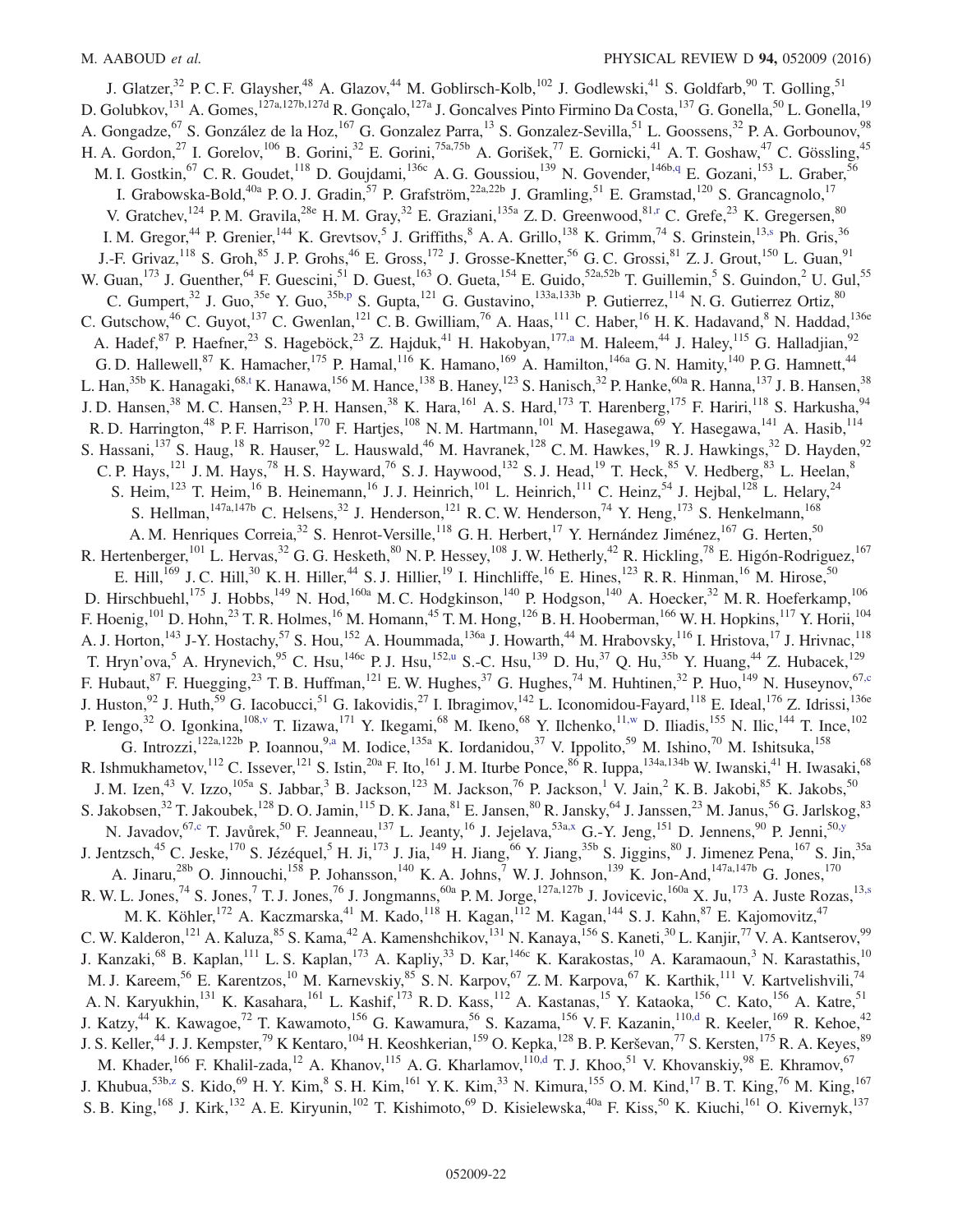<span id="page-23-3"></span><span id="page-23-2"></span><span id="page-23-1"></span><span id="page-23-0"></span>E. Kladiva, <sup>145b</sup> M. H. Klein,<sup>37</sup> M. Klein,<sup>76</sup> U. Klein,<sup>76</sup> K. Kleinknecht,<sup>85</sup> P. Klimek,<sup>109</sup> A. Klimentov,<sup>27</sup> R. Klingenberg,<sup>45</sup> J. A. Klinger,<sup>140</sup> T. Klioutchnikova,<sup>32</sup> E.-E. Kluge,<sup>60a</sup> P. Kluit,<sup>108</sup> S. Kluth,<sup>102</sup> J. Knapik,<sup>41</sup> E. Kneringer,<sup>64</sup> E. B. F. G. Knoops, 87 A. Knue, 55 A. Kobayashi, <sup>156</sup> D. Kobayashi, <sup>158</sup> T. Kobayashi, <sup>156</sup> M. Kobel, <sup>46</sup> M. Kocian, <sup>144</sup> P. Kodys,<sup>130</sup> T. Koffas,<sup>31</sup> E. Koffeman,<sup>108</sup> T. Koi,<sup>144</sup> H. Kolanoski,<sup>17</sup> M. Kolb,<sup>60b</sup> I. Koletsou,<sup>5</sup> A. A. Komar,<sup>97[,a](#page-30-3)</sup> Y. Komori,<sup>156</sup> T. Kondo,<sup>68</sup> N. Kondrashova,<sup>44</sup> K. Köneke,<sup>50</sup> A. C. König,<sup>107</sup> T. Kono,<sup>68[,aa](#page-31-9)</sup> R. Konoplich,<sup>111[,bb](#page-31-10)</sup> N. Konstantinidis,<sup>80</sup> R. Kopeliansky,<sup>63</sup> S. Koperny,<sup>40a</sup> L. Köpke,<sup>85</sup> A. K. Kopp,<sup>50</sup> K. Korcyl,<sup>41</sup> K. Kordas,<sup>155</sup> A. Korn,<sup>80</sup> A. A. Korol,<sup>11[0,d](#page-30-2)</sup> I. Korolkov,<sup>13</sup> E. V. Korolkova,<sup>140</sup> O. Kortner,<sup>102</sup> S. Kortner,<sup>102</sup> T. Kosek,<sup>130</sup> V. V. Kostyukhin,<sup>23</sup> A. Kotwal,<sup>47</sup> A. Kourkoumeli-Charalampidi,<sup>155</sup> C. Kourkoumelis, <sup>9</sup> V. Kouskoura, <sup>27</sup> A. B. Kowalewska, <sup>41</sup> R. Kowalewski, <sup>169</sup> T. Z. Kowalski,<sup>40a</sup> C. Kozakai,<sup>156</sup> W. Kozanecki,<sup>137</sup> A. S. Kozhin,<sup>131</sup> V. A. Kramarenko,<sup>100</sup> G. Kramberger,<sup>77</sup> D. Krasnopevtsev,<sup>99</sup> M. W. Krasny,<sup>82</sup> A. Krasznahorkay,<sup>32</sup> J. K. Kraus,<sup>23</sup> A. Kravchenko,<sup>27</sup> M. Kretz,<sup>60c</sup> J. Kretzschmar,<sup>76</sup> K. Kreutzfeldt,<sup>54</sup> P. Krieger,<sup>159</sup> K. Krizka,<sup>33</sup> K. Kroeninger,<sup>45</sup> H. Kroha,<sup>102</sup> J. Kroll,<sup>123</sup> J. Kroseberg,<sup>23</sup> J. Krstic,<sup>14</sup> U. Kruchonak,<sup>67</sup> H. Krüger,<sup>23</sup> N. Krumnack,<sup>66</sup> A. Kruse,<sup>173</sup> M. C. Kruse,<sup>47</sup> M. Kruskal,<sup>24</sup> T. Kubota,<sup>90</sup> H. Kucuk,<sup>80</sup> S. Kuday,<sup>4b</sup> J. T. Kuechler,<sup>175</sup> S. Kuehn,<sup>50</sup> A. Kugel,<sup>60c</sup> F. Kuger,<sup>174</sup> A. Kuhl,<sup>138</sup> T. Kuhl,<sup>44</sup> V. Kukhtin,<sup>67</sup> R. Kukla,<sup>137</sup> Y. Kulchitsky,  $94$  S. Kuleshov,  $34$ b M. Kuna,  $133a,133b$  T. Kunigo,  $70$  A. Kupco,  $128$  H. Kurashige,  $9$  Y. A. Kurochkin,  $94$  V. Kus,  $128$ E. S. Kuwertz,<sup>169</sup> M. Kuze,<sup>158</sup> J. Kvita,<sup>116</sup> T. Kwan,<sup>169</sup> D. Kyriazopoulos,<sup>140</sup> A. La Rosa,<sup>102</sup> J. L. La Rosa Navarro,<sup>26d</sup> L. La Rotonda,<sup>39a,39b</sup> C. Lacasta,<sup>167</sup> F. Lacava,<sup>133a,133b</sup> J. Lacey,<sup>31</sup> H. Lacker,<sup>17</sup> D. Lacour,<sup>82</sup> V. R. Lacuesta,<sup>167</sup> E. Ladygin,<sup>67</sup> R. Lafaye,<sup>5</sup> B. Laforge,<sup>82</sup> T. Lagouri,<sup>176</sup> S. Lai,<sup>56</sup> S. Lammers,<sup>63</sup> W. Lampl,<sup>7</sup> E. Lançon,<sup>137</sup> U. Landgraf,<sup>50</sup> M. P. J. Landon,<sup>78</sup> V. S. Lang,<sup>60a</sup> J. C. Lange,<sup>13</sup> A. J. Lankford,<sup>163</sup> F. Lanni,<sup>27</sup> K. Lantzsch,<sup>23</sup> A. Lanza,<sup>122a</sup> S. Laplace,<sup>82</sup> C. Lapoire,<sup>32</sup> J. F. Laporte,<sup>137</sup> T. Lari,<sup>93a</sup> F. Lasagni Manghi,<sup>22a,22b</sup> M. Lassnig,<sup>32</sup> P. Laurelli,<sup>49</sup> W. Lavrijsen,<sup>16</sup> A. T. Law,<sup>138</sup> P. Laycock,<sup>76</sup> T. Lazovich,<sup>59</sup> M. Lazzaroni,<sup>93a,93b</sup> B. Le,<sup>90</sup> O. Le Dortz,<sup>82</sup> E. Le Guirriec,<sup>87</sup> E. P. Le Quilleuc,<sup>137</sup> M. LeBlanc,<sup>169</sup> T. LeCompte, <sup>6</sup> F. Ledroit-Guillon,  $^{57}$  C. A. Lee,  $^{27}$  S. C. Lee,  $^{152}$  L. Lee, <sup>1</sup> G. Lefebvre,  $^{82}$  M. Lefebvre,  $^{169}$  F. Legger,  $^{101}$ C. Leggett,<sup>16</sup> A. Lehan,<sup>76</sup> G. Lehmann Miotto,<sup>32</sup> X. Lei,<sup>7</sup> W. A. Leight,<sup>31</sup> A. Leisos,<sup>15[5,cc](#page-31-11)</sup> A. G. Leister,<sup>176</sup> M. A. L. Leite,<sup>26d</sup> R. Leitner,<sup>130</sup> D. Lellouch,<sup>172</sup> B. Lemmer,<sup>56</sup> K. J. C. Leney,<sup>80</sup> T. Lenz,<sup>23</sup> B. Lenzi,<sup>32</sup> R. Leone,<sup>7</sup> S. Leone,<sup>125a,125b</sup> C. Leonidopoulos,<sup>48</sup> S. Leontsinis,<sup>10</sup> G. Lerner,<sup>150</sup> C. Leroy,<sup>96</sup> A. A. J. Lesage,<sup>137</sup> C. G. Lester,<sup>30</sup> M. Levchenko,<sup>124</sup> J. Levêque,<sup>5</sup> D. Levin,<sup>91</sup> L. J. Levinson,<sup>172</sup> M. Levy,<sup>19</sup> D. Lewis,<sup>78</sup> A. M. Leyko,<sup>23</sup> M. Leyton,<sup>43</sup> B. Li,<sup>35[b,p](#page-30-15)</sup> H. Li,<sup>149</sup> H. L. Li,<sup>33</sup> L. Li,<sup>47</sup> L. Li,<sup>35e</sup> Q. Li,<sup>35a</sup> S. Li,<sup>47</sup> X. Li,<sup>86</sup> Y. Li,<sup>142</sup> Z. Liang,<sup>35a</sup> B. Liberti,<sup>134a</sup> A. Liblong,<sup>159</sup> P. Lichard,<sup>32</sup> K. Lie,<sup>166</sup> J. Liebal,<sup>23</sup> W. Liebig,<sup>15</sup> A. Limosani,<sup>151</sup> S. C. Lin,<sup>15[2,dd](#page-31-12)</sup> T. H. Lin,<sup>85</sup> B. E. Lindquist,<sup>149</sup> A. E. Lionti,<sup>51</sup> E. Lipeles,<sup>123</sup> A. Lipniacka,<sup>15</sup> M. Lisovyi,<sup>60b</sup> T. M. Liss,<sup>166</sup> A. Lister,<sup>168</sup> A. M. Litke,<sup>138</sup> B. Liu,<sup>152[,ee](#page-31-13)</sup> D. Liu,<sup>152</sup> H. Liu,<sup>91</sup> H. Liu,<sup>27</sup> J. Liu,<sup>87</sup> J. B. Liu,<sup>35b</sup> K. Liu,<sup>87</sup> L. Liu,<sup>166</sup> M. Liu,<sup>47</sup> M. Liu,<sup>35b</sup> Y. L. Liu,<sup>35b</sup> Y. Liu,<sup>35b</sup> M. Livan,<sup>122a,122b</sup> A. Lleres,<sup>57</sup> J. Llorente Merino,<sup>35a</sup> S. L. Lloyd,<sup>78</sup> F. Lo Sterzo,<sup>152</sup> E. Lobodzinska,<sup>44</sup> P. Loch,<sup>7</sup> W. S. Lockman,<sup>138</sup> F. K. Loebinger,<sup>86</sup> A. E. Loevschall-Jensen,<sup>38</sup> K. M. Loew,<sup>25</sup> A. Loginov,<sup>176</sup> T. Lohse,<sup>17</sup> K. Lohwasser,<sup>44</sup> M. Lokajicek,<sup>128</sup> B. A. Long,<sup>24</sup> J. D. Long,<sup>166</sup> R. E. Long,<sup>74</sup> L. Longo,<sup>75a,75b</sup> K. A. Looper,<sup>112</sup> L. Lopes,<sup>127a</sup> D. Lopez Mateos,<sup>59</sup> B. Lopez Paredes,<sup>140</sup> I. Lopez Paz,<sup>13</sup> A. Lopez Solis,<sup>82</sup> J. Lorenz,<sup>101</sup> N. Lorenzo Martinez,<sup>63</sup> M. Losada,<sup>21</sup> P. J. Lösel,<sup>101</sup> X. Lou,<sup>35a</sup> A. Lounis,<sup>118</sup> J. Love, <sup>6</sup> P. A. Love,<sup>74</sup> H. Lu,<sup>62a</sup> N. Lu,<sup>91</sup> H. J. Lubatti,<sup>139</sup> C. Luci,<sup>133a,133b</sup> A. Lucotte,<sup>57</sup> C. Luedtke,<sup>50</sup> F. Luehring,<sup>63</sup> W. Lukas, <sup>64</sup> L. Luminari, <sup>133a</sup> O. Lundberg, <sup>147a, 147b</sup> B. Lund-Jensen, <sup>148</sup> P. M. Luzi, <sup>82</sup> D. Lynn, <sup>27</sup> R. Lysak, <sup>128</sup> E. Lytken, <sup>83</sup> V. Lyubushkin, <sup>67</sup> H. Ma, <sup>27</sup> L. L. Ma, <sup>35d</sup> Y. Ma, <sup>35d</sup> G. Maccarrone, <sup>49</sup> A. Macchiolo, <sup>102</sup> C. M. Macdonald, <sup>140</sup> B. Maček, <sup>77</sup> J. Machado Miguens,<sup>123,127b</sup> D. Madaffari,<sup>87</sup> R. Madar,<sup>36</sup> H. J. Maddocks,<sup>165</sup> W. F. Mader,<sup>46</sup> A. Madsen,<sup>44</sup> J. Maeda,<sup>69</sup> S. Maeland,<sup>15</sup> T. Maeno,<sup>27</sup> A. Maevskiy,<sup>100</sup> E. Magradze,<sup>56</sup> J. Mahlstedt,<sup>108</sup> C. Maiani,<sup>118</sup> C. Maidantchik,<sup>26a</sup> A. A. Maier,<sup>102</sup> T. Maier,<sup>101</sup> A. Maio,<sup>127a,127b,127d</sup> S. Majewski,<sup>117</sup> Y. Makida,<sup>68</sup> N. Makovec,<sup>118</sup> B. Malaescu,<sup>82</sup> Pa. Malecki,<sup>41</sup> V. P. Maleev,<sup>124</sup> F. Malek,<sup>57</sup> U. Mallik,<sup>65</sup> D. Malon,<sup>6</sup> C. Malone,<sup>144</sup> S. Maltezos,<sup>10</sup> S. Malyukov,<sup>32</sup> J. Mamuzic,<sup>167</sup> G. Mancini,<sup>49</sup> B. Mandelli,<sup>32</sup> L. Mandelli,<sup>93a</sup> I. Mandić,<sup>77</sup> J. Maneira,<sup>127a,127b</sup> L. Manhaes de Andrade Filho,<sup>26b</sup> J. Manjarres Ramos,<sup>160b</sup> A. Mann,<sup>101</sup> A. Manousos,<sup>32</sup> B. Mansoulie,<sup>137</sup> J. D. Mansour,<sup>35a</sup> R. Mantifel,<sup>89</sup> M. Mantoani,<sup>56</sup> S. Manzoni,  $93a,93b$  L. Mapelli,  $32$  G. Marceca,  $29$  L. March,  $51$  G. Marchiori,  $82$  M. Marcisovsky,  $128$  M. Marjanovic,  $14$ D. E. Marley,<sup>91</sup> F. Marroquim,<sup>26a</sup> S. P. Marsden,<sup>86</sup> Z. Marshall,<sup>16</sup> S. Marti-Garcia,<sup>167</sup> B. Martin,<sup>92</sup> T. A. Martin,<sup>170</sup> V. J. Martin,<sup>48</sup> B. Martin dit Latour,<sup>15</sup> M. Martinez,<sup>1[3,s](#page-31-1)</sup> V. I. Martinez Outschoorn,<sup>166</sup> S. Martin-Haugh,<sup>132</sup> V. S. Martoiu,<sup>28b</sup> A. C. Martyniuk,<sup>80</sup> M. Marx,<sup>139</sup> A. Marzin,<sup>32</sup> L. Masetti,<sup>85</sup> T. Mashimo,<sup>156</sup> R. Mashinistov,<sup>97</sup> J. Masik,<sup>86</sup> A. L. Maslennikov,<sup>110[,d](#page-30-2)</sup> I. Massa,<sup>22a,22b</sup> L. Massa,<sup>22a,22b</sup> P. Mastrandrea,<sup>5</sup> A. Mastroberardino,<sup>39a,39b</sup> T. Masubuchi,<sup>156</sup> P. Mättig,<sup>175</sup> J. Mattmann,<sup>85</sup> J. Maurer,<sup>28b</sup> S. J. Maxfield,<sup>76</sup> D. A. Maximov,<sup>110[,d](#page-30-2)</sup> R. Mazini,<sup>152</sup> S. M. Mazza,<sup>93a,93b</sup> N. C. Mc Fadden,<sup>106</sup> G. Mc Goldrick,<sup>159</sup> S. P. Mc Kee,<sup>91</sup> A. McCarn,<sup>91</sup> R. L. McCarthy,<sup>149</sup> T. G. McCarthy,<sup>102</sup>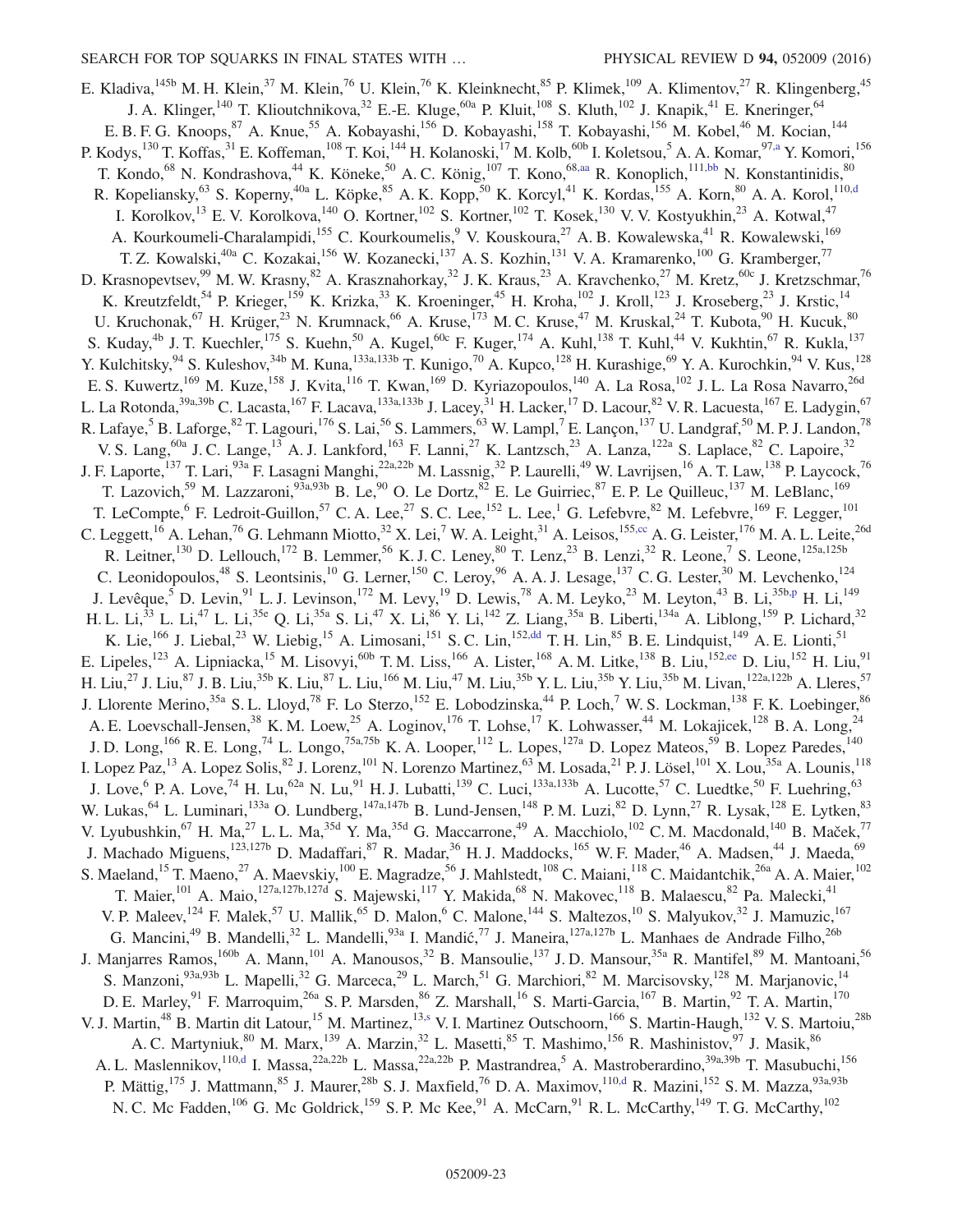<span id="page-24-4"></span><span id="page-24-3"></span><span id="page-24-2"></span><span id="page-24-1"></span><span id="page-24-0"></span>L. I. McClymont, <sup>80</sup> E. F. McDonald, <sup>90</sup> K. W. McFarlane, <sup>5[8,a](#page-30-3)</sup> J. A. Mcfayden, <sup>80</sup> G. Mchedlidze, <sup>56</sup> S. J. McMahon, <sup>132</sup> R. A. McPherson,<sup>169[,m](#page-30-12)</sup> M. Medinnis,<sup>44</sup> S. Meehan,<sup>139</sup> S. Mehlhase,<sup>101</sup> A. Mehta,<sup>76</sup> K. Meier,<sup>60a</sup> C. Meineck,<sup>101</sup> B. Meirose,<sup>43</sup> D. Melini,<sup>167</sup> B. R. Mellado Garcia,<sup>146c</sup> M. Melo,<sup>145a</sup> F. Meloni,<sup>18</sup> A. Mengarelli,<sup>22a,22b</sup> S. Menke,<sup>102</sup> E. Meoni,<sup>162</sup> S. Mergelmeyer,<sup>17</sup> P. Mermod,<sup>51</sup> L. Merola,<sup>105a,105b</sup> C. Meroni,<sup>93a</sup> F. S. Merritt,<sup>33</sup> A. Messina,<sup>133a,133b</sup> J. Metcalfe,<sup>6</sup> A. S. Mete,<sup>163</sup> C. Meyer,<sup>85</sup> C. Meyer,<sup>123</sup> J-P. Meyer,<sup>137</sup> J. Meyer,<sup>108</sup> H. Meyer Zu Theenhausen,<sup>60a</sup> F. Miano,<sup>150</sup> R. P. Middleton,  $^{132}$  S. Miglioranzi,  $^{52a,52b}$  L. Mijović,  $^{23}$  G. Mikenberg,  $^{172}$  M. Mikestikova,  $^{128}$  M. Mikuž,  $^{77}$  M. Milesi,  $^{90}$ A. Milic, <sup>64</sup> D. W. Miller, <sup>33</sup> C. Mills, <sup>48</sup> A. Milov, <sup>172</sup> D. A. Milstead, <sup>147a, 147b</sup> A. A. Minaenko, <sup>131</sup> Y. Minami, <sup>156</sup> I. A. Minashvili,<sup>67</sup> A. I. Mincer,<sup>111</sup> B. Mindur,<sup>40a</sup> M. Mineev,<sup>67</sup> Y. Ming,<sup>173</sup> L. M. Mir,<sup>13</sup> K. P. Mistry,<sup>123</sup> T. Mitani,<sup>171</sup> J. Mitrevski,<sup>101</sup> V. A. Mitsou,<sup>167</sup> A. Miucci,<sup>51</sup> P. S. Miyagawa,<sup>140</sup> J. U. Mjörnmark,<sup>83</sup> T. Moa,<sup>147a,147b</sup> K. Mochizuki,<sup>96</sup> S. Mohapatra,<sup>37</sup> S. Molander,<sup>147a,147b</sup> R. Moles-Valls,<sup>23</sup> R. Monden,<sup>70</sup> M. C. Mondragon,<sup>92</sup> K. Mönig,<sup>44</sup> J. Monk,<sup>38</sup> E. Monnier, <sup>87</sup> A. Montalbano, <sup>149</sup> J. Montejo Berlingen, <sup>32</sup> F. Monticelli, <sup>73</sup> S. Monzani, <sup>93a, 93b</sup> R. W. Moore, <sup>3</sup> N. Morange, <sup>118</sup> D. Moreno,<sup>21</sup> M. Moreno Llácer,<sup>56</sup> P. Morettini,<sup>52a</sup> D. Mori,<sup>143</sup> T. Mori,<sup>156</sup> M. Morii,<sup>59</sup> M. Morinaga,<sup>156</sup> V. Morisbak,<sup>120</sup> S. Moritz, <sup>85</sup> A. K. Morley, <sup>151</sup> G. Mornacchi, <sup>32</sup> J. D. Morris, <sup>78</sup> S. S. Mortensen, <sup>38</sup> L. Morvaj, <sup>149</sup> M. Mosidze, <sup>53b</sup> J. Moss, <sup>144</sup> K. Motohashi,<sup>158</sup> R. Mount,<sup>144</sup> E. Mountricha,<sup>27</sup> S. V. Mouraviev,<sup>9[7,a](#page-30-3)</sup> E. J. W. Moyse,<sup>88</sup> S. Muanza,<sup>87</sup> R. D. Mudd,<sup>19</sup> F. Mueller,<sup>102</sup> J. Mueller,<sup>126</sup> R. S. P. Mueller,<sup>101</sup> T. Mueller,<sup>30</sup> D. Muenstermann,<sup>74</sup> P. Mullen,<sup>55</sup> G. A. Mullier,<sup>18</sup> F. J. Munoz Sanchez, <sup>86</sup> J. A. Murillo Quijada, <sup>19</sup> W. J. Murray, <sup>170,132</sup> H. Musheghyan, <sup>56</sup> M. Muškinja, <sup>77</sup> A. G. Myagkov, <sup>131, ff</sup> M. Myska,<sup>129</sup> B. P. Nachman,<sup>144</sup> O. Nackenhorst,<sup>51</sup> K. Nagai,<sup>121</sup> R. Nagai,<sup>68[,aa](#page-31-9)</sup> K. Nagano,<sup>68</sup> Y. Nagasaka,<sup>61</sup> K. Nagata,<sup>161</sup> M. Nagel,<sup>50</sup> E. Nagy,<sup>87</sup> A. M. Nairz,<sup>32</sup> Y. Nakahama,<sup>32</sup> K. Nakamura,<sup>68</sup> T. Nakamura,<sup>156</sup> I. Nakano,<sup>113</sup> H. Namasivayam,<sup>43</sup> R. F. Naranjo Garcia,<sup>44</sup> R. Narayan,<sup>11</sup> D. I. Narrias Villar,<sup>60a</sup> I. Naryshkin,<sup>124</sup> T. Naumann,<sup>44</sup> G. Navarro,<sup>21</sup> R. Nayyar,<sup>7</sup> H. A. Neal,  $91$  P. Yu. Nechaeva,  $97$  T. J. Neep,  $86$  P. D. Nef,  $^{144}$  A. Negri,  $^{122a,122b}$  M. Negrini, $^{22a}$  S. Nektarijevic,  $^{107}$  C. Nellist,  $^{118}$ A. Nelson,<sup>163</sup> S. Nemecek,<sup>128</sup> P. Nemethy,<sup>111</sup> A. A. Nepomuceno,<sup>26a</sup> M. Nessi,<sup>32[,gg](#page-31-15)</sup> M. S. Neubauer,<sup>166</sup> M. Neumann,<sup>175</sup> R. M. Neves, <sup>111</sup> P. Nevski, <sup>27</sup> P. R. Newman, <sup>19</sup> D. H. Nguyen, <sup>6</sup> T. Nguyen Manh, <sup>96</sup> R. B. Nickerson, <sup>121</sup> R. Nicolaidou, <sup>137</sup> J. Nielsen,<sup>138</sup> A. Nikiforov,<sup>17</sup> V. Nikolaenko,<sup>13[1,ff](#page-31-14)</sup> I. Nikolic-Audit,<sup>82</sup> K. Nikolopoulos,<sup>19</sup> J. K. Nilsen,<sup>120</sup> P. Nilsson,<sup>27</sup> Y. Ninomiya,<sup>156</sup> A. Nisati,<sup>133a</sup> R. Nisius,<sup>102</sup> T. Nobe,<sup>156</sup> L. Nodulman,<sup>6</sup> M. Nomachi,<sup>119</sup> I. Nomidis,<sup>31</sup> T. Nooney,<sup>78</sup> S. Norberg,<sup>114</sup> M. Nordberg,<sup>32</sup> N. Norjoharuddeen,<sup>121</sup> O. Novgorodova,<sup>46</sup> S. Nowak,<sup>102</sup> M. Nozaki,<sup>68</sup> L. Nozka,<sup>116</sup> K. Ntekas,<sup>10</sup> E. Nurse,<sup>80</sup> F. Nuti,<sup>90</sup> F. O'grady,<sup>7</sup> D. C. O'Neil,<sup>143</sup> A. A. O'Rourke,<sup>44</sup> V. O'Shea,<sup>55</sup> F. G. Oakham,<sup>31[,e](#page-30-4)</sup> H. Oberlack,<sup>102</sup> T. Obermann,<sup>23</sup> J. Ocariz,<sup>82</sup> A. Ochi,<sup>69</sup> I. Ochoa,<sup>37</sup> J. P. Ochoa-Ricoux,<sup>34a</sup> S. Oda,<sup>72</sup> S. Odaka,<sup>68</sup> H. Ogren,<sup>63</sup> A. Oh, <sup>86</sup> S. H. Oh, <sup>47</sup> C. C. Ohm, <sup>16</sup> H. Ohman, <sup>165</sup> H. Oide, <sup>32</sup> H. Okawa, <sup>161</sup> Y. Okumura, <sup>33</sup> T. Okuyama, <sup>68</sup> A. Olariu, <sup>28b</sup> L. F. Oleiro Seabra,<sup>127a</sup> S. A. Olivares Pino,<sup>48</sup> D. Oliveira Damazio,<sup>27</sup> A. Olszewski,<sup>41</sup> J. Olszowska,<sup>41</sup> A. Onofre,<sup>127a,127e</sup> K. Onogi,<sup>104</sup> P. U. E. Onyisi,<sup>1[1,w](#page-31-5)</sup> M. J. Oreglia,<sup>33</sup> Y. Oren,<sup>154</sup> D. Orestano,<sup>135a,135b</sup> N. Orlando,<sup>62b</sup> R. S. Orr,<sup>159</sup> B. Osculati, <sup>52a,52b</sup> R. Ospanov, <sup>86</sup> G. Otero y Garzon, <sup>29</sup> H. Otono, <sup>72</sup> M. Ouchrif, <sup>136d</sup> F. Ould-Saada, <sup>120</sup> A. Ouraou, <sup>137</sup> K. P. Oussoren,<sup>108</sup> Q. Ouyang,<sup>35a</sup> M. Owen,<sup>55</sup> R. E. Owen,<sup>19</sup> V. E. Ozcan,<sup>20a</sup> N. Ozturk,<sup>8</sup> K. Pachal,<sup>143</sup> A. Pacheco Pages,<sup>13</sup> L. Pacheco Rodriguez,<sup>137</sup> C. Padilla Aranda,<sup>13</sup> M. Pagáčová,<sup>50</sup> S. Pagan Griso,<sup>16</sup> F. Paige,<sup>27</sup> P. Pais,<sup>88</sup> K. Pajchel,<sup>120</sup> G. Palacino,<sup>160b</sup> S. Palestini,<sup>32</sup> M. Palka,<sup>40b</sup> D. Pallin,<sup>36</sup> A. Palma,<sup>127a,127b</sup> E. St. Panagiotopoulou,<sup>10</sup> C. E. Pandini,<sup>82</sup> J. G. Panduro Vazquez,<sup>79</sup> P. Pani,<sup>147a,147b</sup> S. Panitkin,<sup>27</sup> D. Pantea,<sup>28b</sup> L. Paolozzi,<sup>51</sup> Th. D. Papadopoulou,<sup>10</sup> K. Papageorgiou,<sup>155</sup> A. Paramonov,<sup>6</sup> D. Paredes Hernandez,<sup>176</sup> A. J. Parker,<sup>74</sup> M. A. Parker,<sup>30</sup> K. A. Parker,<sup>140</sup> F. Parodi,<sup>52a,52b</sup> J. A. Parsons,<sup>37</sup> U. Parzefall,<sup>50</sup> V. R. Pascuzzi,<sup>159</sup> E. Pasqualucci,<sup>133a</sup> S. Passaggio,<sup>52a</sup> Fr. Pastore,<sup>79</sup> G. Pásztor, 31, hh S. Pataraia,  $^{175}$  J. R. Pater,  $^{86}$  T. Pauly,  $^{32}$  J. Pearce,  $^{169}$  B. Pearson,  $^{114}$  L. E. Pedersen,  $^{38}$  M. Pedersen,  $^{120}$ S. Pedraza Lopez,<sup>167</sup> R. Pedro,<sup>127a,127b</sup> S. V. Peleganchuk,<sup>11[0,d](#page-30-2)</sup> D. Pelikan,<sup>165</sup> O. Penc,<sup>128</sup> C. Peng,<sup>35a</sup> H. Peng,<sup>35b</sup> J. Penwell,<sup>63</sup> B. S. Peralva,<sup>26b</sup> M. M. Perego,<sup>137</sup> D. V. Perepelitsa,<sup>27</sup> E. Perez Codina,<sup>160a</sup> L. Perini,<sup>93a,93b</sup> H. Pernegger,<sup>32</sup> S. Perrella,<sup>105a,105b</sup> R. Peschke,<sup>44</sup> V.D. Peshekhonov,<sup>67</sup> K. Peters,<sup>44</sup> R. F. Y. Peters,<sup>86</sup> B. A. Petersen,<sup>32</sup> T. C. Petersen,<sup>38</sup> E. Petit,<sup>57</sup> A. Petridis,<sup>1</sup> C. Petridou,<sup>155</sup> P. Petroff,<sup>118</sup> E. Petrolo,<sup>133a</sup> M. Petrov,<sup>121</sup> F. Petrucci,<sup>135a,135b</sup> N. E. Pettersson,<sup>88</sup> A. Peyaud,<sup>137</sup> R. Pezoa,<sup>34b</sup> P. W. Phillips,<sup>132</sup> G. Piacquadio,<sup>144</sup> E. Pianori,<sup>170</sup> A. Picazio,<sup>88</sup> E. Piccaro,<sup>78</sup> M. Piccinini,<sup>22a,22b</sup> M. A. Pickering,<sup>121</sup> R. Piegaia,<sup>29</sup> J. E. Pilcher,<sup>33</sup> A. D. Pilkington,<sup>86</sup> A. W. J. Pin,<sup>86</sup> M. Pinamonti,<sup>164a,164c[,ii](#page-31-17)</sup> J. L. Pinfold,<sup>3</sup> A. Pingel,<sup>38</sup> S. Pires,<sup>82</sup> H. Pirumov,<sup>44</sup> M. Pitt,<sup>172</sup> L. Plazak,<sup>145a</sup> M.-A. Pleier,<sup>27</sup> V. Pleskot,<sup>85</sup> E. Plotnikova,<sup>67</sup> P. Plucinski,<sup>92</sup> D. Pluth,<sup>66</sup> R. Poettgen,<sup>147a,147b</sup> L. Poggioli,<sup>118</sup> D. Pohl,<sup>23</sup> G. Polesello,<sup>122a</sup> A. Poley,<sup>44</sup> A. Policicchio,<sup>39a,39b</sup> R. Polifka,<sup>159</sup> A. Polini,<sup>22a</sup> C. S. Pollard,<sup>55</sup> V. Polychronakos,<sup>27</sup> K. Pommès,<sup>32</sup> L. Pontecorvo,<sup>133a</sup> B. G. Pope,<sup>92</sup> G. A. Popeneciu,<sup>28c</sup> D. S. Popovic,<sup>14</sup> A. Poppleton,<sup>32</sup> S. Pospisil,<sup>129</sup> K. Potamianos,<sup>16</sup> I. N. Potrap,<sup>67</sup> C. J. Potter,<sup>30</sup> C. T. Potter,<sup>117</sup> G. Poulard,<sup>32</sup> J. Poveda,<sup>32</sup> V. Pozdnyakov,<sup>67</sup> M. E. Pozo Astigarraga,<sup>32</sup> P. Pralavorio,<sup>87</sup> A. Pranko,<sup>16</sup> S. Prell,<sup>66</sup> D. Price,<sup>86</sup> L. E. Price,<sup>6</sup>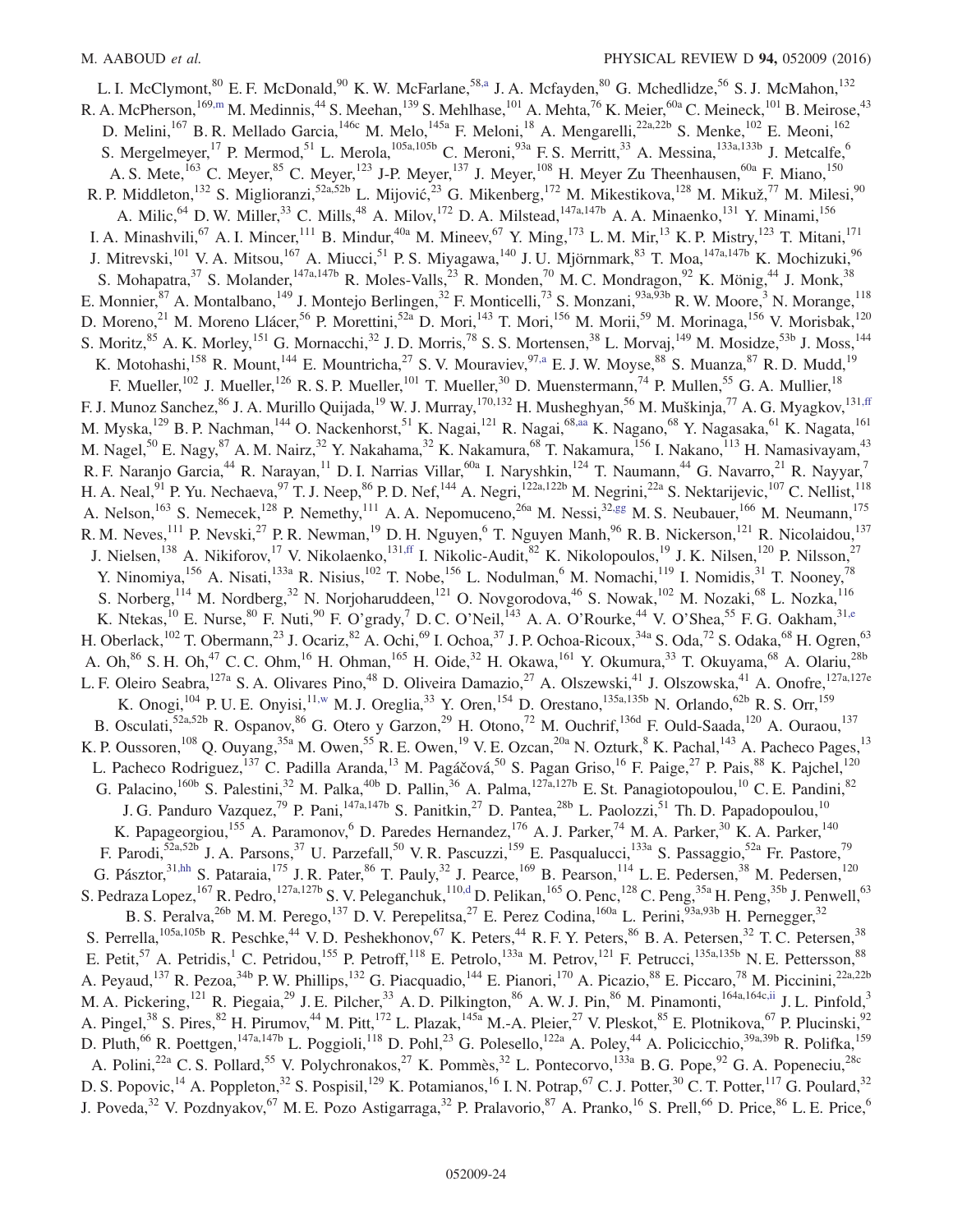<span id="page-25-2"></span><span id="page-25-1"></span><span id="page-25-0"></span>M. Primavera,<sup>75a</sup> S. Prince,<sup>89</sup> M. Proissl,<sup>48</sup> K. Prokofiev,<sup>62c</sup> F. Prokoshin,<sup>34b</sup> S. Protopopescu,<sup>27</sup> J. Proudfoot,<sup>6</sup> M. Przybycien,<sup>40a</sup> D. Puddu,<sup>135a,135b</sup> M. Purohit,<sup>27[,jj](#page-31-18)</sup> P. Puzo,<sup>118</sup> J. Qian,<sup>91</sup> G. Qin,<sup>55</sup> Y. Qin,<sup>86</sup> A. Quadt,<sup>56</sup> W. B. Quayle,<sup>164a,164b</sup> M. Queitsch-Maitland,<sup>86</sup> D. Quilty,<sup>55</sup> S. Raddum,<sup>120</sup> V. Radeka,<sup>27</sup> V. Radescu,<sup>60b</sup> S. K. Radhakrishnan,<sup>149</sup> P. Radloff,<sup>117</sup> P. Rados,<sup>90</sup> F. Ragusa,<sup>93a,93b</sup> G. Rahal,<sup>178</sup> J. A. Raine,<sup>86</sup> S. Rajagopalan,<sup>27</sup> M. Rammensee,<sup>32</sup> C. Rangel-Smith,<sup>165</sup> M. G. Ratti,<sup>93a,93b</sup> F. Rauscher,<sup>101</sup> S. Rave,<sup>85</sup> T. Ravenscroft,<sup>55</sup> I. Ravinovich,<sup>172</sup> M. Raymond,<sup>32</sup> A. L. Read,<sup>120</sup> N. P. Readioff,<sup>76</sup> M. Reale,<sup>75a,75b</sup> D. M. Rebuzzi,<sup>122a,122b</sup> A. Redelbach,<sup>174</sup> G. Redlinger,<sup>27</sup> R. Reece,<sup>138</sup> K. Reeves,<sup>43</sup> L. Rehnisch,<sup>17</sup> J. Reichert,<sup>123</sup> H. Reisin,<sup>29</sup> C. Rembser,<sup>32</sup> H. Ren,<sup>35a</sup> M. Rescigno,<sup>133a</sup> S. Resconi,<sup>93a</sup> O. L. Rezanova,<sup>11[0,d](#page-30-2)</sup> P. Reznicek,<sup>130</sup> R. Rezvani,<sup>96</sup> R. Richter,<sup>102</sup> S. Richter,<sup>80</sup> E. Richter-Was,<sup>40b</sup> O. Ricken,<sup>23</sup> M. Ridel,<sup>82</sup> P. Rieck,<sup>17</sup> C. J. Riegel,<sup>175</sup> J. Rieger,<sup>56</sup> O. Rifki,<sup>114</sup> M. Rijssenbeek,<sup>149</sup> A. Rimoldi,<sup>122a,122b</sup> M. Rimoldi,<sup>18</sup> L. Rinaldi,<sup>22a</sup> B. Ristić,<sup>51</sup> E. Ritsch,<sup>32</sup> I. Riu,<sup>13</sup> F. Rizatdinova,<sup>115</sup> E. Rizvi,<sup>78</sup> C. Rizzi,<sup>13</sup> S. H. Robertson,<sup>89[,m](#page-30-12)</sup> A. Robichaud-Veronneau,<sup>89</sup> D. Robinson,<sup>30</sup> J. E. M. Robinson,<sup>44</sup> A. Robson,<sup>55</sup> C. Roda,<sup>125a,125b</sup> Y. Rodina,<sup>87</sup> A. Rodriguez Perez,<sup>13</sup> D. Rodriguez Rodriguez,<sup>167</sup> S. Roe,<sup>32</sup> C. S. Rogan,<sup>59</sup> O. Røhne,<sup>120</sup> A. Romaniouk,<sup>99</sup> M. Romano,<sup>22a,22b</sup> S. M. Romano Saez,<sup>36</sup> E. Romero Adam,<sup>167</sup> N. Rompotis,<sup>139</sup> M. Ronzani,<sup>50</sup> L. Roos,<sup>82</sup> E. Ros,<sup>167</sup> S. Rosati,<sup>133a</sup> K. Rosbach,<sup>50</sup> P. Rose,<sup>138</sup> O. Rosenthal,<sup>142</sup> N.-A. Rosien,<sup>56</sup> V. Rossetti,<sup>147a,147b</sup> E. Rossi,<sup>105a,105b</sup> L. P. Rossi,<sup>52a</sup> J. H. N. Rosten,<sup>30</sup> R. Rosten,<sup>139</sup> M. Rotaru,<sup>28b</sup> I. Roth,<sup>172</sup> J. Rothberg,<sup>139</sup> D. Rousseau,<sup>118</sup> C. R. Royon,<sup>137</sup> A. Rozanov,<sup>87</sup> Y. Rozen,<sup>153</sup> X. Ruan,<sup>146c</sup> F. Rubbo,<sup>144</sup> M. S. Rudolph,<sup>159</sup> F. Rühr,<sup>50</sup> A. Ruiz-Martinez,<sup>31</sup> Z. Rurikova,<sup>50</sup> N. A. Rusakovich,<sup>67</sup> A. Ruschke,<sup>101</sup> H. L. Russell,<sup>139</sup> J. P. Rutherfoord,<sup>7</sup> N. Ruthmann,<sup>32</sup> Y. F. Ryabov,<sup>124</sup> M. Rybar,<sup>166</sup> G. Rybkin,<sup>118</sup> S. Ryu,<sup>6</sup> A. Ryzhov,<sup>131</sup> G. F. Rzehorz,<sup>56</sup> A. F. Saavedra,<sup>151</sup> G. Sabato,<sup>108</sup> S. Sacerdoti,<sup>29</sup> H. F-W. Sadrozinski,<sup>138</sup> R. Sadykov,<sup>67</sup> F. Safai Tehrani,<sup>133a</sup> P. Saha,<sup>109</sup> M. Sahinsoy,<sup>60a</sup> M. Saimpert,<sup>137</sup> T. Saito,<sup>156</sup> H. Sakamoto,<sup>156</sup> Y. Sakurai,<sup>171</sup> G. Salamanna,<sup>135a,135b</sup> A. Salamon,<sup>134a,134b</sup> J. E. Salazar Loyola,<sup>34b</sup> D. Salek,<sup>108</sup> P. H. Sales De Bruin,<sup>139</sup> D. Salihagic,<sup>102</sup> A. Salnikov,<sup>144</sup> J. Salt,<sup>167</sup> D. Salvatore,<sup>39a,39b</sup> F. Salvatore,<sup>150</sup> A. Salvucci,<sup>62a</sup> A. Salzburger,<sup>32</sup> D. Sammel,<sup>50</sup> D. Sampsonidis,<sup>155</sup> A. Sanchez,<sup>105a,105b</sup> J. Sánchez,<sup>167</sup> V. Sanchez Martinez,<sup>167</sup> H. Sandaker,<sup>120</sup> R. L. Sandbach,<sup>78</sup> H. G. Sander,<sup>85</sup> M. Sandhoff,<sup>175</sup> C. Sandoval,<sup>21</sup> R. Sandstroem,<sup>102</sup> D. P. C. Sankey,<sup>132</sup> M. Sannino,<sup>52a,52b</sup> A. Sansoni,<sup>49</sup> C. Santoni,<sup>36</sup> R. Santonico,<sup>134a,134b</sup> H. Santos,<sup>127a</sup> I. Santoyo Castillo,<sup>150</sup> K. Sapp,<sup>126</sup> A. Sapronov,<sup>67</sup> J. G. Saraiva,<sup>127a,127d</sup> B. Sarrazin,<sup>23</sup> O. Sasaki,<sup>68</sup> Y. Sasaki,<sup>156</sup> K. Sato,<sup>161</sup> G. Sauvage,<sup>[5,a](#page-30-3)</sup> E. Sauvan,<sup>5</sup> G. Savage,<sup>79</sup> P. Savard,<sup>159[,e](#page-30-4)</sup> C. Sawyer,<sup>132</sup> L. Sawyer,<sup>81[,r](#page-31-0)</sup> J. Saxon,<sup>33</sup> C. Sbarra,<sup>22a</sup> A. Sbrizzi,<sup>22a,22b</sup> T. Scanlon,<sup>80</sup> D. A. Scannicchio,<sup>163</sup> M. Scarcella,<sup>151</sup> V. Scarfone,<sup>39a,39b</sup> J. Schaarschmidt,<sup>172</sup> P. Schacht,<sup>102</sup> B. M. Schachtner,<sup>101</sup> D. Schaefer,<sup>32</sup> R. Schaefer,<sup>44</sup> J. Schaeffer,<sup>85</sup> S. Schaepe,<sup>23</sup> S. Schaetzel,<sup>60b</sup> U. Schäfer,<sup>85</sup> A. C. Schaffer,<sup>118</sup> D. Schaile,<sup>101</sup> R. D. Schamberger,<sup>149</sup> V. Scharf,<sup>60a</sup> V. A. Schegelsky,<sup>124</sup> D. Scheirich,<sup>130</sup> M. Schernau,<sup>163</sup> C. Schiavi,<sup>52a,52b</sup> S. Schier,<sup>138</sup> C. Schillo,<sup>50</sup> M. Schioppa,<sup>39a,39b</sup> S. Schlenker,<sup>32</sup> K. R. Schmidt-Sommerfeld,<sup>102</sup> K. Schmieden,<sup>32</sup> C. Schmitt,<sup>85</sup> S. Schmitt,<sup>44</sup> S. Schmitz,<sup>85</sup> B. Schneider,<sup>160a</sup> U. Schnoor,<sup>50</sup> L. Schoeffel,<sup>137</sup> A. Schoening,<sup>60b</sup> B. D. Schoenrock,<sup>92</sup> E. Schopf,<sup>23</sup> M. Schott,<sup>85</sup> J. Schovancova,<sup>8</sup> S. Schramm,<sup>51</sup> M. Schreyer,<sup>174</sup> N. Schuh,<sup>85</sup> A. Schulte,<sup>85</sup> M. J. Schultens,<sup>23</sup> H.-C. Schultz-Coulon,<sup>60a</sup> H. Schulz,<sup>17</sup> M. Schumacher,<sup>50</sup> B. A. Schumm,<sup>138</sup> Ph. Schune,<sup>137</sup> A. Schwartzman,<sup>144</sup> T. A. Schwarz,<sup>91</sup> Ph. Schwegler,<sup>102</sup> H. Schweiger,<sup>86</sup> Ph. Schwemling,<sup>137</sup> R. Schwienhorst,<sup>92</sup> J. Schwindling,<sup>137</sup> T. Schwindt,<sup>23</sup> G. Sciolla,<sup>25</sup> F. Scuri,<sup>125a,125b</sup> F. Scutti,  $90$  J. Searcy,  $91$  P. Seema,  $23$  S. C. Seidel,  $106$  A. Seiden,  $138$  F. Seifert,  $129$  J. M. Seixas,  $26a$  G. Sekhniaidze,  $105a$ K. Sekhon, <sup>91</sup> S. J. Sekula, <sup>42</sup> D. M. Seliverstov, <sup>124[,a](#page-30-3)</sup> N. Semprini-Cesari, <sup>22a, 22b</sup> C. Serfon, <sup>120</sup> L. Serin, <sup>118</sup> L. Serkin, <sup>164a, 164b</sup> M. Sessa,<sup>135a,135b</sup> R. Seuster,<sup>169</sup> H. Severini,<sup>114</sup> T. Sfiligoj,<sup>77</sup> F. Sforza,<sup>32</sup> A. Sfyrla,<sup>51</sup> E. Shabalina,<sup>56</sup> N. W. Shaikh,<sup>147a,147b</sup> L. Y. Shan,<sup>35a</sup> R. Shang,<sup>166</sup> J. T. Shank,<sup>24</sup> M. Shapiro,<sup>16</sup> P. B. Shatalov,<sup>98</sup> K. Shaw,<sup>164a,164b</sup> S. M. Shaw,<sup>86</sup> A. Shcherbakova,<sup>147a,147b</sup> C. Y. Shehu,<sup>150</sup> P. Sherwood,<sup>80</sup> L. Shi,<sup>15[2,kk](#page-31-19)</sup> S. Shimizu,<sup>69</sup> C. O. Shimmin,<sup>163</sup> M. Shimojima,<sup>103</sup> M. Shiyakova, <sup>67,11</sup> A. Shmeleva, <sup>97</sup> D. Shoaleh Saadi, <sup>96</sup> M. J. Shochet, <sup>33</sup> S. Shojaii, <sup>93a, 93b</sup> S. Shrestha, <sup>112</sup> E. Shulga, <sup>99</sup> M. A. Shupe,<sup>7</sup> P. Sicho,<sup>128</sup> A. M. Sickles,<sup>166</sup> P. E. Sidebo,<sup>148</sup> O. Sidiropoulou,<sup>174</sup> D. Sidorov,<sup>115</sup> A. Sidoti,<sup>22a,22b</sup> F. Siegert,<sup>46</sup> Dj. Sijacki, <sup>14</sup> J. Silva, <sup>127a,127d</sup> S. B. Silverstein, <sup>147a</sup> V. Simak, <sup>129</sup> O. Simard, <sup>5</sup> Lj. Simic, <sup>14</sup> S. Simion, <sup>118</sup> E. Simioni, <sup>85</sup> B. Simmons,  ${}^{80}$  D. Simon,  ${}^{36}$  M. Simon,  ${}^{85}$  P. Sinervo,  ${}^{159}$  N. B. Sinev,  ${}^{117}$  M. Sioli,  ${}^{22a,22b}$  G. Siragusa,  ${}^{174}$  S. Yu. Sivoklokov,  ${}^{100}$ J. Sjölin,<sup>147a,147b</sup> M. B. Skinner,<sup>74</sup> H. P. Skottowe,<sup>59</sup> P. Skubic,<sup>114</sup> M. Slater,<sup>19</sup> T. Slavicek,<sup>129</sup> M. Slawinska,<sup>108</sup> K. Sliwa,<sup>162</sup> R. Slovak,<sup>130</sup> V. Smakhtin,<sup>172</sup> B. H. Smart,<sup>5</sup> L. Smestad,<sup>15</sup> J. Smiesko,<sup>145a</sup> S. Yu. Smirnov,<sup>99</sup> Y. Smirnov,<sup>99</sup> L. N. Smirnova,<sup>100[,mm](#page-31-21)</sup> O. Smirnova,<sup>83</sup> M. N. K. Smith,<sup>37</sup> R. W. Smith,<sup>37</sup> M. Smizanska,<sup>74</sup> K. Smolek,<sup>129</sup> A. A. Snesarev,<sup>97</sup> S. Snyder,<sup>27</sup> R. Sobie,<sup>169[,m](#page-30-12)</sup> F. Socher,<sup>46</sup> A. Soffer,<sup>154</sup> D. A. Soh,<sup>152</sup> G. Sokhrannyi,<sup>77</sup> C. A. Solans Sanchez,<sup>32</sup> M. Solar,<sup>129</sup> E. Yu. Soldatov,<sup>99</sup> U. Soldevila,<sup>167</sup> A. A. Solodkov,<sup>131</sup> A. Soloshenko,<sup>67</sup> O. V. Solovyanov,<sup>131</sup> V. Solovyev,<sup>124</sup> P. Sommer,<sup>50</sup> H. Son,<sup>162</sup> H. Y. Song,<sup>35b[,nn](#page-31-22)</sup> A. Sood,<sup>16</sup> A. Sopczak,<sup>129</sup> V. Sopko,<sup>129</sup> V. Sorin,<sup>13</sup> D. Sosa,<sup>60b</sup> C. L. Sotiropoulou,<sup>125a,125b</sup>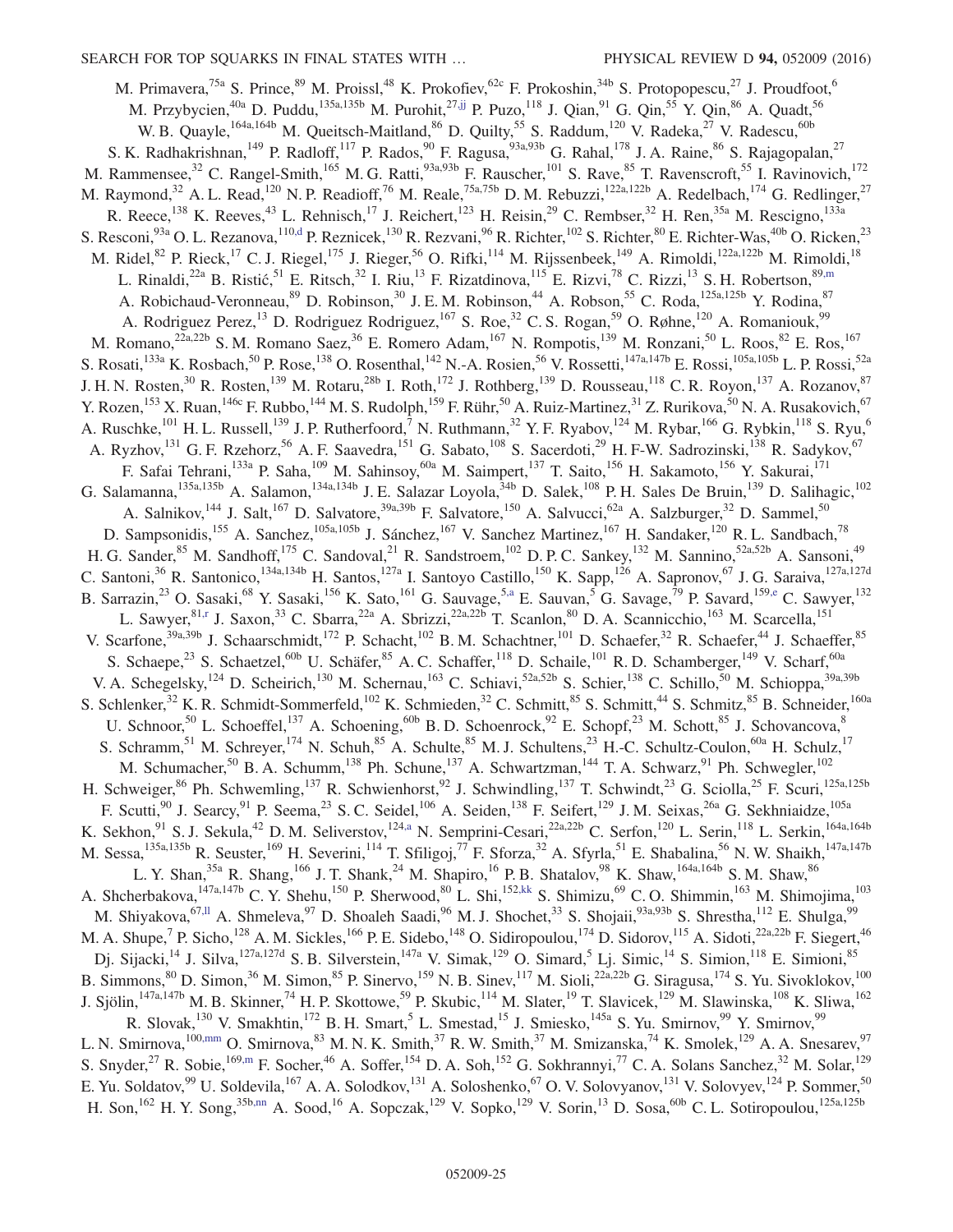<span id="page-26-1"></span><span id="page-26-0"></span>R. Soualah,<sup>164a,164c</sup> A. M. Soukharev,<sup>11[0,d](#page-30-2)</sup> D. South,<sup>44</sup> B. C. Sowden,<sup>79</sup> S. Spagnolo,<sup>75a,75b</sup> M. Spalla,<sup>125a,125b</sup> M. Spangenberg,<sup>170</sup> F. Spanò,<sup>79</sup> D. Sperlich,<sup>17</sup> F. Spettel,<sup>102</sup> R. Spighi,<sup>22a</sup> G. Spigo,<sup>32</sup> L. A. Spiller,<sup>90</sup> M. Spousta,<sup>130</sup> R. D. St. Denis,<sup>5[5,a](#page-30-3)</sup> A. Stabile,<sup>93a</sup> R. Stamen,<sup>60a</sup> S. Stamm,<sup>17</sup> E. Stanecka,<sup>41</sup> R. W. Stanek,<sup>6</sup> C. Stanescu,<sup>135a</sup> M. Stanescu-Bellu,<sup>44</sup> M. M. Stanitzki,<sup>44</sup> S. Stapnes,<sup>120</sup> E. A. Starchenko,<sup>131</sup> G. H. Stark,<sup>33</sup> J. Stark,<sup>57</sup> P. Staroba,<sup>128</sup> P. Starovoitov,<sup>60a</sup> S. Stärz,<sup>32</sup> R. Staszewski,<sup>41</sup> P. Steinberg,<sup>27</sup> B. Stelzer,<sup>143</sup> H. J. Stelzer,<sup>32</sup> O. Stelzer-Chilton,<sup>160a</sup> H. Stenzel,<sup>54</sup> G. A. Stewart,<sup>55</sup> J. A. Stillings,<sup>23</sup> M. C. Stockton,<sup>89</sup> M. Stoebe,<sup>89</sup> G. Stoicea,<sup>28b</sup> P. Stolte,<sup>56</sup> S. Stonjek,<sup>102</sup> A. R. Stradling,<sup>8</sup> A. Straessner,<sup>46</sup> M. E. Stramaglia,<sup>18</sup> J. Strandberg,<sup>148</sup> S. Strandberg,<sup>147a,147b</sup> A. Strandlie,<sup>120</sup> M. Strauss,<sup>114</sup> P. Strizenec,<sup>145b</sup> R. Ströhmer,<sup>174</sup> D. M. Strom,<sup>117</sup> R. Stroynowski,<sup>42</sup> A. Strubig,<sup>107</sup> S. A. Stucci,<sup>18</sup> B. Stugu,<sup>15</sup> N. A. Styles,<sup>44</sup> D. Su,<sup>144</sup> J. Su,<sup>126</sup> R. Subramaniam, <sup>81</sup> S. Suchek, <sup>60a</sup> Y. Sugaya, <sup>119</sup> M. Suk, <sup>129</sup> V. V. Sulin, <sup>97</sup> S. Sultansoy, <sup>4c</sup> T. Sumida, <sup>70</sup> S. Sun,<sup>59</sup> X. Sun,<sup>35a</sup> J. E. Sundermann,<sup>50</sup> K. Suruliz,<sup>150</sup> G. Susinno,<sup>39a,39b</sup> M. R. Sutton,<sup>150</sup> S. Suzuki,<sup>68</sup> M. Svatos,<sup>128</sup> M. Swiatlowski,<sup>33</sup> I. Sykora,<sup>145a</sup> T. Sykora,<sup>130</sup> D. Ta,<sup>50</sup> C. Taccini,<sup>135a,135b</sup> K. Tackmann,<sup>44</sup> J. Taenzer,<sup>159</sup> A. Taffard,<sup>163</sup> R. Tafirout,<sup>160a</sup> N. Taiblum,<sup>154</sup> H. Takai,<sup>27</sup> R. Takashima,<sup>71</sup> T. Takeshita,<sup>141</sup> Y. Takubo,<sup>68</sup> M. Talby,<sup>87</sup> A. A. Talyshev,<sup>110[,d](#page-30-2)</sup> K. G. Tan,<sup>90</sup> J. Tanaka,<sup>156</sup> R. Tanaka,<sup>118</sup> S. Tanaka,<sup>68</sup> B. B. Tannenwald,<sup>112</sup> S. Tapia Araya,<sup>34b</sup> S. Tapprogge,<sup>85</sup> S. Tarem,<sup>153</sup> G. F. Tartarelli,<sup>93a</sup> P. Tas,<sup>130</sup> M. Tasevsky,<sup>128</sup> T. Tashiro,<sup>70</sup> E. Tassi,<sup>39a,39b</sup> A. Tavares Delgado,<sup>127a,127b</sup> Y. Tayalati,<sup>136d</sup> A. C. Taylor,<sup>106</sup> G. N. Taylor,<sup>90</sup> P. T. E. Taylor,<sup>90</sup> W. Taylor,<sup>160b</sup> F. A. Teischinger,<sup>32</sup> P. Teixeira-Dias,<sup>79</sup> K. K. Temming,<sup>50</sup> D. Temple,<sup>143</sup> H. Ten Kate,<sup>32</sup> P. K. Teng,<sup>152</sup> J. J. Teoh,<sup>119</sup> F. Tepel,<sup>175</sup> S. Terada,<sup>68</sup> K. Terashi,<sup>156</sup> J. Terron,<sup>84</sup> S. Terzo,<sup>102</sup> M. Testa,<sup>49</sup> R. J. Teuscher,<sup>15[9,m](#page-30-12)</sup> T. Theveneaux-Pelzer,<sup>87</sup> J. P. Thomas,<sup>19</sup> J. Thomas-Wilsker,<sup>79</sup> E. N. Thompson,<sup>37</sup> P. D. Thompson,<sup>19</sup> A. S. Thompson,<sup>55</sup> L. A. Thomsen,<sup>176</sup> E. Thomson,<sup>123</sup> M. Thomson,<sup>30</sup> M. J. Tibbetts,<sup>16</sup> R. E. Ticse Torres,  $87$  V. O. Tikhomirov,  $97,00$  Yu. A. Tikhonov,  $110, d$  S. Timoshenko,  $99$  P. Tipton,  $176$  S. Tisserant,  $87$ K. Todome,<sup>158</sup> T. Todorov,<sup>5[,a](#page-30-3)</sup> S. Todorova-Nova,<sup>130</sup> J. Tojo,<sup>72</sup> S. Tokár,<sup>145a</sup> K. Tokushuku,<sup>68</sup> E. Tolley,<sup>59</sup> L. Tomlinson,<sup>86</sup> M. Tomoto,  $^{104}$  L. Tompkins,  $^{144,pp}$  $^{144,pp}$  $^{144,pp}$  K. Toms,  $^{106}$  B. Tong,  $^{59}$  E. Torrence,  $^{117}$  H. Torres,  $^{143}$  E. Torró Pastor,  $^{139}$  J. Toth,  $^{87,qq}$  $^{87,qq}$  $^{87,qq}$ F. Touchard, <sup>87</sup> D. R. Tovey, <sup>140</sup> T. Trefzger, <sup>174</sup> A. Tricoli, <sup>27</sup> I. M. Trigger, <sup>160a</sup> S. Trincaz-Duvoid, <sup>82</sup> M. F. Tripiana, <sup>13</sup> W. Trischuk,<sup>159</sup> B. Trocmé,<sup>57</sup> A. Trofymov,<sup>44</sup> C. Troncon,<sup>93a</sup> M. Trottier-McDonald,<sup>16</sup> M. Trovatelli,<sup>169</sup> L. Truong,<sup>164a,164c</sup> M. Trzebinski,<sup>41</sup> A. Trzupek,<sup>41</sup> J. C-L. Tseng,<sup>121</sup> P. V. Tsiareshka,<sup>94</sup> G. Tsipolitis,<sup>10</sup> N. Tsirintanis,<sup>9</sup> S. Tsiskaridze,<sup>13</sup> V. Tsiskaridze,<sup>50</sup> E. G. Tskhadadze,<sup>53a</sup> K. M. Tsui,<sup>62a</sup> I. I. Tsukerman,<sup>98</sup> V. Tsulaia,<sup>16</sup> S. Tsuno,<sup>68</sup> D. Tsybychev,<sup>149</sup> A. Tudorache,<sup>28b</sup> V. Tudorache,<sup>28b</sup> A. N. Tuna,<sup>59</sup> S. A. Tupputi,<sup>22a,22b</sup> S. Turchikhin,<sup>10[0,mm](#page-31-21)</sup> D. Turecek,<sup>129</sup> D. Turgeman,<sup>172</sup> R. Turra,  $^{93a,93b}$  A. J. Turvey,  $^{42}$  P. M. Tuts,  $^{37}$  M. Tyndel,  $^{132}$  G. Ucchielli,  $^{22a,22b}$  I. Ueda,  $^{156}$  M. Ughetto,  $^{147a,147b}$  F. Ukegawa,  $^{161}$ G. Unal,<sup>32</sup> A. Undrus,<sup>27</sup> G. Unel,<sup>163</sup> F. C. Ungaro,<sup>90</sup> Y. Unno,<sup>68</sup> C. Unverdorben,<sup>101</sup> J. Urban,<sup>145b</sup> P. Urquijo,<sup>90</sup> P. Urrejola,<sup>85</sup> G. Usai,<sup>8</sup> A. Usanova,<sup>64</sup> L. Vacavant,<sup>87</sup> V. Vacek,<sup>129</sup> B. Vachon,<sup>89</sup> C. Valderanis,<sup>101</sup> E. Valdes Santurio,<sup>147a,147b</sup> N. Valencic,<sup>108</sup> S. Valentinetti,<sup>22a,22b</sup> A. Valero,<sup>167</sup> L. Valery,<sup>13</sup> S. Valkar,<sup>130</sup> S. Vallecorsa,<sup>51</sup> J. A. Valls Ferrer,<sup>167</sup> W. Van Den Wollenberg,<sup>108</sup> P. C. Van Der Deijl,<sup>108</sup> R. van der Geer,<sup>108</sup> H. van der Graaf,<sup>108</sup> N. van Eldik,<sup>153</sup> P. van Gemmeren, <sup>6</sup> J. Van Nieuwkoop, <sup>143</sup> I. van Vulpen, <sup>108</sup> M. C. van Woerden, <sup>32</sup> M. Vanadia, <sup>133a, 133b</sup> W. Vandelli, <sup>32</sup> R. Vanguri,<sup>123</sup> A. Vaniachine,<sup>131</sup> P. Vankov,<sup>108</sup> G. Vardanyan,<sup>177</sup> R. Vari,<sup>133a</sup> E. W. Varnes,<sup>7</sup> T. Varol,<sup>42</sup> D. Varouchas,<sup>82</sup> A. Vartapetian, <sup>8</sup> K. E. Varvell, <sup>151</sup> J. G. Vasquez, <sup>176</sup> F. Vazeille, <sup>36</sup> T. Vazquez Schroeder, <sup>89</sup> J. Veatch, <sup>56</sup> L. M. Veloce, <sup>159</sup> F. Veloso,<sup>127a,127c</sup> S. Veneziano,<sup>133a</sup> A. Ventura,<sup>75a,75b</sup> M. Venturi,<sup>169</sup> N. Venturi,<sup>159</sup> A. Venturini,<sup>25</sup> V. Vercesi,<sup>122a</sup> M. Verducci,<sup>133a,133b</sup> W. Verkerke,<sup>108</sup> J. C. Vermeulen,<sup>108</sup> A. Vest,<sup>4[6,rr](#page-31-26)</sup> M. C. Vetterli,<sup>14[3,e](#page-30-4)</sup> O. Viazlo,<sup>83</sup> I. Vichou,<sup>166</sup> T. Vickey,<sup>140</sup> O. E. Vickey Boeriu,<sup>140</sup> G. H. A. Viehhauser,<sup>121</sup> S. Viel,<sup>16</sup> L. Vigani,<sup>121</sup> R. Vigne,<sup>64</sup> M. Villa,<sup>22a,22b</sup> M. Villaplana Perez, <sup>93a, 93b</sup> E. Vilucchi, <sup>49</sup> M. G. Vincter, <sup>31</sup> V. B. Vinogradov, <sup>67</sup> C. Vittori, <sup>22a, 22b</sup> I. Vivarelli, <sup>150</sup> S. Vlachos, <sup>10</sup> M. Vlasak,<sup>129</sup> M. Vogel,<sup>175</sup> P. Vokac,<sup>129</sup> G. Volpi,<sup>125a,125b</sup> M. Volpi,<sup>90</sup> H. von der Schmitt,<sup>102</sup> E. von Toerne,<sup>23</sup> V. Vorobel,<sup>130</sup> K. Vorobev,<sup>99</sup> M. Vos,<sup>167</sup> R. Voss,<sup>32</sup> J. H. Vossebeld,<sup>76</sup> N. Vranjes,<sup>14</sup> M. Vranjes Milosavljevic,<sup>14</sup> V. Vrba,<sup>128</sup> M. Vreeswijk,<sup>108</sup> R. Vuillermet,<sup>32</sup> I. Vukotic,<sup>33</sup> Z. Vykydal,<sup>129</sup> P. Wagner,<sup>23</sup> W. Wagner,<sup>175</sup> H. Wahlberg,<sup>73</sup> S. Wahrmund,<sup>46</sup> J. Wakabayashi,<sup>104</sup> J. Walder,<sup>74</sup> R. Walker,<sup>101</sup> W. Walkowiak,<sup>142</sup> V. Wallangen,<sup>147a,147b</sup> C. Wang,<sup>35c</sup> C. Wang,<sup>35d,87</sup> F. Wang,<sup>173</sup> H. Wang,<sup>16</sup> H. Wang,<sup>42</sup> J. Wang,<sup>44</sup> J. Wang,<sup>151</sup> K. Wang,<sup>89</sup> R. Wang,<sup>6</sup> S. M. Wang,<sup>152</sup> T. Wang,<sup>23</sup> T. Wang,<sup>37</sup> W. Wang,<sup>35b</sup> X. Wang,<sup>176</sup> C. Wanotayaroj,<sup>117</sup> A. Warburton,<sup>89</sup> C. P. Ward,<sup>30</sup> D. R. Wardrope,<sup>80</sup> A. Washbrook,<sup>48</sup> P. M. Watkins,<sup>19</sup> A. T. Watson,<sup>19</sup> M. F. Watson,<sup>19</sup> G. Watts,<sup>139</sup> S. Watts,<sup>86</sup> B. M. Waugh,<sup>80</sup> S. Webb,<sup>85</sup> M. S. Weber,<sup>18</sup> S. W. Weber, <sup>174</sup> J. S. Webster,  $6$  A. R. Weidberg,  $^{121}$  B. Weinert,  $^{63}$  J. Weingarten,  $^{56}$  C. Weiser,  $^{50}$  H. Weits,  $^{108}$  P. S. Wells,  $^{32}$ T. Wenaus,<sup>27</sup> T. Wengler,<sup>32</sup> S. Wenig,<sup>32</sup> N. Wermes,<sup>23</sup> M. Werner,<sup>50</sup> M. D. Werner,<sup>66</sup> P. Werner,<sup>32</sup> M. Wessels,<sup>60a</sup> J. Wetter,<sup>162</sup> K. Whalen,<sup>117</sup> N. L. Whallon,<sup>139</sup> A. M. Wharton,<sup>74</sup> A. White,<sup>8</sup> M. J. White,<sup>1</sup> R. White,<sup>34b</sup> D. Whiteson,<sup>163</sup> F. J. Wickens,<sup>132</sup> W. Wiedenmann,<sup>173</sup> M. Wielers,<sup>132</sup> P. Wienemann,<sup>23</sup> C. Wiglesworth,<sup>38</sup> L. A. M. Wiik-Fuchs,<sup>23</sup> A. Wildauer,<sup>102</sup> F. Wilk,<sup>86</sup>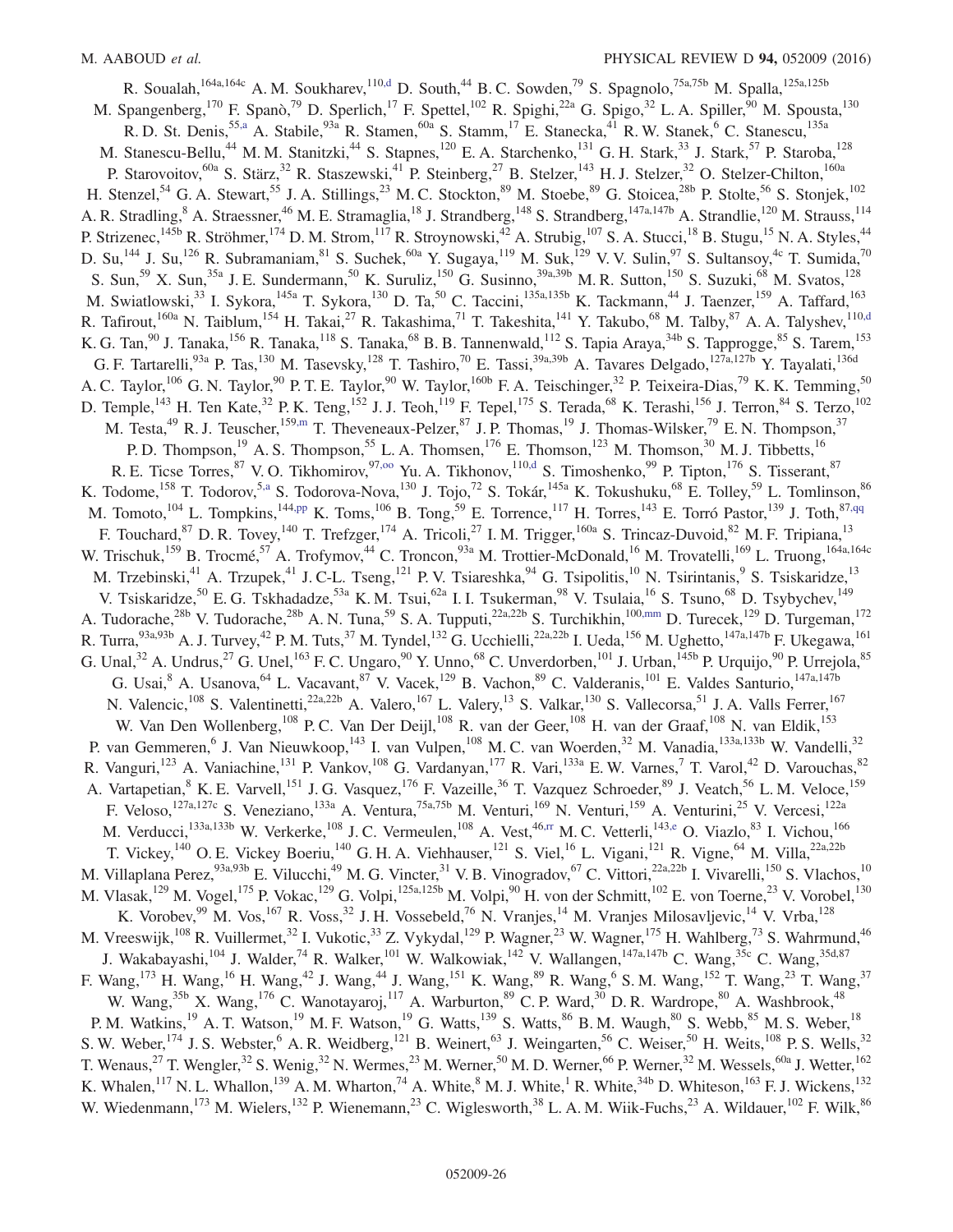H. G. Wilkens,<sup>32</sup> H. H. Williams,<sup>123</sup> S. Williams,<sup>108</sup> C. Willis,<sup>92</sup> S. Willocq,<sup>88</sup> J. A. Wilson,<sup>19</sup> I. Wingerter-Seez,<sup>5</sup> F. Winklmeier,<sup>117</sup> O. J. Winston,<sup>150</sup> B. T. Winter,<sup>23</sup> M. Wittgen,<sup>144</sup> J. Wittkowski,<sup>101</sup> M. W. Wolter,<sup>41</sup> H. Wolters,<sup>127a,127c</sup> S. D. Worm,  $^{132}$  B. K. Wosiek,  $^{41}$  J. Wotschack,  $^{32}$  M. J. Woudstra,  $^{86}$  K. W. Wozniak,  $^{41}$  M. Wu,  $^{57}$  M. Wu,  $^{33}$  S. L. Wu,  $^{173}$ X. Wu,<sup>51</sup> Y. Wu,<sup>91</sup> T. R. Wyatt,<sup>86</sup> B. M. Wynne,<sup>48</sup> S. Xella,<sup>38</sup> D. Xu,<sup>35a</sup> L. Xu,<sup>27</sup> B. Yabsley,<sup>151</sup> S. Yacoob,<sup>146a</sup> R. Yakabe,<sup>69</sup> D. Yamaguchi,<sup>158</sup> Y. Yamaguchi,<sup>119</sup> A. Yamamoto,<sup>68</sup> S. Yamamoto,<sup>156</sup> T. Yamanaka,<sup>156</sup> K. Yamauchi,<sup>104</sup> Y. Yamazaki,<sup>69</sup> Z. Yan,<sup>24</sup> H. Yang,<sup>35e</sup> H. Yang,<sup>173</sup> Y. Yang,<sup>152</sup> Z. Yang,<sup>15</sup> W-M. Yao,<sup>16</sup> Y. C. Yap,<sup>82</sup> Y. Yasu,<sup>68</sup> E. Yatsenko,<sup>5</sup> K. H. Yau Wong,<sup>23</sup> J. Ye,<sup>42</sup> S. Ye,<sup>27</sup> I. Yeletskikh,<sup>67</sup> A. L. Yen,<sup>59</sup> E. Yildirim,<sup>85</sup> K. Yorita,<sup>171</sup> R. Yoshida,<sup>6</sup> K. Yoshihara,<sup>123</sup> C. Young,  $^{144}$  C. J. S. Young,  $^{32}$  S. Youssef,  $^{24}$  D. R. Yu,  $^{16}$  J. Yu,  $^{8}$  J. M. Yu,  $^{91}$  J. Yu,  $^{66}$  L. Yuan,  $^{69}$  S. P. Y. Yuen,  $^{23}$  I. Yusuff,  $^{30,ss}$  $^{30,ss}$  $^{30,ss}$ B. Zabinski,<sup>41</sup> R. Zaidan,<sup>35d</sup> A. M. Zaitsev,<sup>13[1,ff](#page-31-14)</sup> N. Zakharchuk,<sup>44</sup> J. Zalieckas,<sup>15</sup> A. Zaman,<sup>149</sup> S. Zambito,<sup>59</sup> L. Zanello,<sup>133a,133b</sup> D. Zanzi,<sup>90</sup> C. Zeitnitz,<sup>175</sup> M. Zeman,<sup>129</sup> A. Zemla,<sup>40a</sup> J. C. Zeng,<sup>166</sup> Q. Zeng,<sup>144</sup> K. Zengel,<sup>25</sup> O. Zenin,<sup>131</sup> T. Ženiš,<sup>145a</sup> D. Zerwas,<sup>118</sup> D. Zhang,<sup>91</sup> F. Zhang,<sup>173</sup> G. Zhang,<sup>35[b,nn](#page-31-22)</sup> H. Zhang,<sup>35c</sup> J. Zhang,<sup>6</sup> L. Zhang,<sup>50</sup> R. Zhang,<sup>23</sup> R. Zhang,<sup>35[b,tt](#page-31-28)</sup> X. Zhang,<sup>35d</sup> Z. Zhang,<sup>118</sup> X. Zhao,<sup>42</sup> Y. Zhao,<sup>35d</sup> Z. Zhao,<sup>35b</sup> A. Zhemchugov,<sup>67</sup> J. Zhong,<sup>121</sup> B. Zhou,<sup>91</sup> C. Zhou,<sup>47</sup> L. Zhou,<sup>37</sup> L. Zhou,<sup>42</sup> M. Zhou,<sup>149</sup> N. Zhou,<sup>35f</sup> C. G. Zhu,<sup>35d</sup> H. Zhu,<sup>35a</sup> J. Zhu,<sup>91</sup> Y. Zhu,<sup>35b</sup> X. Zhuang,<sup>35a</sup> K. Zhukov, <sup>97</sup> A. Zibell, <sup>174</sup> D. Zieminska, <sup>63</sup> N. I. Zimine, <sup>67</sup> C. Zimmermann, <sup>85</sup> S. Zimmermann, <sup>50</sup> Z. Zinonos, <sup>56</sup> M. Zinser, <sup>85</sup> M. Ziolkowski, <sup>142</sup> L. Živković, <sup>14</sup> G. Zobernig, <sup>173</sup> A. Zoccoli, <sup>22a, 22b</sup> M. zur Nedden, <sup>17</sup> and L. Zwalinski<sup>32</sup>

## (ATLAS Collaboration)

 ${}^{1}$ Department of Physics, University of Adelaide, Adelaide, Australia

<sup>2</sup>Physics Department, SUNY Albany, Albany, New York, USA

 $3$ Department of Physics, University of Alberta, Edmonton, AB, Canada

<sup>4a</sup>Department of Physics, Ankara University, Ankara, Turkey

<sup>4b</sup>Istanbul Aydin University, Istanbul, Turkey

<sup>4c</sup>Division of Physics, TOBB University of Economics and Technology, Ankara, Turkey

<sup>5</sup>LAPP, CNRS/IN2P3 and Université Savoie Mont Blanc, Annecy-le-Vieux, France

<sup>6</sup>High Energy Physics Division, Argonne National Laboratory, Argonne, Illinois, USA

 $^7$ Department of Physics, University of Arizona, Tucson, Arizona, USA

<sup>8</sup>Department of Physics, The University of Texas at Arlington, Arlington, Texas, USA <sup>9</sup>Physics Department, University of Athens, Athens, Greece

 $10P$ hysics Department, National Technical University of Athens, Zografou, Greece

Department of Physics, The University of Texas at Austin, Austin, Texas, USA

 $12$ Institute of Physics, Azerbaijan Academy of Sciences, Baku, Azerbaijan

 $^{13}$ Institut de Física d'Altes Energies (IFAE), The Barcelona Institute of Science and Technology,

Barcelona, Spain

<sup>14</sup>Institute of Physics, University of Belgrade, Belgrade, Serbia

<sup>15</sup>Department for Physics and Technology, University of Bergen, Bergen, Norway

<sup>16</sup>Physics Division, Lawrence Berkeley National Laboratory and University of California,

Berkeley, California, USA

 $17$ Department of Physics, Humboldt University, Berlin, Germany

<sup>18</sup> Albert Einstein Center for Fundamental Physics and Laboratory for High Energy Physics,

University of Bern, Bern, Switzerland

<sup>19</sup>School of Physics and Astronomy, University of Birmingham, Birmingham, United Kingdom  $^{20a}$ Department of Physics, Bogazici University, Istanbul, Turkey

<sup>20b</sup>Department of Physics Engineering, Gaziantep University, Gaziantep, Turkey

 $20c$ Istanbul Bilgi University, Faculty of Engineering and Natural Sciences, Istanbul, Turkey

 $^{20d}$ Bahcesehir University, Faculty of Engineering and Natural Sciences, Istanbul, Turkey

<sup>21</sup> Centro de Investigaciones, Universidad Antonio Narino, Bogota, Colombia <sup>22a</sup>INFN Sezione di Bologna, Italy

 $2^{2b}$ Dipartimento di Fisica e Astronomia, Università di Bologna, Bologna, Italy

 $^{23}$ Physikalisches Institut, University of Bonn, Bonn, Germany

 $^{24}$ Department of Physics, Boston University, Boston, Massachusetts, USA

 $^{25}$ Department of Physics, Brandeis University, Waltham, Massachusetts, USA

<sup>26a</sup>Universidade Federal do Rio De Janeiro COPPE/EE/IF, Rio de Janeiro, Brazil

<sup>26b</sup>Electrical Circuits Department, Federal University of Juiz de Fora (UFJF), Juiz de Fora, Brazil

<sup>26c</sup>Federal University of Sao Joao del Rei (UFSJ), Sao Joao del Rei, Brazil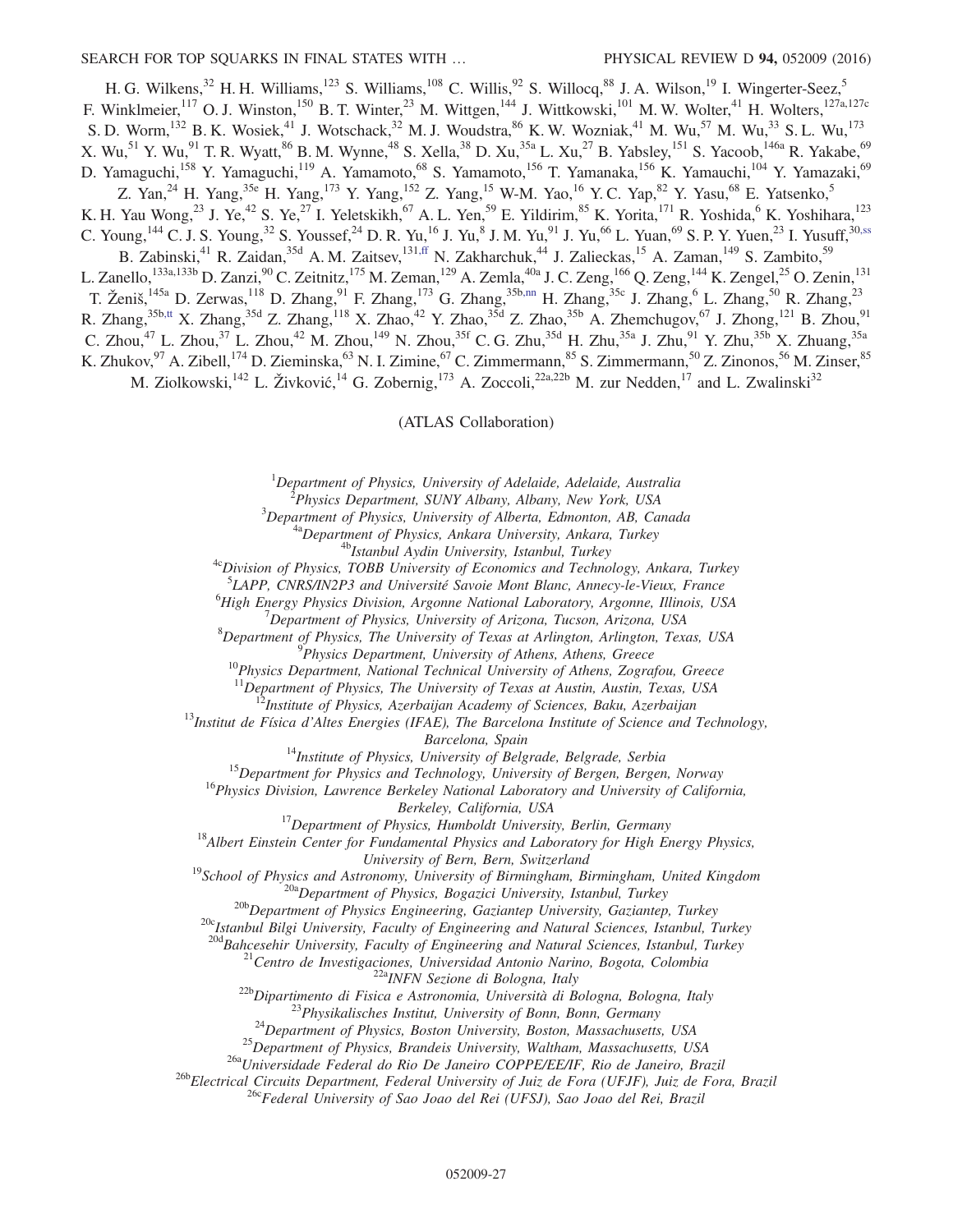<sup>26d</sup>Instituto de Fisica, Universidade de Sao Paulo, Sao Paulo, Brazil

<sup>27</sup>Physics Department, Brookhaven National Laboratory, Upton, New York, USA

<sup>28a</sup>Transilvania University of Brasov, Brasov, Romania, Romania

<sup>28b</sup>National Institute of Physics and Nuclear Engineering, Bucharest, Romania

<sup>28c</sup>National Institute for Research and Development of Isotopic and Molecular Technologies,

Physics Department, Cluj Napoca, Romania

 $^{28d}$ University Politehnica Bucharest, Bucharest, Romania

<sup>28e</sup>West University in Timisoara, Timisoara, Romania

<sup>29</sup>Departamento de Física, Universidad de Buenos Aires, Buenos Aires, Argentina

 $30$ Cavendish Laboratory, University of Cambridge, Cambridge, United Kingdom

 $31$ Department of Physics, Carleton University, Ottawa, ON, Canada

<sup>32</sup>CERN, Geneva, Switzerland

 $33$ Enrico Fermi Institute, University of Chicago, Chicago, Illinois, USA

<sup>34a</sup>Departamento de Física, Pontificia Universidad Católica de Chile, Santiago, Chile

<sup>34b</sup>Departamento de Física, Universidad Técnica Federico Santa María, Valparaíso, Chile

 $\alpha$ <sup>a</sup>Institute of High Energy Physics, Chinese Academy of Sciences, Beijing, China

<sup>35b</sup>Department of Modern Physics, University of Science and Technology of China, Anhui, China

<sup>35c</sup>Department of Physics, Nanjing University, Jiangsu, China

35d School of Physics, Shandong University, Shandong, China

<sup>35e</sup>Department of Physics and Astronomy, Shanghai Key Laboratory for Particle Physics and Cosmology,

Shanghai Jiao Tong University, Shanghai; (also affiliated with PKU-CHEP), China

<sup>35f</sup>Physics Department, Tsinghua University, Beijing 100084, China

<sup>36</sup>Laboratoire de Physique Corpusculaire, Clermont Université and Université Blaise Pascal

and CNRS/IN2P3, Clermont-Ferrand, France

 $37$ Nevis Laboratory, Columbia University, Irvington, New York, USA

<sup>38</sup>Niels Bohr Institute, University of Copenhagen, Kobenhavn, Denmark

<sup>39a</sup>INFN Gruppo Collegato di Cosenza, Laboratori Nazionali di Frascati, Italy

<sup>39b</sup>Dipartimento di Fisica, Università della Calabria, Rende, Italy

 $40a$ <sub>AGH</sub> University of Science and Technology, Faculty of Physics and Applied Computer Science,

Krakow, Poland

<sup>40b</sup>Marian Smoluchowski Institute of Physics, Jagiellonian University, Krakow, Poland

<sup>41</sup>Institute of Nuclear Physics Polish Academy of Sciences, Krakow, Poland

<sup>42</sup>Physics Department, Southern Methodist University, Dallas, Texas, USA

<sup>43</sup>Physics Department, University of Texas at Dallas, Richardson, Texas, USA

<sup>44</sup>DESY, Hamburg and Zeuthen, Germany

<sup>45</sup>Institut für Experimentelle Physik IV, Technische Universität Dortmund, Dortmund, Germany

<sup>46</sup>Institut für Kern- und Teilchenphysik, Technische Universität Dresden, Dresden, Germany

<sup>47</sup>Department of Physics, Duke University, Durham, North Carolina, USA

<sup>48</sup>SUPA - School of Physics and Astronomy, University of Edinburgh, Edinburgh, United Kingdom <sup>49</sup>INFN Laboratori Nazionali di Frascati, Frascati, Italy

<sup>50</sup>Fakultät für Mathematik und Physik, Albert-Ludwigs-Universität, Freiburg, Germany

<sup>51</sup>Section de Physique, Université de Genève, Geneva, Switzerland

52<sup>a</sup>INFN Sezione di Genova, Italy

52b Dipartimento di Fisica, Università di Genova, Genova, Italy

53aE. Andronikashvili Institute of Physics, Iv. Javakhishvili Tbilisi State University, Tbilisi, Georgia

53b<sub>High</sub> Energy Physics Institute, Tbilisi State University, Tbilisi, Georgia

<sup>54</sup>II Physikalisches Institut, Justus-Liebig-Universität Giessen, Giessen, Germany

<sup>55</sup>SUPA - School of Physics and Astronomy, University of Glasgow, Glasgow, United Kingdom

<sup>56</sup>II Physikalisches Institut, Georg-August-Universität, Göttingen, Germany

 $57$ Laboratoire de Physique Subatomique et de Cosmologie,

Université Grenoble-Alpes, CNRS/IN2P3, Grenoble, France

<sup>58</sup>Department of Physics, Hampton University, Hampton, Viginia, USA

<sup>59</sup>Laboratory for Particle Physics and Cosmology, Harvard University, Cambridge, Massachusetts, USA

<sup>60a</sup>Kirchhoff-Institut für Physik, Ruprecht-Karls-Universität Heidelberg, Heidelberg, Germany

60bPhysikalisches Institut, Ruprecht-Karls-Universität Heidelberg, Heidelberg, Germany

<sup>60c</sup>ZITI Institut für technische Informatik, Ruprecht-Karls-Universität Heidelberg, Mannheim, Germany

 $<sup>61</sup>Faculty$  of Applied Information Science, Hiroshima Institute of Technology, Hiroshima, Japan</sup>

62aDepartment of Physics, The Chinese University of Hong Kong, Shatin, N.T., Hong Kong, China

 $^{62b}$ Department of Physics, The University of Hong Kong, Hong Kong, China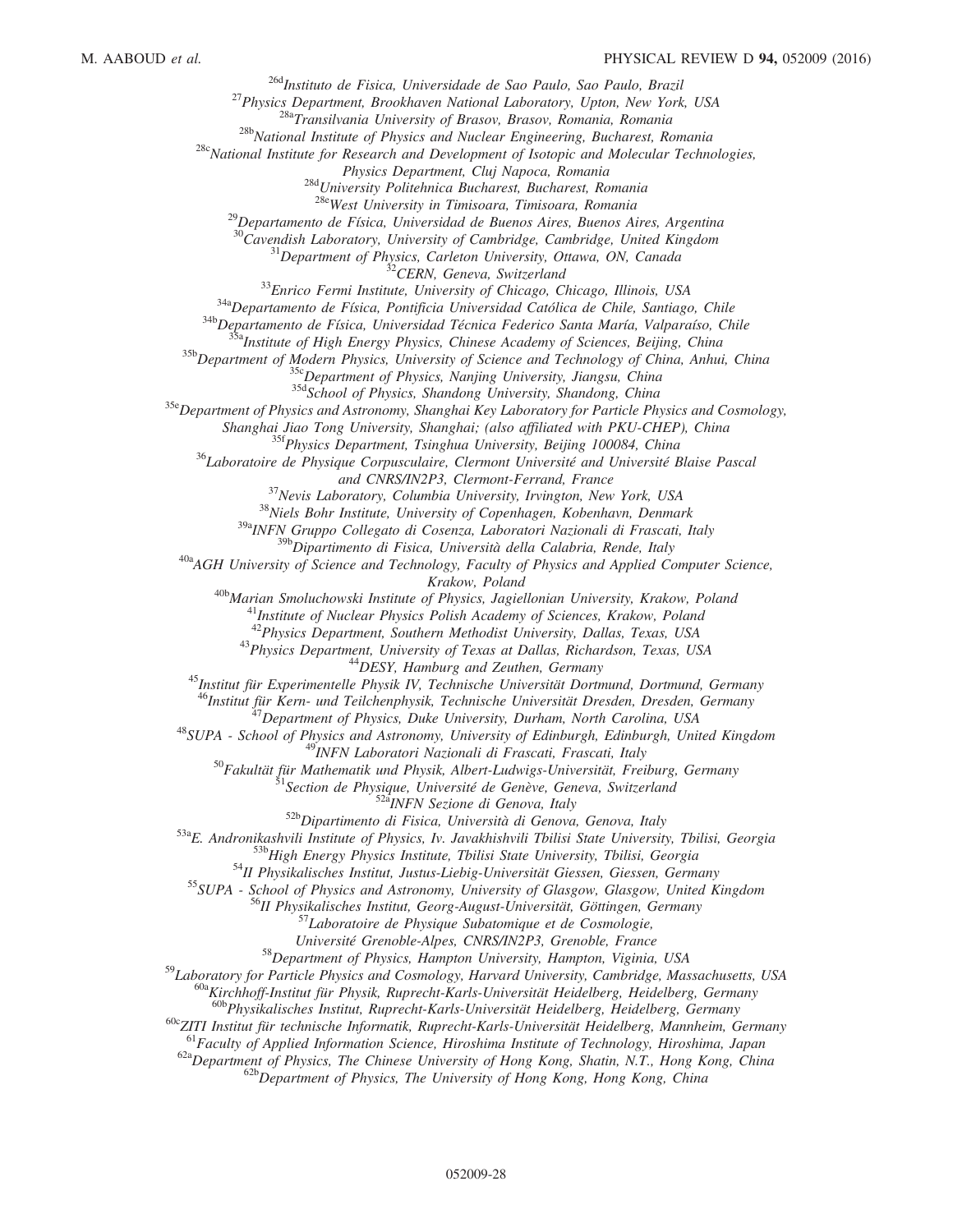$62c$ Department of Physics, The Hong Kong University of Science and Technology,

Clear Water Bay, Kowloon, Hong Kong, China

<sup>63</sup>Department of Physics, Indiana University, Bloomington, Indiana, USA

<sup>64</sup>Institut für Astro- und Teilchenphysik, Leopold-Franzens-Universität, Innsbruck, Austria

<sup>65</sup>University of Iowa, Iowa City, Iowa, USA

<sup>66</sup>Department of Physics and Astronomy, Iowa State University, Ames, Iowa, USA

<sup>67</sup>Joint Institute for Nuclear Research, JINR Dubna, Dubna, Russia

<sup>68</sup>KEK, High Energy Accelerator Research Organization, Tsukuba, Japan

<sup>69</sup>Graduate School of Science, Kobe University, Kobe, Japan

Faculty of Science, Kyoto University, Kyoto, Japan

 $71$ Kyoto University of Education, Kyoto, Japan

 $12$ Department of Physics, Kyushu University, Fukuoka, Japan

 $^{73}$ Instituto de Física La Plata, Universidad Nacional de La Plata and CONICET, La Plata, Argentina

 $^{74}$ Physics Department, Lancaster University, Lancaster, United Kingdom

75aINFN Sezione di Lecce, Italy

 $^{75b}$ Dipartimento di Matematica e Fisica, Università del Salento, Lecce, Italy

 $76$ Oliver Lodge Laboratory, University of Liverpool, Liverpool, United Kingdom

 $^{77}$ Department of Physics, Jožef Stefan Institute and University of Ljubljana, Ljubljana, Slovenia

 $^{78}$ School of Physics and Astronomy, Queen Mary University of London, London, United Kingdom

 $^{79}$ Department of Physics, Royal Holloway University of London, Surrey, United Kingdom

80 Department of Physics and Astronomy, University College London, London, United Kingdom

<sup>81</sup>Louisiana Tech University, Ruston, Los Angeles, USA

 $82$ Laboratoire de Physique Nucléaire et de Hautes Energies, UPMC and Université Paris-Diderot

and CNRS/IN2P3, Paris, France

 $83$ Fysiska institutionen, Lunds universitet, Lund, Sweden

<sup>84</sup>Departamento de Fisica Teorica C-15, Universidad Autonoma de Madrid, Madrid, Spain

<sup>85</sup>Institut für Physik, Universität Mainz, Mainz, Germany

<sup>86</sup>School of Physics and Astronomy, University of Manchester, Manchester, United Kingdom

 $87$ CPPM, Aix-Marseille Université and CNRS/IN2P3, Marseille, France

 $88$ Department of Physics, University of Massachusetts, Amherst, Massachusetts, USA

 $^{89}$ Department of Physics, McGill University, Montreal, QC, Canada

 $^{90}$ School of Physics, University of Melbourne, Victoria, Australia

 $91$ Department of Physics, The University of Michigan, Ann Arbor, Michigan, USA

 $92$ Department of Physics and Astronomy, Michigan State University, East Lansing, Michigan, USA

<sup>93a</sup>INFN Sezione di Milano, Italy

93bDipartimento di Fisica, Università di Milano, Milano, Italy

 $94$ B.I. Stepanov Institute of Physics, National Academy of Sciences of Belarus, Minsk, Republic of Belarus

 $^{95}$ National Scientific and Educational Centre for Particle and High Energy Physics,

Minsk, Republic of Belarus

 $96$ Group of Particle Physics, University of Montreal, Montreal, QC, Canada

 $97$ P.N. Lebedev Physical Institute of the Russian Academy of Sciences, Moscow, Russia

 $98$ Institute for Theoretical and Experimental Physics (ITEP), Moscow, Russia

<sup>99</sup>National Research Nuclear University MEPhI, Moscow, Russia

 $100$ D.V. Skobeltsyn Institute of Nuclear Physics, M.V. Lomonosov Moscow State University,

Moscow, Russia

 $101$ Fakultät für Physik, Ludwig-Maximilians-Universität München, München, Germany

<sup>102</sup>Max-Planck-Institut für Physik (Werner-Heisenberg-Institut), München, Germany

<sup>103</sup>Nagasaki Institute of Applied Science, Nagasaki, Japan

<sup>104</sup>Graduate School of Science and Kobayashi-Maskawa Institute, Nagoya University, Nagoya, Japan <sup>105a</sup>INFN Sezione di Napoli, Italy

105b Dipartimento di Fisica, Università di Napoli, Napoli, Italy

<sup>106</sup>Department of Physics and Astronomy, University of New Mexico, Albuquerque, New Mexico, USA

 $107$ Institute for Mathematics, Astrophysics and Particle Physics, Radboud University Nijmegen/Nikhef, Nijmegen, Netherlands

<sup>108</sup>Nikhef National Institute for Subatomic Physics and University of Amsterdam, Amsterdam, Netherlands

<sup>109</sup>Department of Physics, Northern Illinois University, DeKalb, Illinois, USA

<sup>110</sup>Budker Institute of Nuclear Physics, SB RAS, Novosibirsk, Russia

<sup>111</sup>Department of Physics, New York University, New York, New York, USA

 $112$ Ohio State University, Columbus, Ohio, USA

<sup>113</sup>Faculty of Science, Okayama University, Okayama, Japan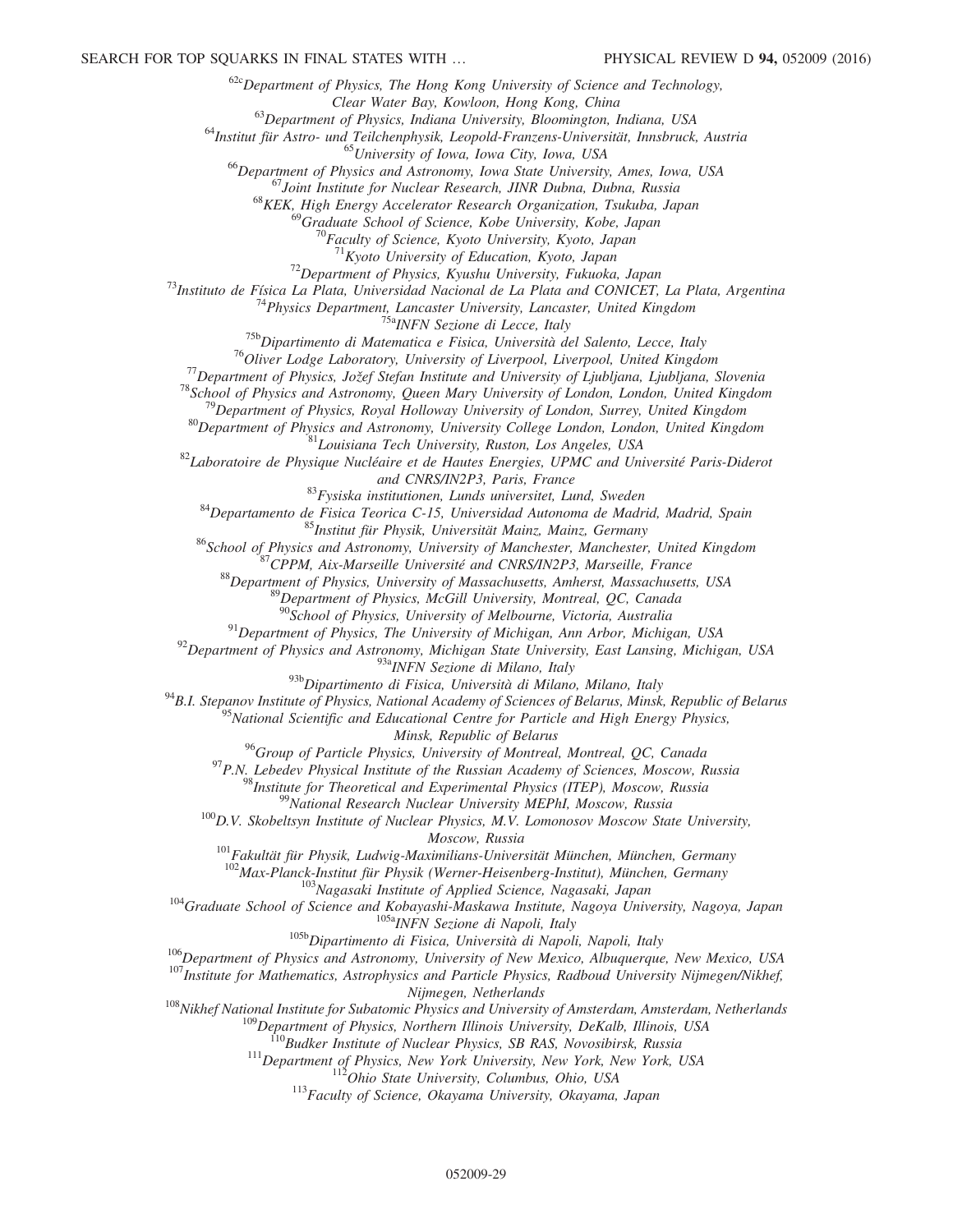$114$ Homer L. Dodge Department of Physics and Astronomy, University of Oklahoma,

Norman, Oklahoma, USA

<sup>115</sup>Department of Physics, Oklahoma State University, Stillwater, Oklahoma, USA

 $116$ Palacký University, RCPTM, Olomouc, Czech Republic

<sup>117</sup>Center for High Energy Physics, University of Oregon, Eugene, Oregon, USA

<sup>118</sup>LAL, Univ. Paris-Sud, CNRS/IN2P3, Université Paris-Saclay, Orsay, France

 $119$ Graduate School of Science, Osaka University, Osaka, Japan

 $120$ Department of Physics, University of Oslo, Oslo, Norway

 $121$ Department of Physics, Oxford University, Oxford, United Kingdom

<sup>122a</sup>INFN Sezione di Pavia, Italy

<sup>122b</sup>Dipartimento di Fisica, Università di Pavia, Pavia, Italy

 $^{123}$ Department of Physics, University of Pennsylvania, Philadelphia, Pennsylvania, USA

<sup>124</sup>National Research Centre "Kurchatov Institute" B.P.Konstantinov Petersburg Nuclear Physics

Institute, St. Petersburg, Russia

<sup>125a</sup>INFN Sezione di Pisa, Italy

<sup>125b</sup>Dipartimento di Fisica E. Fermi, Università di Pisa, Pisa, Italy

<sup>126</sup>Department of Physics and Astronomy, University of Pittsburgh, Pittsburgh, Pennsylvania, USA

 $127a$ Laboratório de Instrumentação e Física Experimental de Partículas - LIP, Lisboa, Portugal

<sup>127b</sup>Faculdade de Ciências, Universidade de Lisboa, Lisboa, Portugal

<sup>127c</sup>Department of Physics, University of Coimbra, Coimbra, Portugal

<sup>127d</sup>Centro de Física Nuclear da Universidade de Lisboa, Lisboa, Portugal

<sup>127e</sup>Departamento de Fisica, Universidade do Minho, Braga, Portugal

 $127f$ Departamento de Fisica Teorica y del Cosmos and CAFPE, Universidad de Granada, Granada, Spain

 $127\frac{g}{p}$ ep Fisica and CEFITEC of Faculdade de Ciencias e Tecnologia, Universidade Nova de Lisboa,

Caparica, Portugal

 $128$ Institute of Physics, Academy of Sciences of the Czech Republic, Praha, Czech Republic  $129C$ zech Technical University in Prague, Praha, Czech Republic

 $130$ Faculty of Mathematics and Physics, Charles University in Prague, Praha, Czech Republic

<sup>131</sup>State Research Center Institute for High Energy Physics (Protvino), NRC KI, Russia

<sup>132</sup> Particle Physics Department, Rutherford Appleton Laboratory, Didcot, United Kingdom 133a<sub>INFN</sub> Sezione di Roma, Italy

<sup>133b</sup>Dipartimento di Fisica, Sapienza Università di Roma, Roma, Italy

134a<sub>INFN</sub> Sezione di Roma Tor Vergata, Italy

<sup>134b</sup>Dipartimento di Fisica, Università di Roma Tor Vergata, Roma, Italy

<sup>135a</sup>INFN Sezione di Roma Tre, Italy

 $135b$ Dipartimento di Matematica e Fisica, Università Roma Tre, Roma, Italy

<sup>136a</sup>Faculté des Sciences Ain Chock, Réseau Universitaire de Physique des Hautes Energies - Université

Hassan II, Casablanca, Morocco

<sup>136b</sup>Centre National de l'Energie des Sciences Techniques Nucleaires, Rabat, Morocco

136c Faculté des Sciences Semlalia, Université Cadi Ayyad, LPHEA-Marrakech, Morocco

<sup>136d</sup>Faculté des Sciences, Université Mohamed Premier and LPTPM, Oujda, Morocco

<sup>136e</sup>Faculté des sciences, Université Mohammed V, Rabat, Morocco

<span id="page-30-3"></span><span id="page-30-1"></span><span id="page-30-0"></span> $137$ DSM/IRFU (Institut de Recherches sur les Lois Fondamentales de l'Univers), CEA Saclay

(Commissariat à l'Energie Atomique et aux Energies Alternatives), Gif-sur-Yvette, France

<sup>138</sup>Santa Cruz Institute for Particle Physics, University of California Santa Cruz,

Santa Cruz, California, USA

 $139$ Department of Physics, University of Washington,

Seattle, Washington, USA

<span id="page-30-6"></span><span id="page-30-5"></span><span id="page-30-4"></span><span id="page-30-2"></span><sup>140</sup>Department of Physics and Astronomy, University of Sheffield, Sheffield, United Kingdom

<sup>141</sup>Department of Physics, Shinshu University, Nagano, Japan

 $142$ Fachbereich Physik, Universität Siegen, Siegen, Germany

<sup>143</sup>Department of Physics, Simon Fraser University, Burnaby, BC, Canada

<sup>144</sup>SLAC National Accelerator Laboratory, Stanford, California, USA

<span id="page-30-13"></span><span id="page-30-12"></span><span id="page-30-11"></span><span id="page-30-10"></span><span id="page-30-9"></span><span id="page-30-8"></span><span id="page-30-7"></span> $145a$ Faculty of Mathematics, Physics & Informatics, Comenius University, Bratislava, Slovak Republic

<span id="page-30-16"></span><span id="page-30-15"></span><span id="page-30-14"></span><sup>145b</sup>Department of Subnuclear Physics, Institute of Experimental Physics of the Slovak Academy of

Sciences, Kosice, Slovak Republic

 $146a$ Department of Physics, University of Cape Town, Cape Town, South Africa

146b Department of Physics, University of Johannesburg, Johannesburg, South Africa

146cSchool of Physics, University of the Witwatersrand, Johannesburg, South Africa

 $147a$ Department of Physics, Stockholm University, Sweden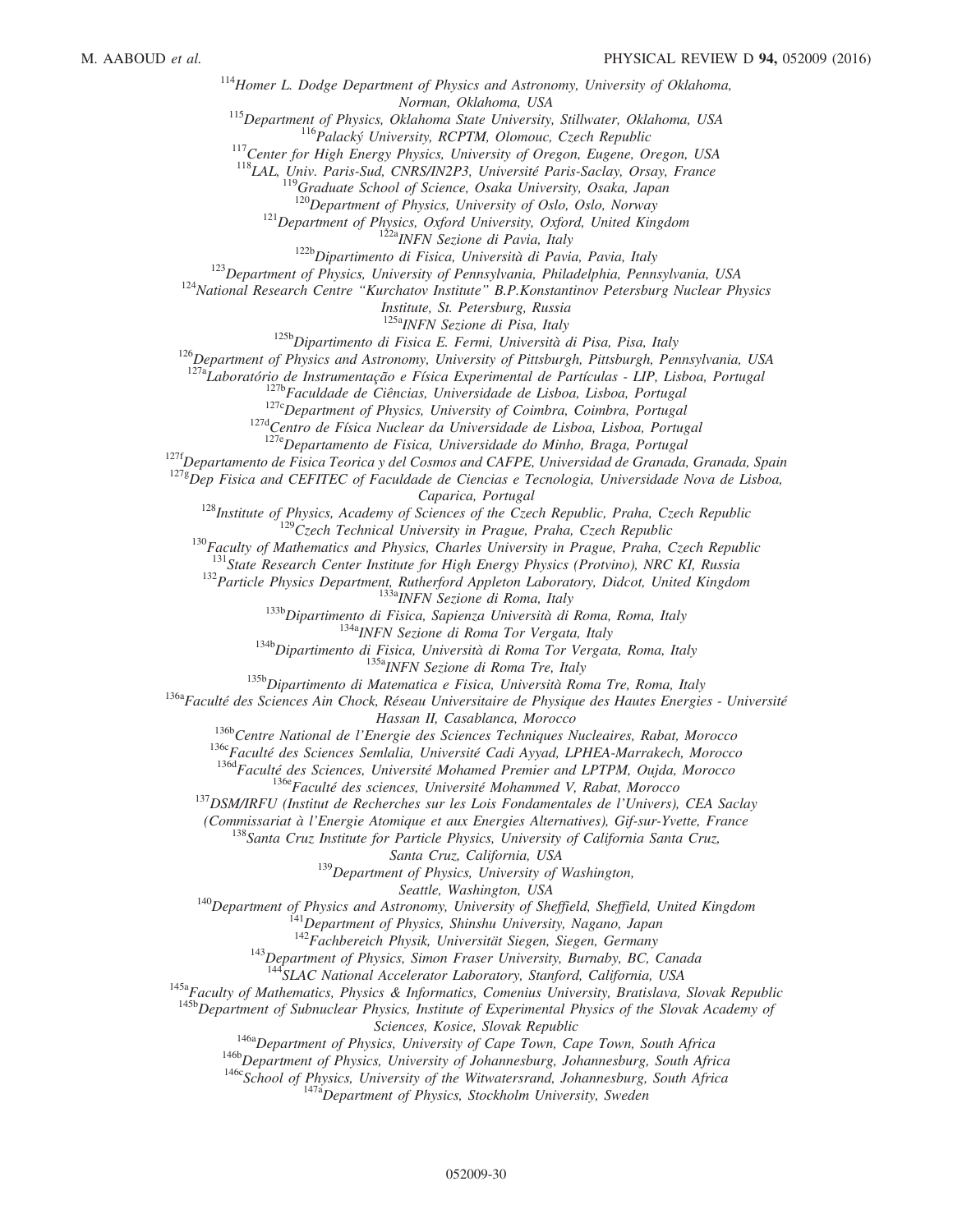<sup>147b</sup>The Oskar Klein Centre, Stockholm, Sweden

 $148$ Physics Department, Royal Institute of Technology, Stockholm, Sweden

<sup>149</sup>Departments of Physics & Astronomy and Chemistry, Stony Brook University,

Stony Brook, New York, USA

<span id="page-31-3"></span><span id="page-31-2"></span><span id="page-31-1"></span><span id="page-31-0"></span><sup>150</sup>Department of Physics and Astronomy, University of Sussex, Brighton, United Kingdom

<sup>151</sup>School of Physics, University of Sydney, Sydney, Australia

<sup>152</sup>Institute of Physics, Academia Sinica, Taipei, Taiwan

<sup>153</sup>Department of Physics, Technion: Israel Institute of Technology, Haifa, Israel

<span id="page-31-11"></span><span id="page-31-10"></span><span id="page-31-9"></span><span id="page-31-8"></span><span id="page-31-7"></span><span id="page-31-6"></span><span id="page-31-5"></span><span id="page-31-4"></span><sup>154</sup>Raymond and Beverly Sackler School of Physics and Astronomy, Tel Aviv University, Tel Aviv, Israel

<sup>155</sup>Department of Physics, Aristotle University of Thessaloniki, Thessaloniki, Greece

<sup>156</sup>International Center for Elementary Particle Physics and Department of Physics,

The University of Tokyo, Tokyo, Japan

<span id="page-31-12"></span><sup>157</sup>Graduate School of Science and Technology, Tokyo Metropolitan University, Tokyo, Japan

<sup>158</sup>Department of Physics, Tokyo Institute of Technology, Tokyo, Japan

<sup>159</sup>Department of Physics, University of Toronto, Toronto, ON, Canada

<sup>160a</sup>TRIUMF, Vancouver BC, Canada

<sup>160b</sup>Department of Physics and Astronomy, York University, Toronto, ON, Canada

<span id="page-31-19"></span><span id="page-31-18"></span><span id="page-31-17"></span><span id="page-31-16"></span><span id="page-31-15"></span><span id="page-31-14"></span><span id="page-31-13"></span><sup>161</sup> Faculty of Pure and Applied Sciences, and Center for Integrated Research in Fundamental Science

and Engineering, University of Tsukuba, Tsukuba, Japan

<sup>162</sup>Department of Physics and Astronomy, Tufts University, Medford, Massachusetts, USA

<span id="page-31-21"></span><span id="page-31-20"></span><sup>163</sup>Department of Physics and Astronomy, University of California Irvine, Irvine, California, USA

<sup>164a</sup>INFN Gruppo Collegato di Udine, Sezione di Trieste, Udine, Italy

<sup>164b</sup>ICTP, Trieste, Italy

<sup>164c</sup>Dipartimento di Chimica, Fisica e Ambiente, Università di Udine, Udine, Italy

<sup>165</sup>Department of Physics and Astronomy, University of Uppsala, Uppsala, Sweden

<sup>166</sup>Department of Physics, University of Illinois, Urbana, Illinois, USA

<span id="page-31-24"></span><span id="page-31-23"></span><span id="page-31-22"></span><sup>167</sup>Instituto de Fisica Corpuscular (IFIC) and Departamento de Fisica Atomica, Molecular y Nuclear

<span id="page-31-28"></span><span id="page-31-27"></span><span id="page-31-26"></span><span id="page-31-25"></span>and Departamento de Ingeniería Electrónica and Instituto de Microelectrónica de Barcelona (IMB-CNM),

University of Valencia and CSIC, Valencia, Spain

 $^{168}$ Department of Physics, University of British Columbia, Vancouver, BC, Canada

<sup>169</sup>Department of Physics and Astronomy, University of Victoria, Victoria, BC, Canada

 $170$ Department of Physics, University of Warwick, Coventry, United Kingdom

171Waseda University, Tokyo, Japan

<sup>172</sup>Department of Particle Physics, The Weizmann Institute of Science, Rehovot, Israel

<sup>173</sup>Department of Physics, University of Wisconsin, Madison, Wisconsin, USA

 $174$ Fakultät für Physik und Astronomie, Julius-Maximilians-Universität, Würzburg, Germany

<sup>175</sup>Fakultät für Mathematik und Naturwissenschaften, Fachgruppe Physik, Bergische Universität

Wuppertal, Wuppertal, Germany

<sup>176</sup>Department of Physics, Yale University, New Haven, Connecticut, USA

<sup>7</sup>Yerevan Physics Institute, Yerevan, Armenia

 $1^{178}$ Centre de Calcul de l'Institut National de Physique Nucléaire et de Physique des Particules (IN2P3),

Villeurbanne, France

<sup>[a](#page-18-9)</sup>Deceased.

<sup>[b](#page-18-10)</sup>Also at Department of Physics, King's College London, London, United Kingdom.

<sup>[c](#page-18-11)</sup>Also at Institute of Physics, Azerbaijan Academy of Sciences, Baku, Azerbaijan.

[d](#page-18-12)Also at Novosibirsk State University, Novosibirsk, Russia.

[e](#page-18-13)Also at TRIUMF, Vancouver, BC, Canada.

 $f$ Also at Department of Physics & Astronomy, University of Louisville, Louisville, KY, USA.

<sup>[g](#page-18-15)</sup>Also at Department of Physics, California State University, Fresno, CA, USA.

[h](#page-18-16)Also at Department of Physics, University of Fribourg, Fribourg, Switzerland.

[i](#page-19-0)Also at Departament de Fisica de la Universitat Autonoma de Barcelona, Barcelona, Spain.

<sup>[j](#page-19-1)</sup>Also at Departamento de Fisica e Astronomia, Faculdade de Ciencias, Universidade do Porto, Portugal.

[k](#page-19-2)Also at Tomsk State University, Tomsk, Russia.

<sup>1</sup>A[l](#page-19-3)so at Universita di Napoli Parthenope, Napoli, Italy.

[m](#page-19-4)Also at Institute of Particle Physics (IPP), Canada.

<sup>[n](#page-20-0)</sup>Also at National Institute of Physics and Nuclear Engineering, Bucharest, Romania.

<sup>[o](#page-20-1)</sup>Also at Department of Physics, St. Petersburg State Polytechnical University, St. Petersburg, Russia.

<su[p](#page-20-2)>p</sup>Also at Department of Physics, The University of Michigan, Ann Arbor, MI, USA.

<sup>[q](#page-21-0)</sup>Also at Centre for High Performance Computing, CSIR Campus, Rosebank, Cape Town, South Africa.